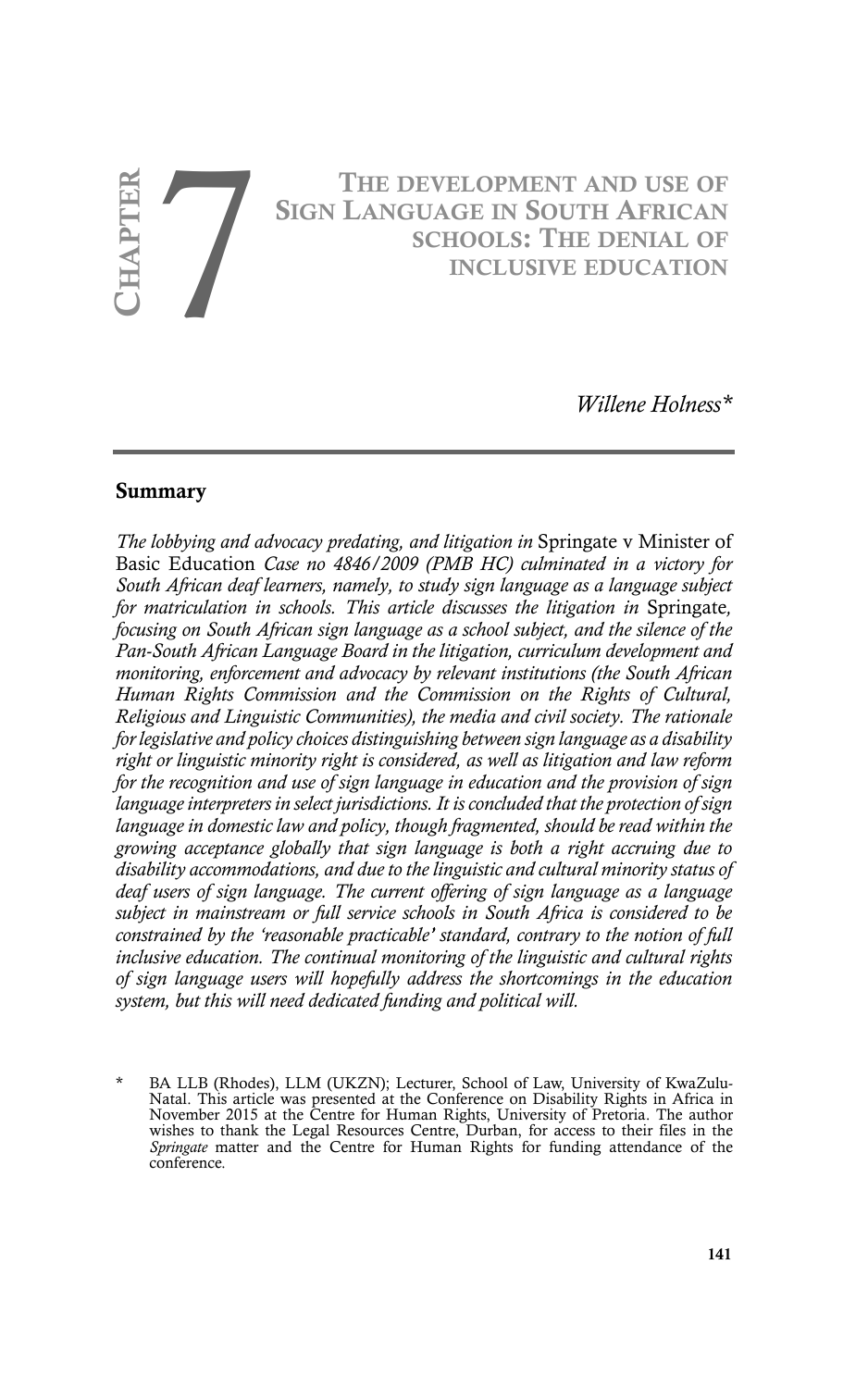That we are here launching New Zealand sign language into the New Zealand curriculum offers a greater hope of that ordinary life – not only for the deaf community, but for all disabled New Zealanders.And I'm proud to be part of a government that is working to ensure New Zealanders have the tools and support to realise their potential … having these guidelines boosts the recognition of New Zealand sign language as a native language… But, critically, it removes sign language from the realms of special education. It firmly places New Zealand sign language within the mainstream, where hearing students will have the access to the language and culture of the deaf; where someday its use will become unremarkable – just another facet of ordinary life.

I am very pleased that learners across the country will now have the opportunity to receive an education in their home language of choice – sign language. And I am proud of the role the Western Cape government, the WCED and our schools, particularly De La Bat, have played in making this dream a reality for our deaf learners. I am hopeful that, in future, we will be able [to provide this] option in hearing schools, particularly in our full-service schools where this is reasonably practicable. However, a lot more work lies ahead of us, and the rest of the country, before this can be implemented.<sup>2</sup>

## **1 Introduction**

Despite the recognition by the South African Schools Act (SASA) that sign language has been utilised in the teaching and learning of deaf learners in public schools since 1996, there was no approved sign language curriculum for learners until 2014.<sup>3</sup> Whilst in New Zealand, for example, sign language is a recognised official language and provided in mainstream schools to allow language acquisition and cultural acceptance of sign language and deaf culture, in South Africa sign language is not an official language and currently is taught only in special schools for the deaf. South African sign language (SASL) is a unique language and is not linguistically related to spoken languages in South Africa (English or isiZulu, for example). Rather, it is a distinct, 'rule-governed, grammatical, systematic, and non-arbitrary communication system which is similar in nature to other natural sign languages'.4 The lack of recognition of SASL and curriculum development in practice has for generations denied learners

<sup>1</sup> Ruth Dyson, New Zealand's Minister of Disability Issues, Address to the launch of New Zealand sign language in the New Zealand curriculum (15 March 2007) http:// www.beehive.govt.nz/speech/address-launch-new-zealand-signlanguage-new-zealandcurriculum, cited in JH Cripps & SJ Supalla 'The power of spoken language in schools and deaf students who sign' (2012) 16 *International Journal of Humanities and Social Science* 86 94.

<sup>2</sup> Donald Grant, Minister of Education, Western Cape Province, statement 'Promoting the use of sign language in schools' 11 September 2013 https://www.westerncape. gov.za/news/promoting-use-sign-language-schools (accessed 1 December 2015).

 $\frac{3}{4}$  Sec 6(4) of the South African Schools Act 84 of 1996.

<sup>4</sup> C Penn 'Signs of the times: Deaf language and culture in South Africa' (1993) 40 *South African Journal of Communication Disorders* 11-23; C Penn 'The sociolinguistics of South African sign language' in R Herbert (ed) *Language and society in South Africa* (1992) 277.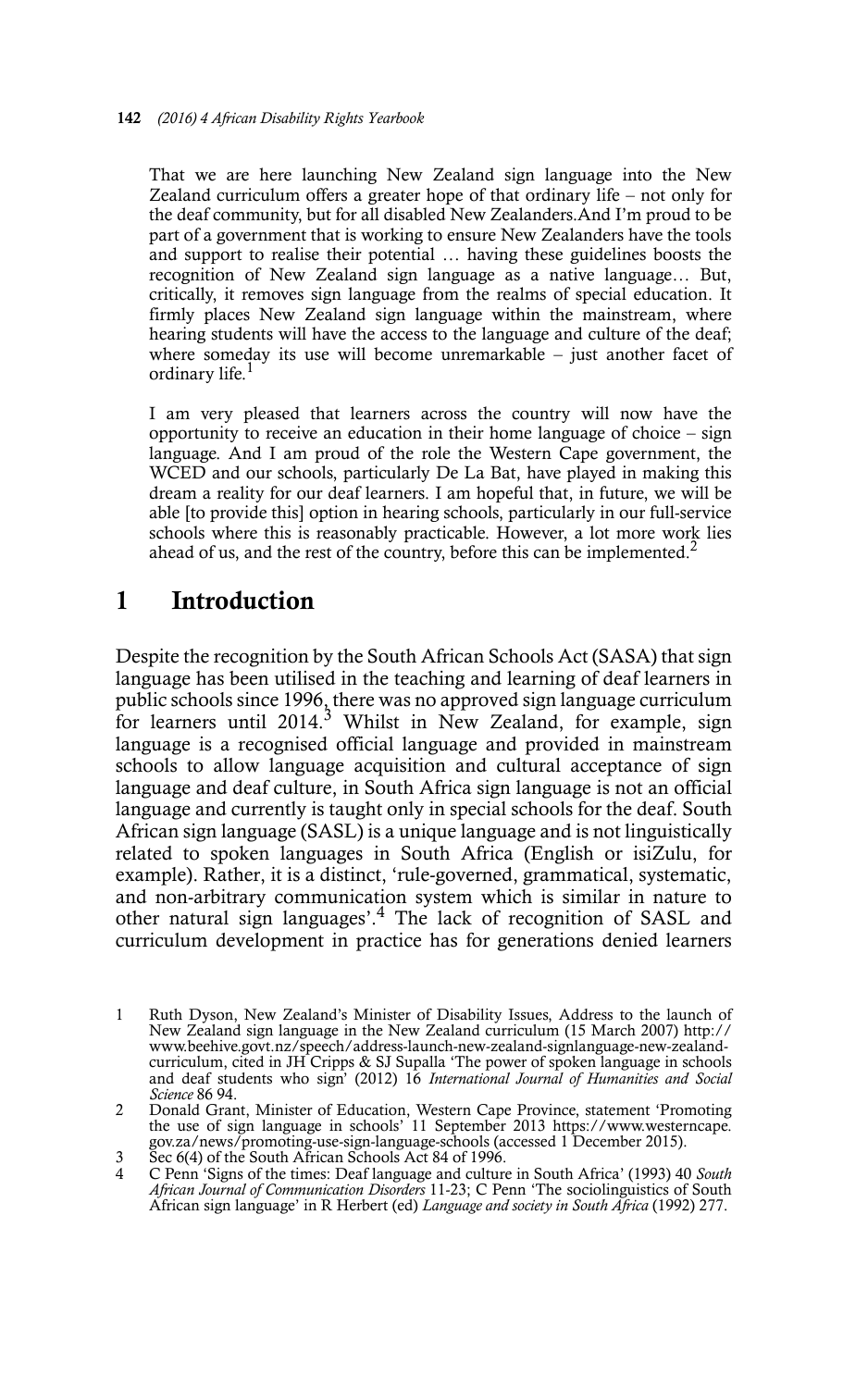educational and employment opportunities. This lack of recognition may also be traced to the preference for special schools rather than mainstream schools for children with hearing impairments, which means that SASL and its development has not been prioritised by the relevant state bodies. The move towards inclusive education has not been uncontroversial and, at times, has been jeopardised by exclusionary state policy and skewed funding priorities.<sup>5</sup>

In 2009, Kyle Springate, a matric pupil at a prestigious 'mainstream' school, Westville Boys High School, challenged the Department of Education in the High Court of Pietermaritzburg for being refused to be examined in sign language, a subject he had taken throughout high school. Kyle attended a mainstream high school, despite his hearing impairment, primarily because his communication skills were aided by his ability to lip read and the use of a hearing aid.6 Because Kyle's hearing loss was progressive, he required to be proficient in sign language to mitigate his hearing loss in the future:

I simply feel that proper knowledge of SASL is a vital skill that will be of great use for the rest of my life. Over the last few years, I have experienced a reduction in my ability to hear. My mother has arranged for me to have the most powerful hearing aid on the market, but it cannot prevent the degeneration in hearing that I am experiencing. In due course, my ability to lip read will be diminished and I will need to use SASL as my way of communicating.

The threat of litigation brought by Kyle and two disabled persons' organisations (DPOs), DeafSA and the KwaZulu-Natal Blind and Deaf Society (KZNBDS), against the Department of Education resulted in the curriculum development of South African sign language (SASL) after 14 years of advocacy by the deaf community. The constitutionally-mandated body responsible for language development, the Pan-South African Language Board (Language Board) was not a key party in the litigation, despite being cited as a respondent, nor was it an active participant in the preceding advocacy by DPOs and lobbying of government departments to have sign language recognised.

The article considers the advocacy and litigation in *K Springate v Minister of Education & Others,*<sup>8</sup> which culminated in a victory for deaf learners to study sign language as a language subject for matriculation in

<sup>5</sup> *Western Cape Forum for Intellectual Disability v Government of the Republic of South Africa* 2011 (5) SA 87 (WCC). Cf C Ngwena '*Western Cape Forum for Intellectual Disability v Government of the Republic of South Africa:* A case study of contradictions in inclusive education' (2013) 1 *African Disability Rights Yearbook* 139; P Kruger 'A critical appraisal of *Western Cape Forum for Intellectual Disability v Government of the Republic of South Africa* 2011 (5) SA 97 (CC)' (2015) 18 *Potchefstroom Electronic Law Journal* 756-773.

Kyle's hearing loss was established at that time at 91%.

<sup>7</sup> K Springate, confirmatory affidavit filed on 8 June 2009 para 3 (copy with the author).

Case 4846/2009 (PMB HC).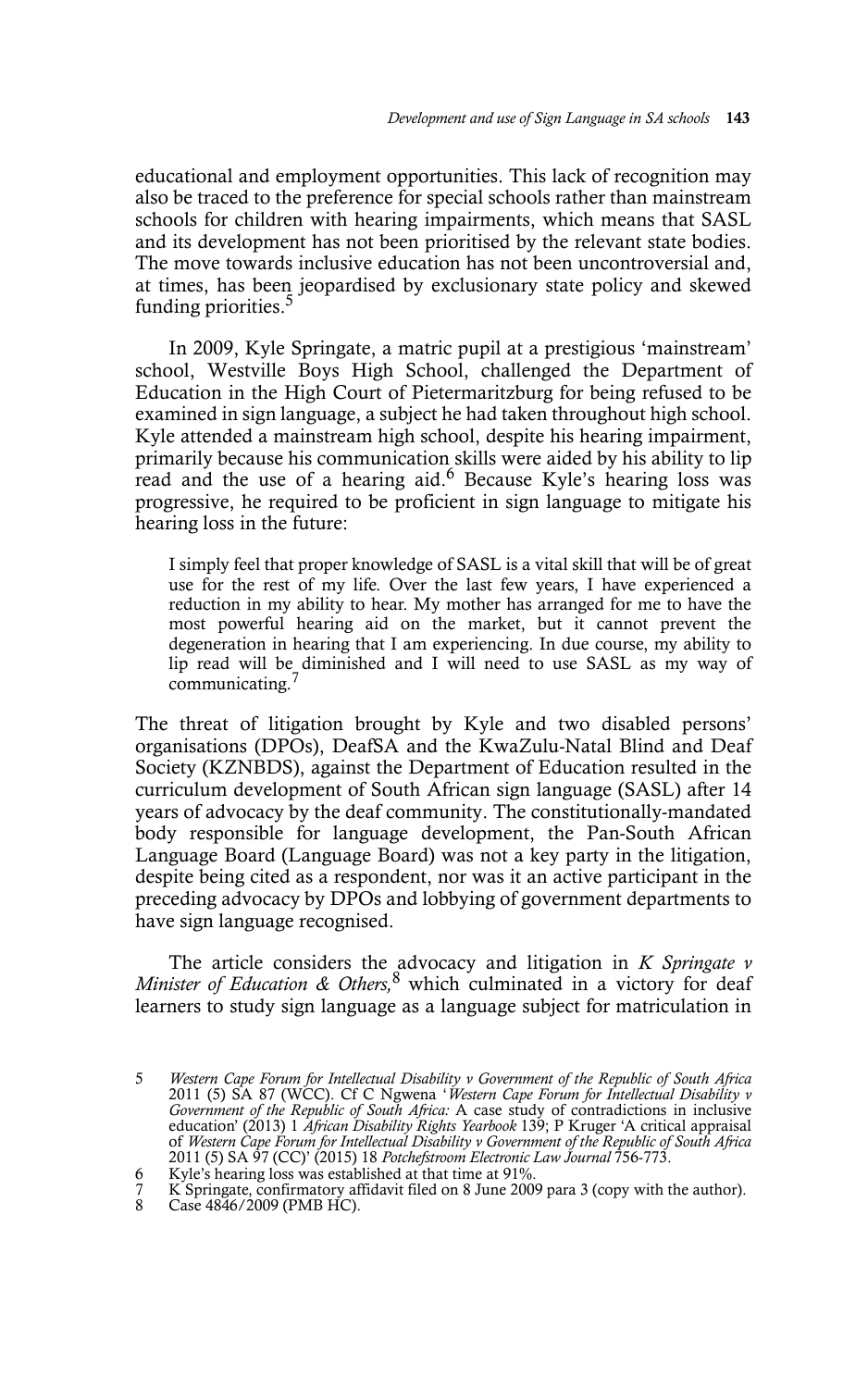schools. Section 2 provides a brief overview of the recognition of South African sign language and inclusive education in South Africa. Section 3 discusses the litigation in *Springate,* focusing on SASL as a school subject, the silence of the Language Board in the litigation, the curriculum development following the litigation, and the monitoring, enforcement and advocacy by relevant institutions, such as the South African Human Rights Commission (SAHRC) and the Commission on the Rights of Cultural, Religious and Linguistic Communities (CRL Commission), the media and civil society. Section 4 briefly outlines the rationale for legislative and policy choices distinguishing between sign language as a disability right or a linguistic minority right. Section 5 is an overview of selected jurisdictions: litigation and law reform for the recognition and use of sign language in education and the provision of sign language interpreters. Such examples provide scope for further advocacy and litigation to promote the recognition of sign language as an official language and its development and utilisation in the private and public spheres. It will also inform the choice for states' legislative and policy frameworks between viewing the recognition of sign language as a disability right or a linguistic minority right. Such a deliberate choice is important, because

[e]ven in industralised countries, the majority of current deaf education programmes do not respect the linguistic human rights of deaf children. Indeed, most deaf education programmes fall in to the language deprivation category described in theoretical models of education of linguistic minorities. 'Language deprivation' for deaf people means ignoring the use of sign language as a basic communication means, as a language of instruction and as a school subject. Following this, the linguistic human rights of deaf children are grossly violated in educational programmes all over the world.<sup>9</sup>

Grobbelaar-Du Plessis has bemoaned the lack of disability-specific legislation in South Africa, commenting that its absence means that the current fragmented legislation may promote some rights at the expense of others, and also affects the accessibility of the law, and the rights flowing therefrom.10 The legislature should, therefore, be cognisant of the implications of legislative choices regarding the recognition of SASL, for example, if SASL is to be recognised as a twelfth official language, just as the Department of Education should be aware of its policy implications when developing curricula to teach SASL in schools for the deaf and not in *all* schools. Section 6 is the conclusion.

<sup>9</sup> World Federation of the Deaf *Policy on Education Rights for Deaf Children* (2007) ii.<br>10 I Grobbelaar-Du Plessis 'Gestremdheidsreg: 'n Internasionaal regtelike en<br>regsvergelykende analise' unpublished LLD thesis, Univer http://repository.up.ac.za/bitstream/handle/2263/28549/Complete.pdf?sequence= 10 (accessed 1 December 2015).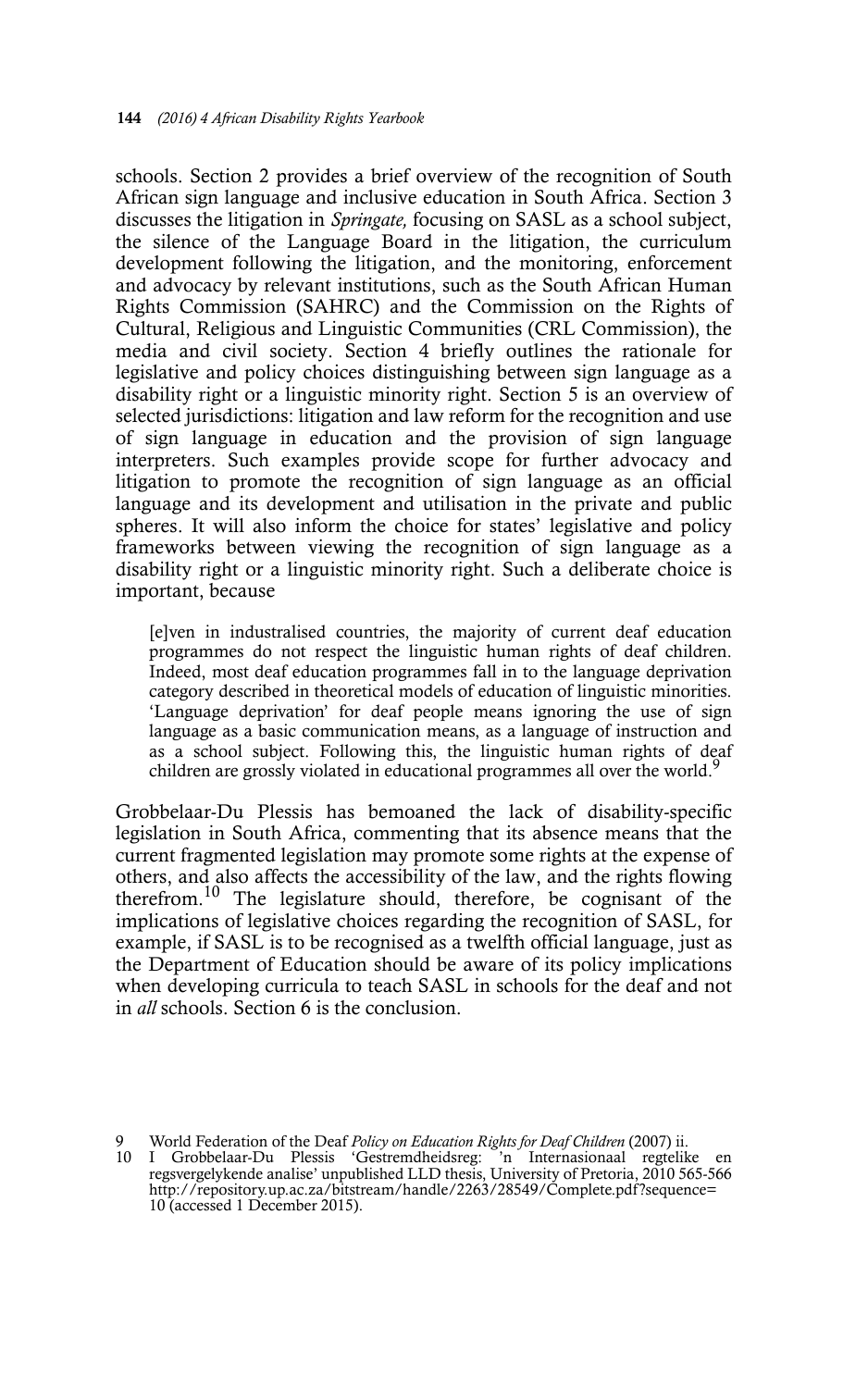# **2 Brief overview of South African sign language recognition and inclusive education in South Africa**

During the apartheid era, disability rights issues were not prioritised by lawyers, policy and lawmakers, particularly as civil and political rights were most under threat. Because of the unequal education system, segregated according to race, persons with disabilities were marginalised, and by and large were functionally illiterate.<sup>11</sup> Dube explains that '[t]he lived experiences of black and white disabled people under apartheid were very different, and reflected the general inequalities between white and black people in South Africa'.<sup>12</sup> Inclusive education has been the preference following the constitutional dispensation at a policy level but, in reality, particularly the hearing impaired are still segregated into special schools without the equal recognition of their language of communication and learning.

#### **2.1 Apartheid context and mobilisation by the disability community**

During the apartheid era, language planning and policy, not only the use of spoken languages, but also sign language, supported Afrikaner nationalist objectives and as a 'pillar of ethnolinguistically separate education', and has remained divisive since the dawn of democracy.<sup>13</sup> Deep-seated inequality of resources on the basis of race followed.<sup>14</sup> Manual codes (a form of English) were used in schools for the black deaf, with oral and written manuals, whilst schools for the white deaf followed oral education methods, offering hearing aids and intensive speech and language therapy.<sup>15</sup> 'Oralism' was the overarching approach in an attempt to 'cure' the deaf child, requiring children to lip-read and speak.<sup>16</sup> Towards the end of the apartheid era, the total communication approach was used, involving the simultaneous use of spoken language and signs, in a single

<sup>11</sup> DeafSA *Deaf education position paper* (2006) 11 (copy with the author). 12 AK Dube 'The role and effectiveness of disability legislation in South Africa' (2005) *Disability Knowledge and Research* 14.

<sup>13</sup> T Reagan 'South African sign language and language-in-education policy in South Africa' (2008) 38 *Stellenbosch Papers in Linguistic*s 165. For a historical account of education of the deaf in South Africa, see C Storbeck et al 'Education of the deaf in South Africa' in DF Moores & M Miller (eds) *Educational and social perspectives of deaf people around the world* (2009) 133. 14 *Hoërskool Ermelo v Head of the Mpumalanga Department of Education* 2010 (2) SA 415 (CC)

para 2.

<sup>15</sup> Storbeck et al (n 13 above) 133; RMT Simmons 'The role of educational systems and deaf culture in sign language in South Africa' in C Erting et al (eds) *The deaf way: Perspectives from the international conference on deaf culture* (1994) 80-83.

<sup>16</sup> EL Peel 'Inclusive practice in South Africa: A deaf education perspective' unpublished Master of Education thesis, University of Witwatersrand (2004) 14.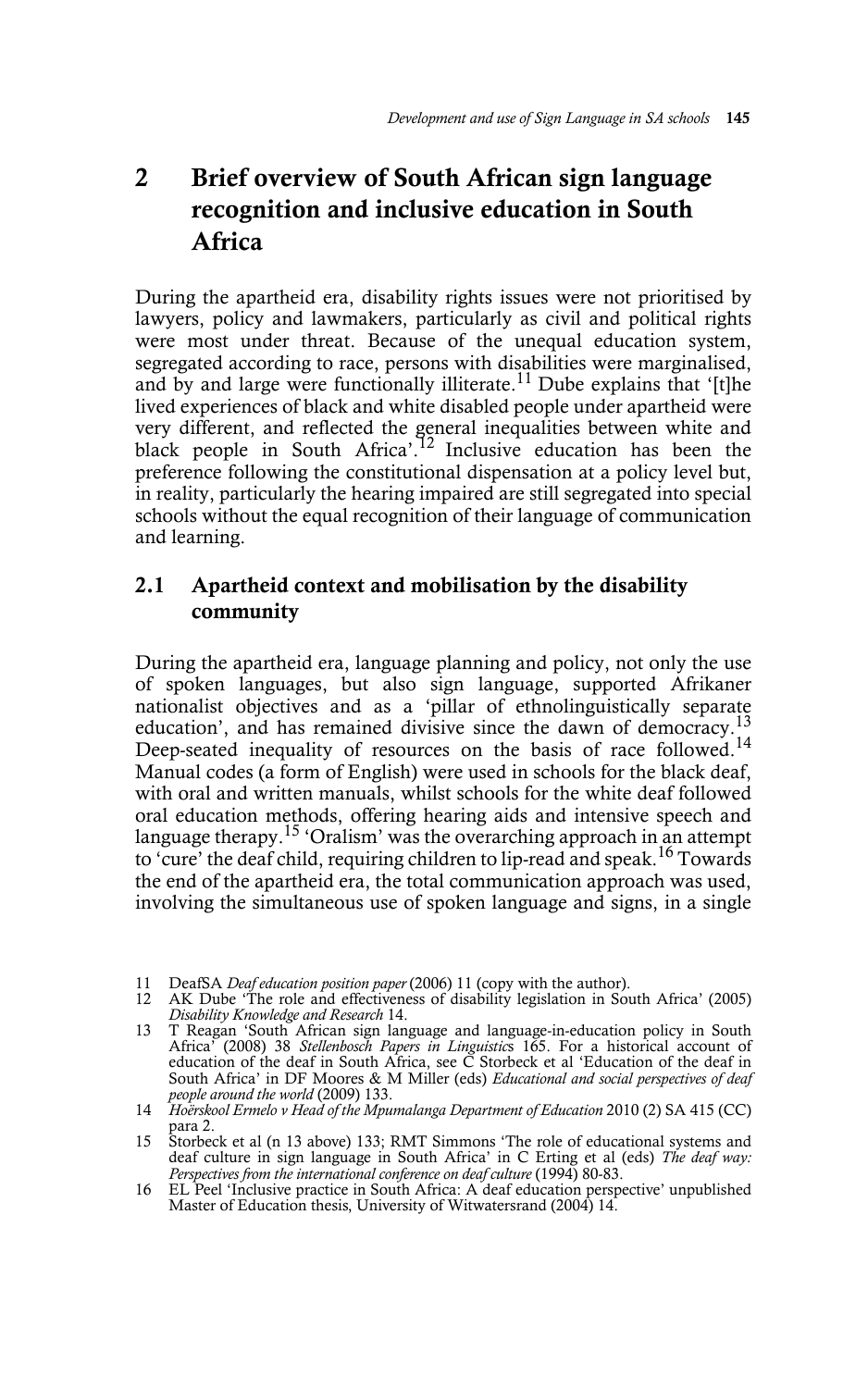education system for all students.17 Thereafter, a more bilingual-bicultural approach to deaf education was followed in line with the prevailing educational language policy.<sup>18</sup>

Within the disability sector, mobilisation by the disability community on rights issues were primarily coloured by the welfare or charity model,  $19$ as well as the medicalised understanding of disability, with the result that the focus was on rehabilitation, namely, curing the defect, such as cochlear implants for deaf children. As in the rest of the world, DPOs were mainly constituted of able-bodied persons, managing the organisations *for* persons with disabilities.<sup>20</sup> The agency of persons with disabilities was, thus, not evident in community organisations, nor in policy and law making.

During the 1980s to 1990s, DPOs moved towards a human rights approach, greatly influenced by the political environment, and organisations became more and more representative *of* persons with disabilities.<sup>21</sup> As a result, the movements' efforts at macro-level were in line with the social model of disability, based on the claim 'that disability is caused wholly or substantially by social and environmental barriers that prevent disabled people from living independently and from participating in their communities'.<sup>22</sup> This signals a socio-cultural perspective that advances a two-fold role of sign language for the deaf community: acting as the community's vernacular language, and as an indicator of cultural group membership.<sup>23</sup> Competence in a particular sign language is required for deaf cultural identity.<sup>24</sup> In South Africa, research on the nature and characteristics of SASL points to the recognition of SASL as a 'distinct language in its own right, not a derivational, pidgin or contact language. It is a rule-governed, grammatical, systematic and non-arbitrary

- 21 C Howell et al 'A history of disability rights movement in South Africa' in B Watermeyer et al (eds) *Disability and social change: A South African agenda* (2006) 58.
- 22 M du Plessis 'The social model of disability, rights discourse and the impact of South Africa's Education' White Paper 6 on access to the basic education system for persons with severe or profound intellectual impairments (2013) 17 *Law, Democracy and Development* 202 208.
- $23$  Reagan (n 13 above)169.
- 24 Reagan (n 13 above) 170.

<sup>17</sup> E Smuts 'Schools: Deciding on a school for the deaf' in R Hugo & T Blumberg (eds) *Challenges and choices: An aid for parents of children with hearing loss* (2010) 51, cited in Peel (n 16 above) 18.

<sup>18</sup> PAO Akach 'Teachers attitudes towards the medium of instruction: An empirical study (a case study of two schools) in South Africa' in DO Orwenjo et al (eds) *Multilinguilism and education in Africa: The state of the state of art* (2014) 286 298.

<sup>19</sup> S Philpott & W Sait 'Disabled children: An emergency submerged' in M Priestly (ed) *Disability and life course: Global perspectives* (2001) 151 165. 20 K Jagoe 'The disability rights movement: Its development in South Africa' (undated)

Living Institute http://www.independentliving.org/toolsforpower/tools6.html (accessed 1 December 2015).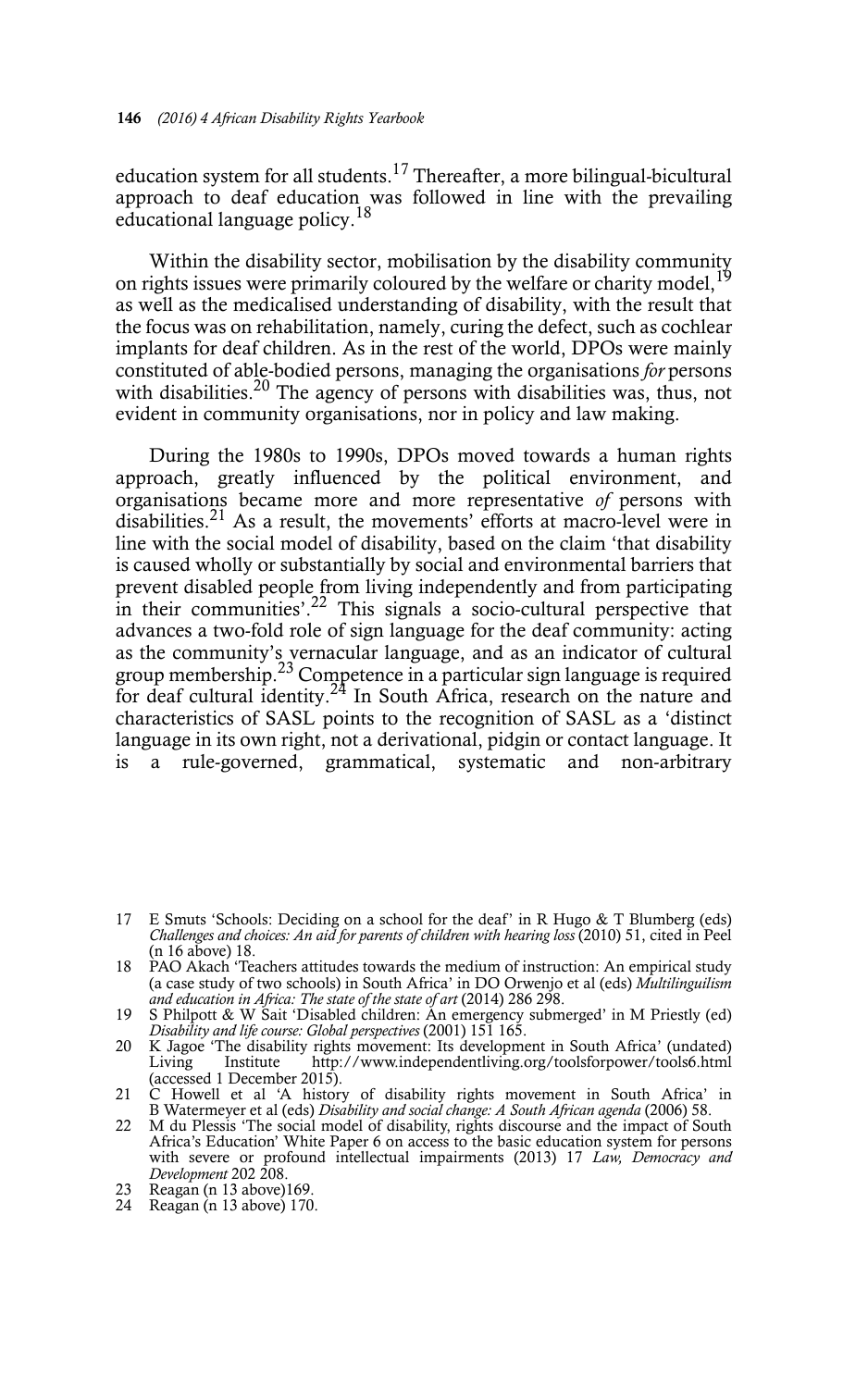communication system similar in nature to other natural sign languages'.<sup>25</sup>

#### **2.2 Democratic imperatives**

Not only had the global paradigm shifted from the medical model (or clinical-pathological model) to the social-cultural model (or bilingualbicultural approach to sign language), but the democratic transition in South Africa brought recognition of the status of children with disabilities as equal to their non-disabled peers. This is considered from the perspective of constitutional changes, international law imperatives and legislative and policy changes.

#### **2.2.1 Constitutional provisions**

The rights to equality, language, culture and education comprise the matrix of sign language protection in the South African Constitution. In the democratic era, the anti-discrimination clause<sup>26</sup> in the Constitution was the most significant gain made by the disability community and would prove to provide impetus for policy and legislation to address the unequal treatment of persons with disabilities, to the extent that persons with disabilities are a designated group for the purposes of employment equity and affirmative action.27 The clause prohibits unfair discrimination, *inter alia* on the basis of disability, culture and language.

The Promotion of Equality and Prohibition of Unfair Discrimination Act 4 of 2000 (Equality Act) was enacted to comply with the constitutional requirement for national legislation to prevent or prohibit unfair discrimination.<sup>28</sup> The Equality Act lists unfair discrimination on the basis of disability as including the denial of or removal from any person who has a disability, any supporting or enabling facility necessary for their

- 
- 28 Sec  $9(4)$  of the Constitution.

<sup>25</sup> Reagan (n 13 above) 173, citing D Aarons & P Akach 'South African sign language: One language or many? A socio-linguistic question' (1998) 31 *Stellenbosch Papers in Linguistics* 1. Cf D Aarons & L Reynolds 'South African sign language: Changing policies and practice' in L Monaghan et al (eds) *Many ways to be deaf: International variation in deaf communities* (2003) 194; C Penn & T Reagan 'Implications of the study of South African sign language for the education of the deaf in South Africa' (1995) 15 *South African Journal of Education* 92; C Penn 'Signs of the times: Deaf language and culture in South Africa' (1993) 40 South African Journal of Communication Disorders 11;<br>C Penn & T Reagan 'Toward a national policy for deaf education in the "new" South<br>Africa' (1991) 38 South African Journal of Communica (1990) 14 *Language Problems and Language Planning* 91.

<sup>26</sup> Sec 9 of the Constitution, particularly sec 9(3): 'The state may not unfairly discriminate directly or indirectly against anyone on one or more grounds, including, race, gender, sex, pregnancy, marital status, ethnic or social origin, colour, sexual orientation, age, *disability*, religion, conscience, belief, *culture*, *language* and birth' (my emphasis).<br>27 Sec 9(2) of the Constitution and Empl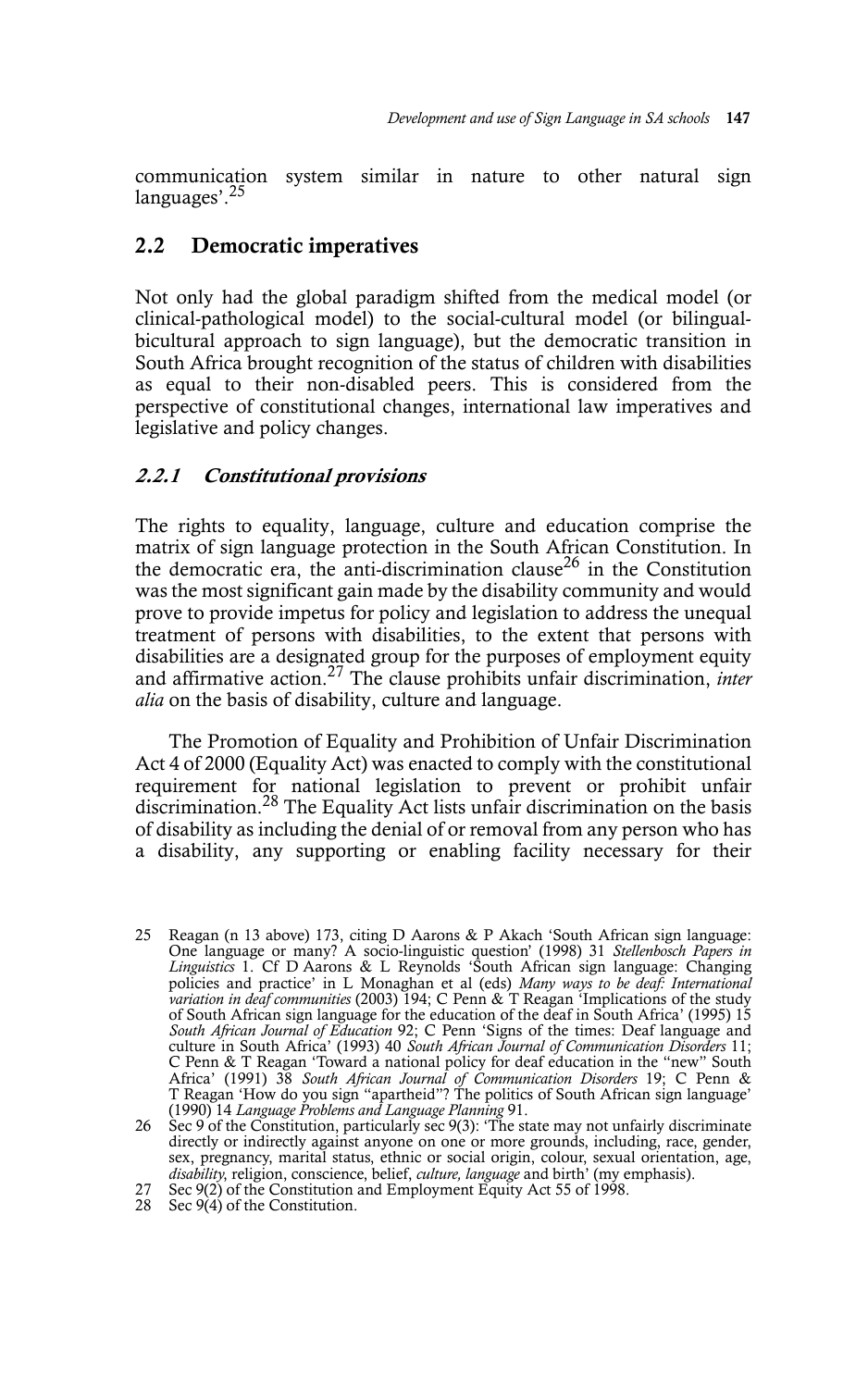functioning in society; $^{29}$  and the failure to eliminate obstacles that unfairly limit or restrict persons with disabilities from enjoying equal opportunities or failing to take steps to reasonably accommodate the needs of such persons.30 Failing to provide reasonable accommodation constitutes unfair discrimination. Examples of illustrative practices in education amounting to unfair discrimination were not left to the imagination of lawyers but listed in Schedule 1 of the Equality Act, including the unfair exclusion of learners, including learners with special needs, from educational institutions; and the failure to reasonably and practicably accommodate diversity in education.<sup>31</sup> The Equality Act explicitly lists as a factor in determining the fairness of the discrimination the question as to whether the applicant has taken reasonable steps to accommodate diversity.<sup>32</sup> The state is further enjoined to take positive steps to eliminate discrimination on the basis of disability through, for example, auditing laws, policies and practices with a view to eliminating all discriminatory aspects and to enact appropriate laws; to develop progressive policies and initiate codes of practice in order to eliminate unfair discrimination on the basis of disability; to adopt viable action plans to promote and achieve equality in respect of disability; and to give priority to the elimination of unfair discrimination and promotion of equality in respect of disability.<sup>33</sup> The Equality Act is, therefore, a vehicle for obtaining reasonable accommodation and support measures and for removing barriers to equal opportunities for deaf learners for education in schools.

Whilst not recognised as an official language, sign languages are explicitly protected by the Constitution as it recognised the need for the establishment of a Language Board to, *inter alia*, promote and create conditions for the development of all official languages and sign language.<sup>34</sup> With regard to the protection of linguistic rights, sections  $30$ and 31 are significant: $35$  the former referring to the rights of individuals to

- 29 Sec 9(a) of the Equality Act.<br>30 Sec 9(c) of the Equality Act.
- 30 Sec 9(c) of the Equality Act.
- 31 Items 2(a) and (c) of Schedule 1: Illustrative list of unfair practices in certain sectors.
- 32 Sec  $14(\hat{3})(i)(ii)$  of the Equality Act.
- 33 Secs 28(3)(b)(i) to (iv) of the Equality Act. Similarly, the suspect grounds of race and gender are elevated to needing special measures to promote equality. Unfortunately, the date of commencement of this proactive provision is still to be proclaimed.
- 34 Sec 6(5) of the Constitution provides that a Pan-South African Language Board is to be established by national legislation to *inter alia* promote and create conditions for the development of all official languages and sign language. The Pan-South African<br>Language Board Act 59 of 1995, amended by Act 1999, e
- 35 Sec 30 of the Constitution provides: 'Everyone has the right to use the language and to participate in the cultural life of their choice, but no one exercising these rights may do so in a manner inconsistent with any provision of the Bill of Rights.' According to sec 31: '(1) Persons belonging to a cultural or linguistic community may not be denied the right, with other members of that community  $-$  (a) to enjoy their culture and use their language; and (b) to form, join and maintain cultural and linguistic associations and other organs of civil society. '(2)The rights in subsection (1) may not be exercised in a manner inconsistent with any provision of the Bill of Rights.'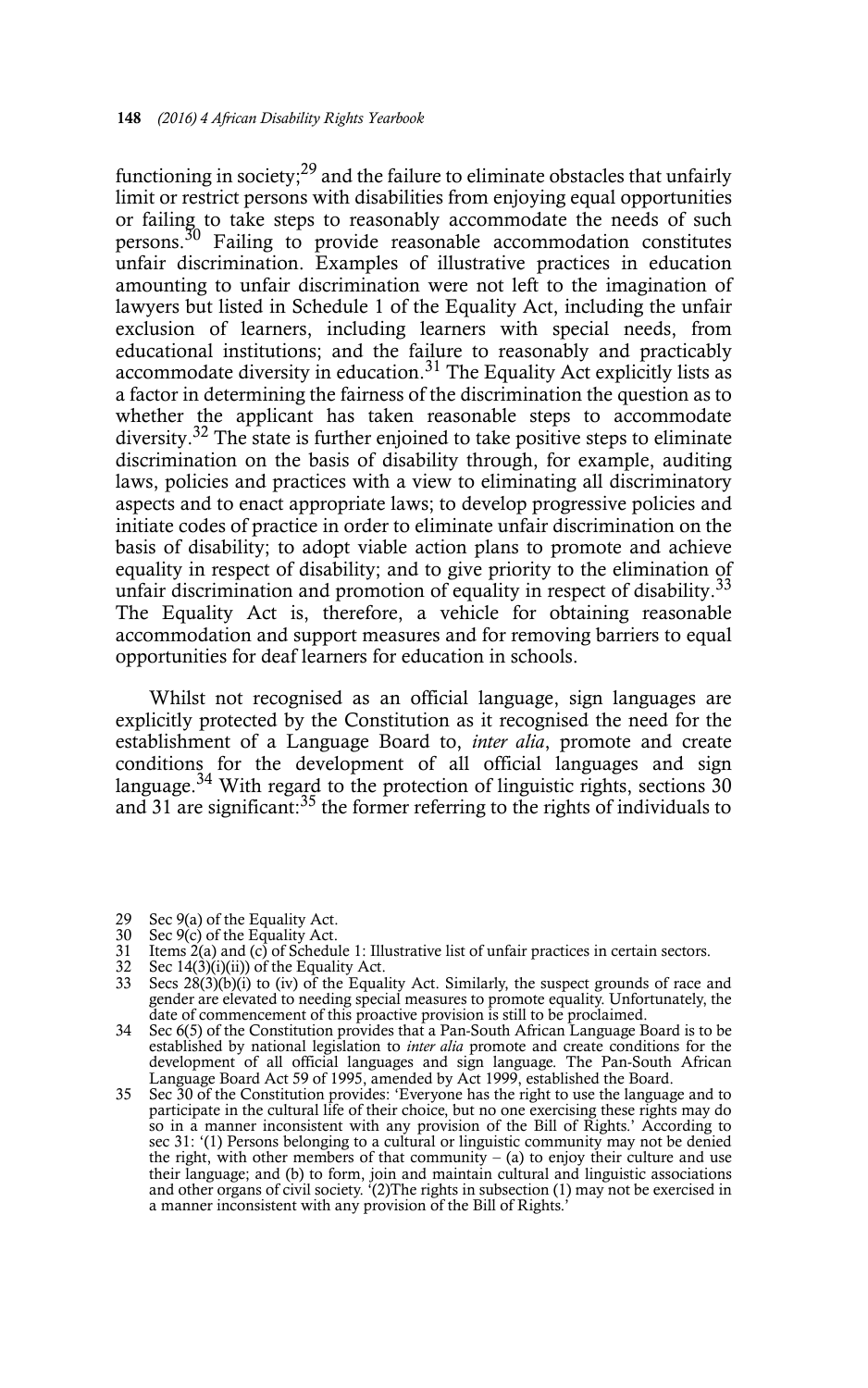participate within their cultural and linguistic communities; the latter protecting the interests of the community.<sup>36</sup>

The right to basic education is an unqualified right.<sup>37</sup> For educational purposes, section 29(2) guarantees that '[e]veryone has the right to receive education in the official language or languages of their choice in public educational institutions where that education is reasonably practicable'. The limitation for linguistic protection, however, is the standard of 'reasonably practicable'. Reasonable alternatives, which include singlemedium schools, should be considered by the state in implementing this right.<sup>38</sup> Factors that should be considered include equity, practicability and the pressing need to redress the results of the racially discriminatory laws and practices of the past.<sup>39</sup> Following a number of court decisions<sup>40</sup> that have delineated the scope of this right, the Department of Education has described their obligation as follows:

In recognising the right of a learner to receive education in an official language or in a language of one's choice, the state is duty-bound to ensure effective access to the right to be taught in the language of one's choice. This duty is coupled with the obligation on the state to ensure that there are sufficient school places for every child living in a province, as well as with the duty to ensure that a public school admits learners without unfair discrimination against them in any way.<sup>41</sup>

The right of language choice is, therefore, not absolute but tempered by considerations of equality – particularly equal access to education for all children.<sup>42</sup> The best interests of the child is the standard against which all decisions regarding children are measured.<sup>43</sup> Underpinning the right to education, as most rights, is non-discrimination and equal treatment, but also equality of access, resources and opportunities.<sup>44</sup> The use of an inappropriate language of learning and teaching, such as reliance on a

- 36 S Woolman 'Community rights: Language, culture and religion' in S Woolman & M Bishop (eds) *Constitutional law of South Africa* (original service 2007) 58-49.
- 37 Sec  $2\dot{9}$ (1) of the Constitution.<br>38 Sec 29(2) of the Constitution.
- 38 Sec 29(2) of the Constitution.
- 39 Secs 29(2)(a) to (c) of the Constitution.
- 40 Including *Matukane & Others v Laerskool Potgietersrus* 1996 (3) SA 223 (T) and *Hoërskool Ermelo v Head of the Mpumalanga Department of Education* 2010 (2) SA 415 (CC). 41 Department of Basic Education 'The status of the language of learning and teaching in
- South African schools: A quantitative overview' (2010) 9 http://www.educa tion.gov.za/LinkClick.aspx?fileticket=wuoS4v3cIkg%3D&tabid=358&mid=2597 (accessed 23 September 2015). This statement is taken virtually *verbatim* from the decision in *Hoërskool Ermelo* (n 40 above) para 76.
- 42 Cf S Woolman 'Defending discrimination: On the constitutionality of independent schools that promote a particular, if not comprehensive, vision of good life<sup>7</sup> (2007)<br>Stellenbosch Law Review 31; B Fleisch & S Woolman 'On the constitutionality of single-<br>medium public schools' (2007) South African Jour S Woolman & M Bishop 'Education' in S Woolman & M Bishop *Constitutional law of South Africa* (original service 11-07) 57-42 to 57-78.

<sup>43</sup> Sec 28(2) of the Constitution.

<sup>44</sup> T Boezaart 'A constitutional perspective on the rights of children with disabilities in an educational context' (2012) 7 *South African Public Law* 460.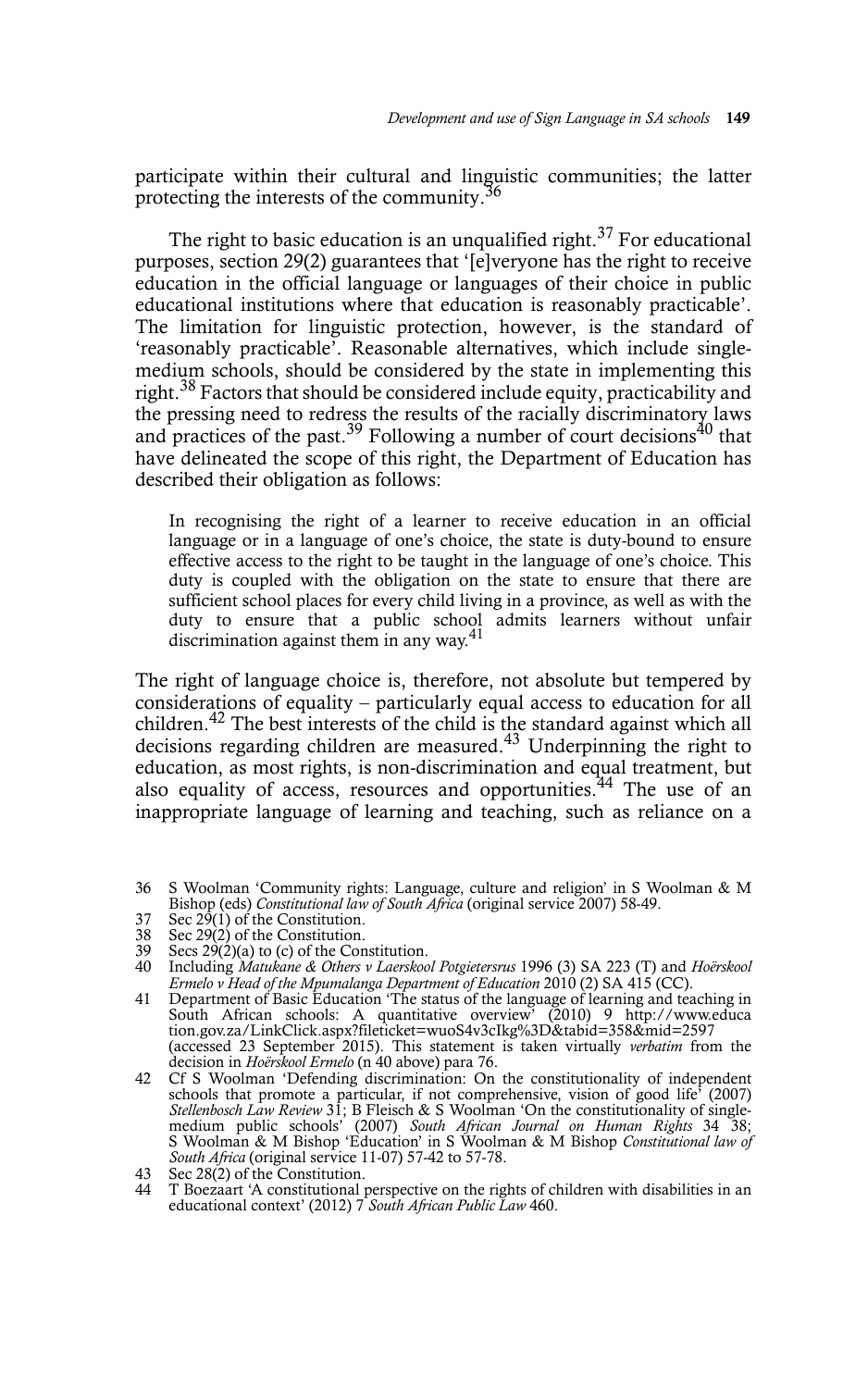spoken language at the detriment of SASL, for example, violates the right to equal access to education.45

#### **2.2.2 International law**

International law arguably perceives users of sign language as a linguistic and cultural minority, but more forcefully protects the rights to language, culture and education of children with hearing impairments as individual, not group rights,46 in a number of instruments. The Standard Rules on the Equalisation of Opportunities for Persons with Disabilities (Standard Rules) stress the need for states to consider the use of sign language in educating deaf children.<sup>47</sup> Whilst acknowledging that the communication needs of the deaf may require the provision of schooling in 'special classes and units in mainstream schools', the Rules emphasise attention to be paid to 'culturally sensitive instruction that will result in effective communication skills and maximum independence for people who are deaf or deaf/blind'.48

Users of sign language, arguably, comprise a minority as they are numerically inferior, possessing linguistic characteristics different from the rest of the population, and showing a sense of solidarity in preserving their culture and language.<sup>49</sup> Article 27 of the International Covenant on Civil Political Rights (ICCPR) informs section 31 of the Constitution and protects the rights of linguistic minorities to enjoy their own culture or to use their own language.<sup>50</sup> The Convention on the Rights of the Child (CRC), similarly, protects this minority cultural and linguistic right.<sup>51</sup> This recognition would require positive steps to be taken by the state to develop

46 A Kusters et al On diversity and inclusion: Exploring paradigms for achieving sign language people's rights (2015) MMG Working Paper 15-02 Max Planck Institute for the Study of Religious and Ethnic Diversity, Göttingen, *Environment and Planning* 2899.

- 48 Rule 6 on education of the Standard Rules (n 47 above).
- 49 This complies with the definition of minority proffered by Francesco Capotorti, Special Rapporteur of the United Nations Sub-Commission on Prevention of Discrimination and Protection of Minorities E/CN.4/Sub.2/384/Rev.1 para 568.
- 50 See also arts 1(1), 2(1), 2(5), 3(1), 3(2) and 4(1) of the UN Declaration on the Rights of Persons Belonging to National or Ethnic, Religious or Linguistic Minorities, General Assembly Resolution 47/135 (18 December 1992). The multiple discrimination faced by linguistic minorities, eg on the basis of disability as well as language, is recognised in United Nations Minority rights: International standards and guidance for implementation (2010) HR/PUB/10/3 3 http://www.ohchr.org/Documents/Public ations/MinorityRights en.pdf (accessed 1 December 2015).
- 51 Art 30 of the CRC.

<sup>45</sup> S Pendlebury 'Meaningful access to basic education' in S Pendlebury et al (eds) *South African child gauge* (2009) 24 26.

<sup>47</sup> Rule 5(7) on accessibility, Standard Rules on the Equalisation of Opportunities for Persons with Disabilities A/RES/48/96 (4 March 1994).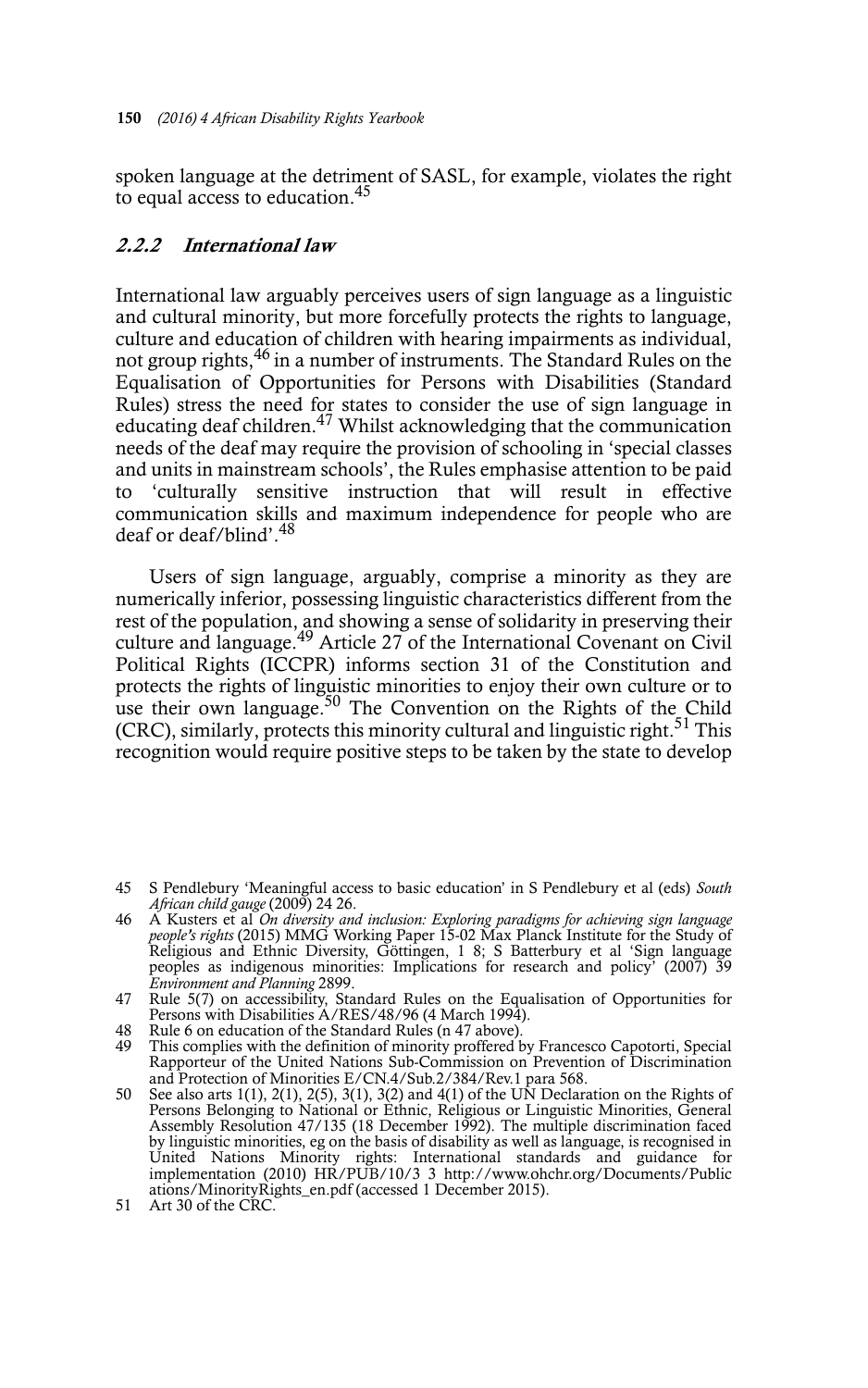their linguistic identity.52 Some commentators have argued that linguistic genocide has occurred where spoken languages are preferred over sign languages, and where one sign language dominates, attaining official status, to the detriment (or 'death') of other sign languages practised in a given country.<sup>53</sup> The genocide of sign language in this context also meets the understanding of linguistic genocide interpreted from the definition of 'genocide'<sup>54</sup> in the UN Convention on the Prevention and Punishment of the Crime of Genocide.<sup>55</sup> Three treaties that have explicit provisions dealing with the education of children with disabilities, the International Covenant on Economic, Social and Cultural Rights (ICESCR), the CRC and the CRPD are now discussed.

South Africa only recently ratified the ICESCR, in January 2015, 20 years after signature, but subject to a reservation that some commentators argue may be unconstitutional.<sup>56</sup> The reservation provides:

The government of the Republic of South Africa will give progressive effect to the right to education, as provided for in article 13(2)(a) and article 14, within the framework of its national education policy and available resources.

Even though the right to education is unqualified in the Constitution.<sup>57</sup> the government attempts to make this right subject to progressive realisation and available resources and, most disquieting, subjects this constitutional right to policy. The implications of resource allocation and much-needed political support for the provision of sign language education in *all* schools are distressing. The right to culture, however, is not subjected to a reservation.The ICESCR recognises the right of everyone to practise their culture.<sup>58</sup> The UN Committee on Economic, Social and Cultural Rights

52 General Comment 23, art 27 of the International Covenant on Civil Political Rights (1994), Compilation of General Comments and General Recommendations Adopted by Human Rights Treaty Bodies, UN Doc HRI/GEN/1/Rev.1 (1994) 38. Paras 6.1 and 6.2 oblige states to take positive measures to protect the identity of the minority and to enable them to enjoy and develop their culture and language, in community with the other members of their group.

<sup>53</sup> T Skutnabb-Kangas *Linguistic genocide in education- Or worldwide diversity and human rights?* (2000) 227 348 376.

<sup>54</sup> T Skutnabb-Kangas 'Linguistic genocide and the deaf' (undated) http://www. deafzone.ch/file/file\_pool/action/download/file\_id/1379. Cf J Lubbe et al (eds) *South African language rights monitor 2003* (2011) 20.

<sup>55</sup> Convention on the Prevention and Punishment of the Crime of Genocide Assembly Resolution 260 A (III) of 9 December 1948. Art II(e) considers it genocide when there is an instance of forcibly transferring children of the group to another group; and art II(b), when it causes serious bodily or mental harm to members of the group.

<sup>56</sup> Joint statement by Section27, Equal Education, the Centre for Child Law, the Legal Resources Centre and Equal Education Law Centre 'SA government's declaration on education clause mars the welcome ratification of the International Covenant on Economic, Social and Cultural Rights' http://www.lrc.org.za/press-releases/3359-

joint-statement-sa-government-s-ratification-of-the-icescr (accessed 14 February 2016).<br>
Sec 29(1)(a) of the Constitution; *Governing Body of the Juma Musjid Primary School &*<br> *Others v Essay NO & Others* 2011 (8) BCLR 76

Assembly Resolution 2200A (XXI) of 16 December 1966.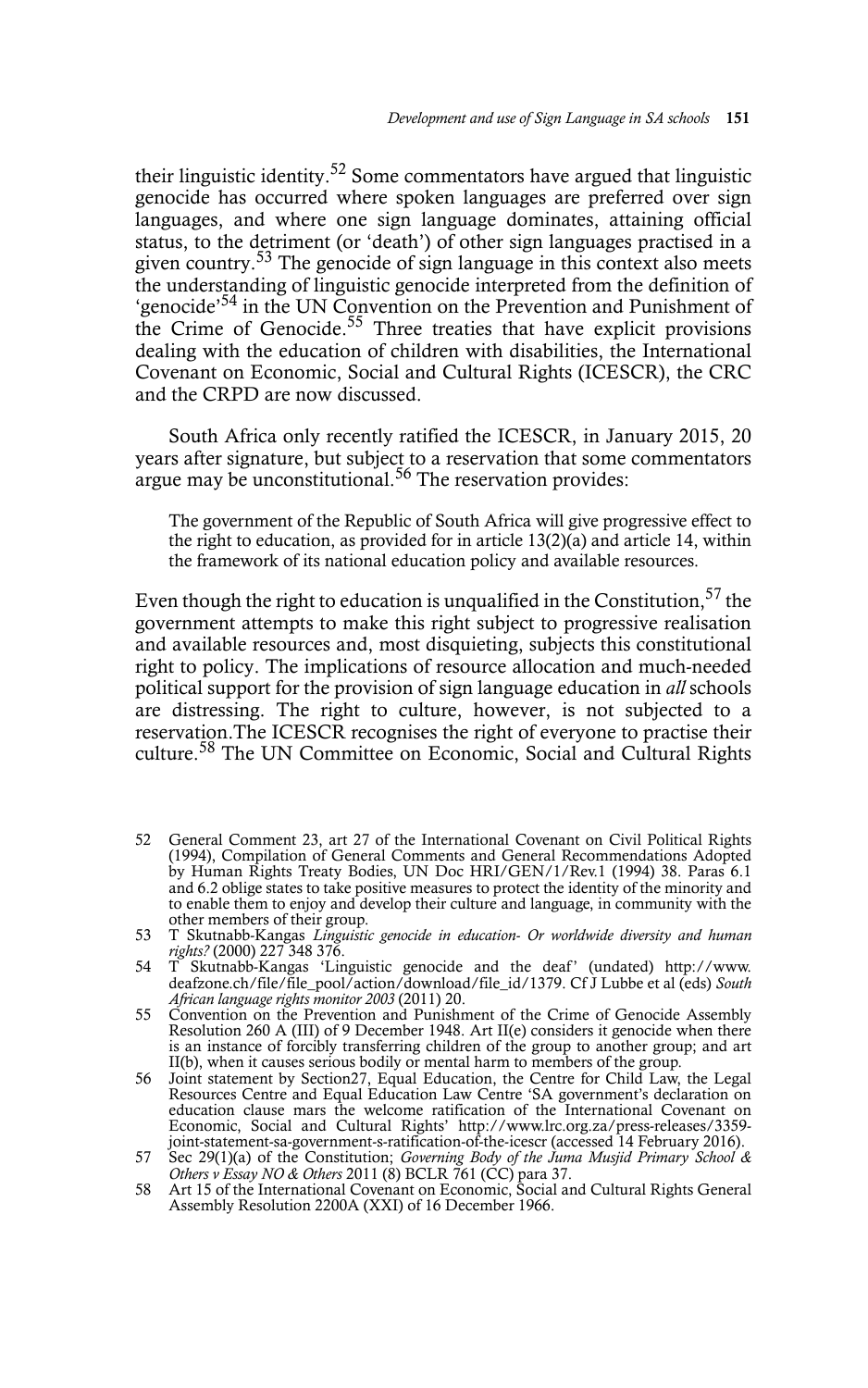(ESCR Committee) has commented that the right to take part in cultural life is

characterised as a freedom. In order for this right to be ensured, it requires from the state party both abstention (ie, non-interference with the exercise of cultural practices and with access to cultural goods and services) and positive action (ensuring preconditions for participation, facilitation and promotion of cultural life, and access to and preservation of cultural goods).<sup>59</sup>

It appears as if this positive action may have been lacking on the part of the South African government. The cultural rights of particular groups are protected, including children, persons with disabilities and minorities. Particularly, the rights of persons with disabilities in cultural life will require the state to take positive measures to provide for them to have, *inter alia,* the recognition of their specific cultural and linguistic identity, including sign language and the culture of the deaf. $60$ 

The right to education is not the only entry point for holding the South African government to account; the right to cultural and linguistic identity, as described by the ESCR Committee, may also prove helpful.

The CRC does not explicitly recognise the use of sign language, but one of the aims of education is to develop respect for the cultural identity and language of children. $61$  The right to education is conceived as progressively realisable, and to be achieved on the basis of equal opportunity.<sup>62</sup> For children with disabilities, their special needs may require assistance to ensure that the child has 'effective access to and receives education' in a way conducive to his or her 'fullest possible' social integration and individual development, including cultural development.<sup>63</sup> Cultural development should include the protection and development of the deaf culture. This, in turn, would also link with the aim of developing respect for a child's cultural identity (deaf) and language (sign language). The Committee on the Rights of the Child (CRC Committee) has commented that the main aim of article 23 is a child's inclusion in society, which would extend to maximum inclusion in education.<sup>64</sup> Such quality education recognises that children with disabilities are not homogenous and that they have different needs, requiring teachers and professionals to assist a child as individual to

<sup>59</sup> ESCR Committee General Comment 21 Right of everyone to take part in cultural life (art 15 para 1(a) of the International Covenant on Economic, Social and Cultural Rights) 21 December 2009, E/C.12/GC/21, clause 6. Cf A Barratt & A Afadameh-Adeyemi 'Indigenous peoples and the right to culture: The potential significance for African indigenous communities of the Committee on Economic, Social and Cultural Rights General Comment 21' (2001) 1 *African Human Rights Law Journal* 560. 60 ESCR Committee General Comment 21 (n 59 above) clause 31.

<sup>61</sup> Art 29(1)(c) of the CRC. 62 Art 29(1)(a) of the CRC. 63 Art 23(3) of the CRC.

<sup>64</sup> CRC Committee General Comment 9 The rights of children with disabilities (2006) 27 February 2007, CRC/C/GC/9 para 11.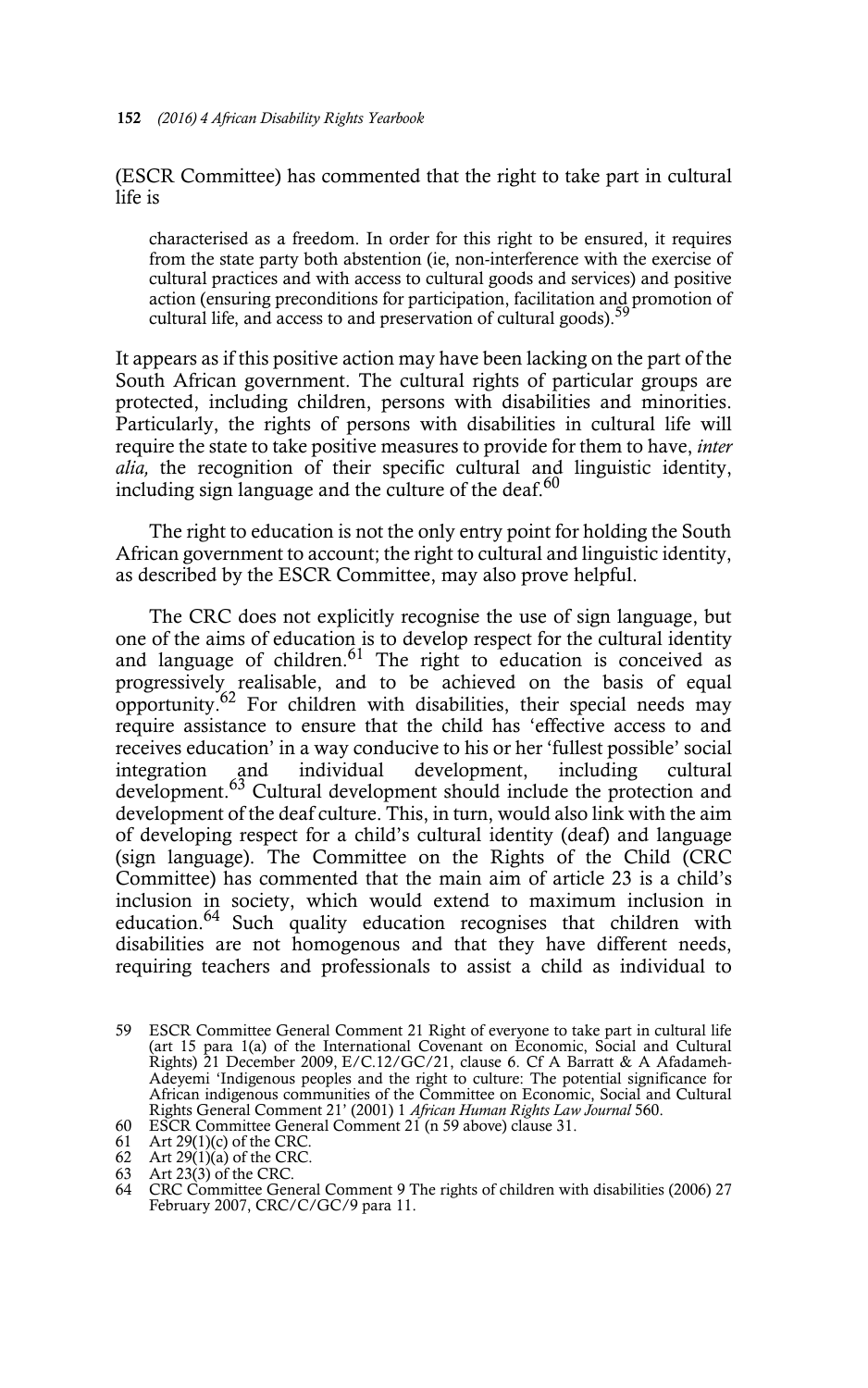'develop his or her ways and skills of communication, language, interaction, orientation and problem solving which best fit the potential of the particular child'.<sup>65</sup> Such an individualised understanding of education may necessitate personal assistance, which should include 'teachers trained in methodology and techniques, including appropriate languages, and other forms of communication, for teaching children with a diverse range of abilities, and who are capable of using child-centred and individualised teaching strategies, and appropriate and accessible teaching materials, equipment and assistive devices'.<sup>66</sup> However, the rider on inclusive education is an acknowledgment that, in the short term, '[a] continuum of services and programme options must be maintained in circumstances where fully inclusive education is not feasible to achieve in the immediate future'.<sup>67</sup> This rider<sup>68</sup> is inconsistent with the Committee's further explication of 'inclusive education' as not merely integration into mainstream classes.<sup>69</sup>

The CRPD explicitly enjoins states to provide for sign language in many aspects of life, listing its inclusion in five articles:

- inclusion in the definition of 'language'; $^{70}$
- linguistic access; $^{71}$
- freedom of expression and opinion; $^{72}$
- education; $^{73}$  and
- participation in cultural life, recreation, leisure and sport.<sup>74</sup>

- 66 CRC Committee General Comment 9 (n 64 above) para 45 on early childhood education.<br>As above.
- 67 As above.

69 CRC Committee General Comment 9 (n 64 above) para 66 notes: 'The manner and form of inclusion must be dictated by the individual educational needs of the child, since the education of some children with disabilities requires a kind of support which may not be readily available in the regular school system … However, the Committee underlines that the extent of inclusion within the general education system may vary. A continuum of services and programme options must be maintained in circumstances where fully inclusive education is not feasible to achieve in the immediate future.' In para 67 the Committee continues to explain that the goal of inclusive education can be achieved by different organisational means which respect the diversity of children: 'Inclusion may range from full-time placement of all students with disabilities into one regular classroom or placement into the regular class room with varying degree of inclusion, including a certain portion of special education. It is important to understand that inclusion should not be understood nor practised as simply integrating children with disabilities into the regular system regardless of their challenges and needs.

- 73 Art 24 of the CRPD.
- 74 Art 30 of the CRPD.

<sup>65</sup> CRC Committee General Comment 9 (n 64 above) para 43.

<sup>68</sup> LN Murungi 'Inclusive basic education in South Africa: Issues in its conceptualisation and implementation' (2015) 18 *Potchefstroom Electronic Law Journal* 3160 3170.

<sup>70</sup> Art 2 of the CRPD. 71 Art 9 of the CRPD.

<sup>72</sup> Art 21 of the CRPD. Persons with disabilities have the right to seek, receive and impart information and ideas on an equal basis with others and through all forms of communication of their choice.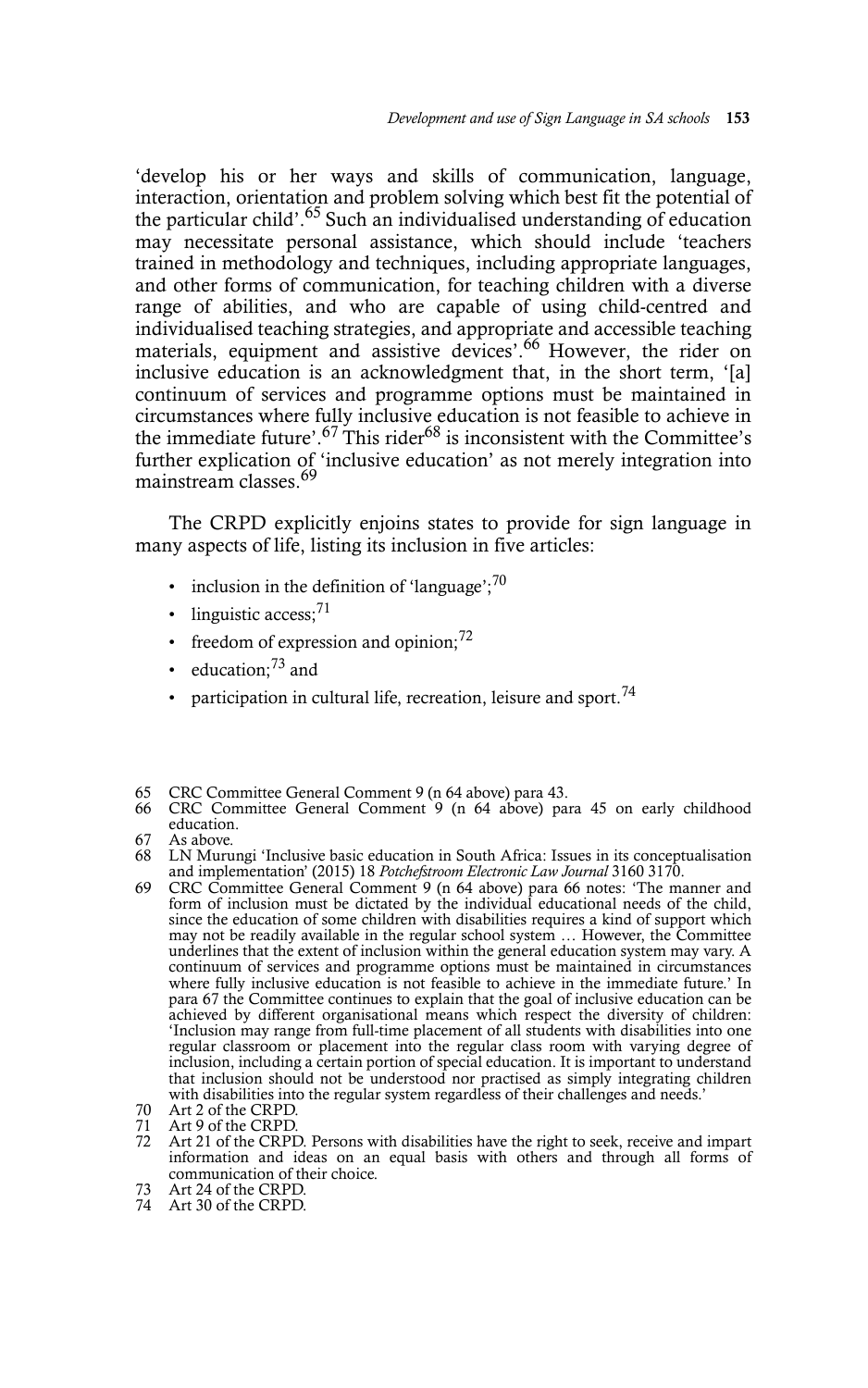The latter provision entitles persons with disabilities, on an equal basis with others, 'to recognition and support of their specific cultural and linguistic identity, including sign languages and deaf culture'.75 During the negotiations for the drafting of the CRPD, the South African contingent supported other lobbyists for the inclusion of sign language, particularly for full access to information in sign languages and education in sign language, as well as linguistic human rights for the deaf community.<sup>76</sup> Article 9, on accessibility, obligates states to take appropriate measures, including the identification and elimination of obstacles and barriers to ensure equal access to facilities, including schools, medical facilities, information, communication and emergency services. Significantly, it also requires that appropriate measures should be taken 'to provide forms of live assistance and intermediaries, including guides, readers and professional sign language interpreters, to facilitate accessibility to buildings and other facilities open to the public'.<sup>77</sup>

The vision of the CRPD for the education of learners with disabilities, set out in article 24, is inclusive education, within the general education system, in other words, that segregation into special schools is generally not supported. Three components are related to the rights of learners with hearing impairments: first, the guarantee of inclusive education, on an equal basis with others, which includes free primary education, within the general education system, in the communities where they live, with the necessary support measures or reasonable accommodation being made.<sup>78</sup> This right to education pertains to inclusive education at all levels, including life-long learning.<sup>79</sup> In other words, the value of education throughout the life span of the person is considered so that the person can develop their personality, talents, creativity, mental and physical abilities, and participate effectively.<sup>80</sup> A lack of competence in a person's vernacular would obliterate any meaningful development of these abilities, and would put the person at a distinct disadvantage compared to able-bodied persons competent in their spoken mother tongue.

Second, the learning of life and social skills that able-bodied peers may take for granted is guaranteed to allow full and equal participation in education and within the broader community, necessitating the state to take measures to facilitate 'the learning of sign language and the promotion of the linguistic identity of the deaf community'.<sup>81</sup> Education should be delivered in the most appropriate language or modes and means of communication for an individual child, and this should be in an

- 
- 77 Art 9(e) of the CRPD. 78 Arts 24(1) & (2) of the CRPD. 79 Art 24(1) of the CRPD.

- 80 Arts 24(1)(b) and (c) of the CRPD.
- 81 Art 24(3)(b) of the CRPD.

<sup>75</sup> Art 30(4) of the CRPD. 76 SCE Batterbury 'Language justice for sign language peoples: The UN Convention on the Rights of Persons with Disabilities' (2010) 11 *Language Policy* 253 262.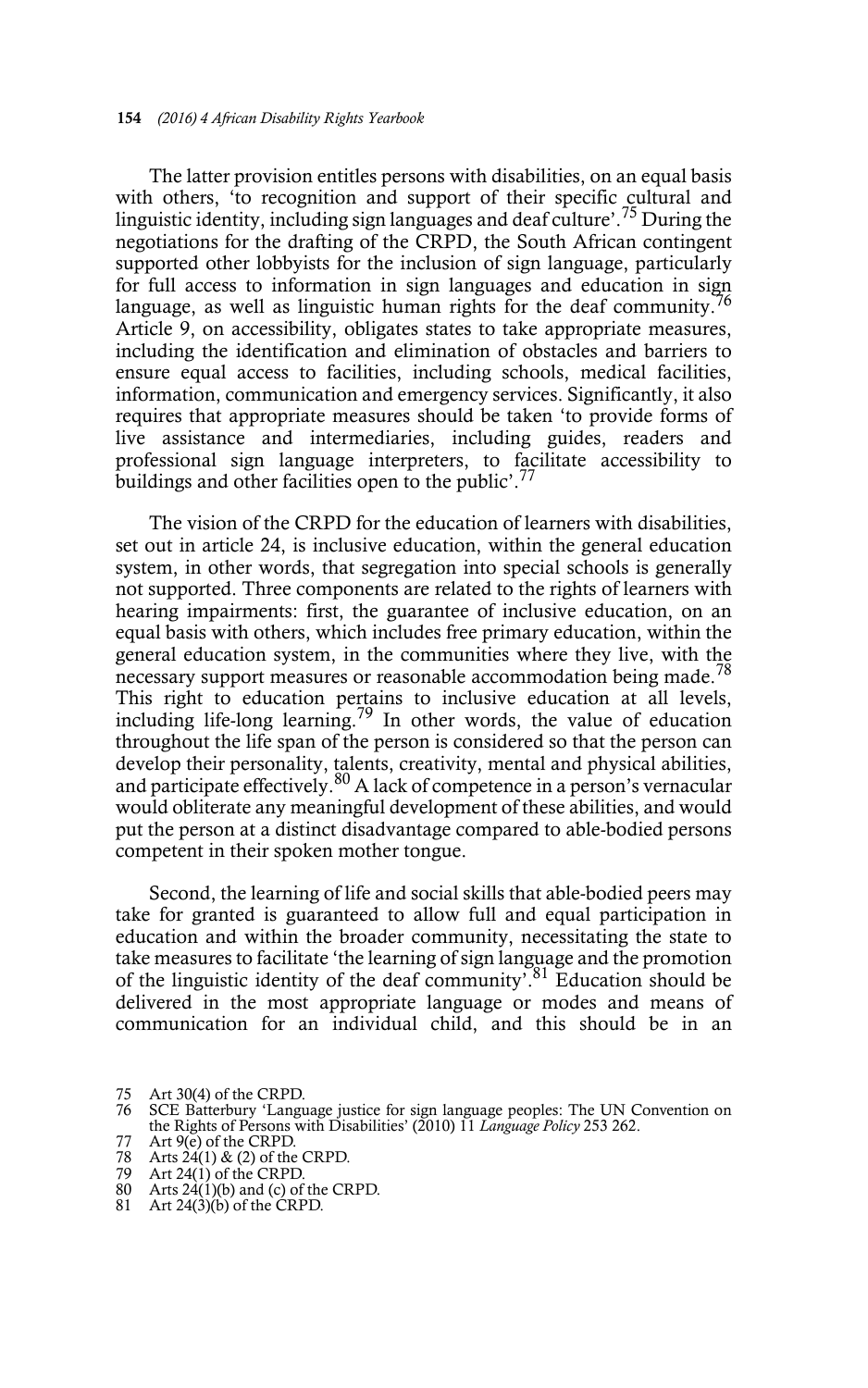environment which maximises his or her academic and social development. $82$  The CRPD anticipates the crucial role of teachers qualified in sign language, including those with disabilities.<sup>83</sup> The deaf culture and linguistic identity are best learnt from positive role models with the same culture and identity. The state is, therefore, bound to take measures to allow children to learn sign language from teachers qualified to teach it.

Third, according to Murungi, in articles 24(2)(d) and (e) a 'choice' is evident between alternative locations: general education and special schools.<sup>84</sup> The author's analysis of this provision concludes that the CRPD views freedom of choice in education not as the usual choice between public or private schools, or schools that represent moral or religious convictions, as extended in other international instruments, but in the context of children with disabilities, as a choice between mainstream and special schools.<sup>85</sup> Absolutely providing equal rights and, therefore, an equal and real choice to parents and children, would mean that states would have to properly equip special schools, with a serious cost implication that may not be sustainable.<sup>86</sup> However, policy implementation, evidenced in the case of *Western Cape Forum for Intellectual Disability v Government of the Republic of South Africa* case, does not really provide an equal choice for learners with disabilities. Whilst this case dealt with education for children with severe and profound disabilities, it exposes the lack of political will to provide education for all children with disabilities on an equal basis with others.  $87$  De Beco indicates that 'environments that maximise academic and social development' in article 24(2)(e) could be understood as referring to special schools. However, article 24(2)(e) requires support measures consistent with the goal of full inclusion, which more likely refers to a 'mixed form of education as opposed to special education'.<sup>88</sup> This may be similar to the 'full service schools' provided for in White Paper 6.

Ngwena, on the other hand, indicates that articles 24(2)(d) and (e) are commensurate with the notion of 'full inclusion'; in other words, it

- 82 Art 24(3)(c) of the CRPD.<br>83 Art 24(4) of the CRPD.
- 

85 Murungi (n 68 above) 3184.

<sup>83</sup> Art 24(4) of the CRPD. 84 Art 24(2)(d) provides: 'Persons with disabilities receive the support required, within the general education system, to facilitate their effective education.' Art 24(2)(e) provides: 'Effective individualised support measures are provided in environments that maximise academic and social development, consistent with the goal of full inclusion.'

<sup>86</sup> As above.<br>87 Ngwena (1

<sup>87</sup> Ngwena (n 5 above) 139.<br>88 G de Beco 'The right

<sup>88</sup> G de Beco 'The right to inclusive education according to article 24 of the UN Convention on the Rights of Persons with Disabilities: Background, requirements and (remaining) questions' (2014) 32 *Netherlands Quarterly of Human Rights* 263 282.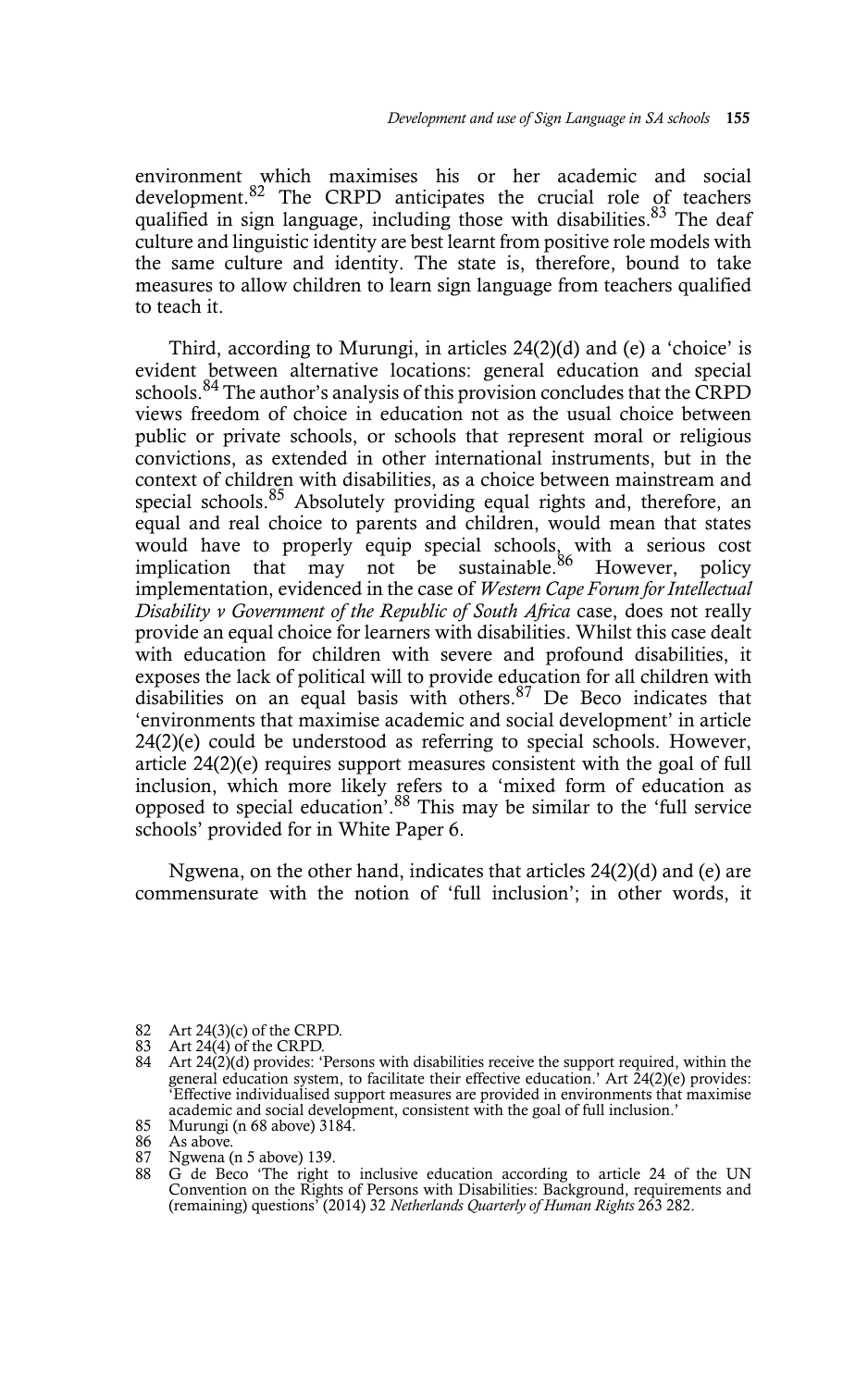conceives of individualised support to enable learners to receive effective education and to maximise their academic and social development.<sup>89</sup> This individualised support to be rendered to learners means that the CRPD requires states to accommodate the difference within the general education system. A holistic reading of article 24 is more in line with the idea of full inclusion than the idea of offering a 'choice' to children between mainstream and special schools. Article 24(1), for example, supports inclusive education as 'the principle', with special education as 'the exception'.90

A special status is accorded to children who are deaf, but who are exempted from the principle of mainstream schooling and may be educated in special schools. This option, however, may 'not prevent them from requesting to participate in the general education system<sup>'.91</sup> Generally speaking, there is a compromise in article 24, that children with disabilities should generally be educated in the regular education system. However, deaf children may be taught in 'environments which maximise academic and social development', in other words, where a special school will maximise such development. This does not mean that they cannot be taught in mainstream schools where it will maximise their development.

The African Charter on the Rights and Welfare of the Child (African Children's Charter) does not explicitly refer to sign language, but recognises the special measures needed to meet the physical and moral needs of children with disabilities 'under conditions which ensure their dignity, and promote self-reliance and active participation in the community'.<sup>92</sup> Non-discrimination on the basis of a child's disability is guaranteed.<sup>93</sup> Assistance is to be provided to the child to have 'effective' access to training, preparation for employment, and so on, to allow social integration, individual development and cultural and moral development at the 'fullest possible' level.<sup>94</sup> Whilst the education of children with disabilities is not clearly identified, it is implicit in the requirement that states take special measures for 'disadvantaged children, to ensure equal access to education for all sections of community'.<sup>95</sup>

The recognition of sign language and the deaf culture, especially in educational settings, is therefore an imperative under international law.

- 
- 94 Art 13(2) of the African Children's Charter.
- 95 Art  $11(3)(e)$  of the African Children's Charter.

<sup>89</sup> C Ngwena 'Human right to inclusive education: Exploring a double discourse of inclusive education using South Africa as a case study' (2013) 31 *Netherlands Quarterly of Human Rights* 473 479.

<sup>90</sup> De Beco (n 88 above) 274.

<sup>91</sup> De Beco (n 88 above) 286. 92 Art 13(1) of the African Children's Charter. 93 Art 2(1) of the African Children's Charter.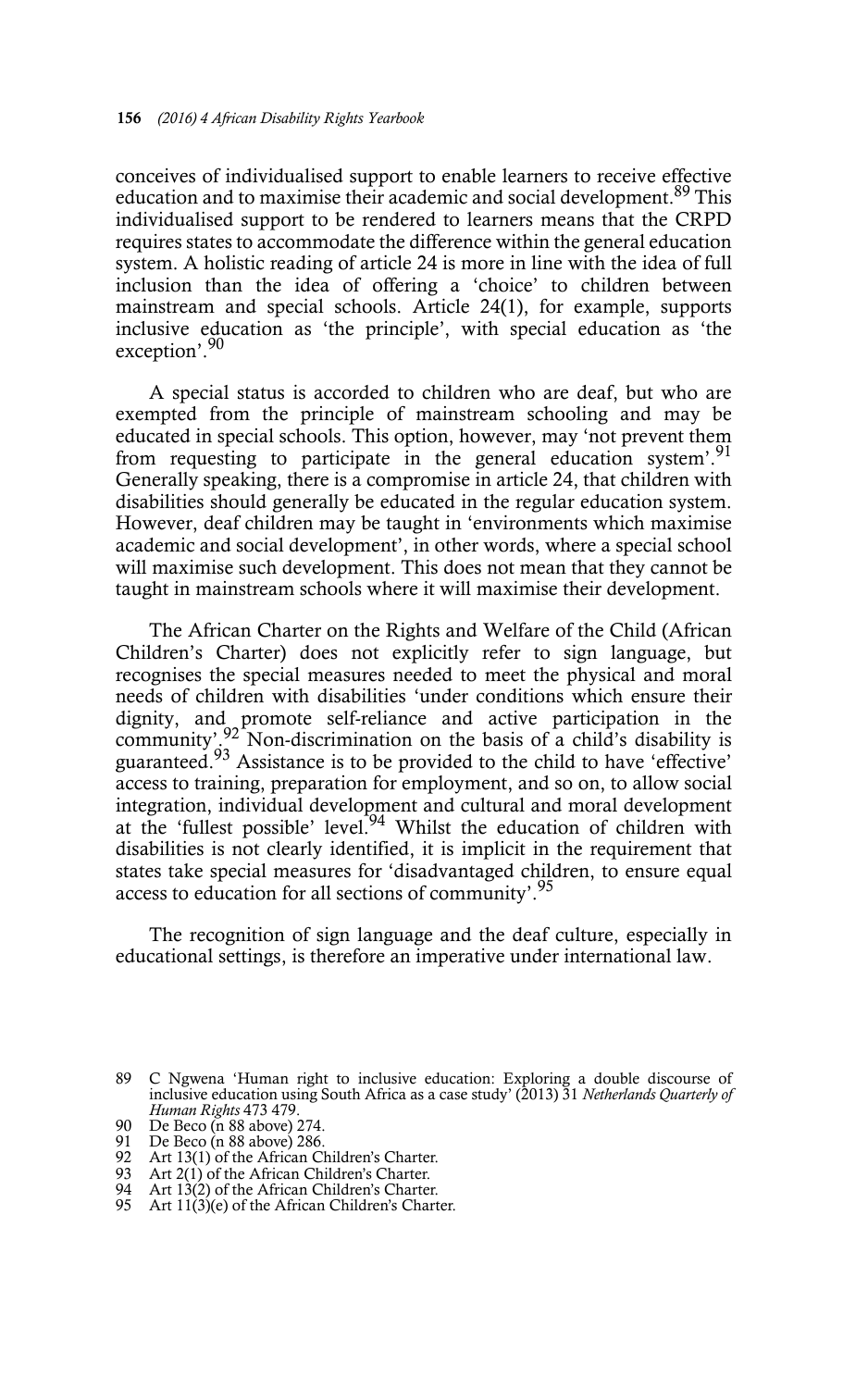#### **2.2.3 Legislative and policy framework**

In the mid and late 1990s, a profusion of legislative drafting ensued, providing for equal rights, especially after the Integrated National Disability Strategy White Paper<sup>96</sup> was adopted in 1997, which considered the 'blueprint'97 for inclusion and integration of disability in both policy and legislation. The policy recommended that the Department of Education, in consultation with the Department of Arts and Culture, DeafSA and other stakeholders, facilitate a process for the development of a comprehensive education policy to 'promote and protect equal education opportunities for children with communication disabilities and to protect their language medium'.98

In the education setting, the legislative framework consists primarily of the South African Schools Act of 1996 (SASA) and the National Education Policy Act 27 of 1996 (Policy Act), whilst the policy framework includes the Language in Education Policy, the Norms and Standards regarding Languages and the White Paper 6 on Special Needs Education (White Paper 6).<sup>99</sup> SASA particularly refers to SASL in the provision relating to language policy in government schools and explicitly acknowledges that 'a recognised sign language has the status of an official

- 97 S Mitra 'The recent decline in the employment of persons with disabilities in South Africa, 1998-2006' (2008) Discussion Paper 2008 12 July 2008, Fordham University Department of Economics Discussion Paper Series 3.
- 
- 98 Regulation 9(b) of the INDS (n 96 above) 68.<br>99 Department of Education *White Paper No 6: Special Needs Education* (2001) 49. The<br>Department of Social Development's *White Paper on the Rights of Persons with Disabiliti* (2016) emphasises the importance of sign language in a number of instances, including for purposes of changing attitudes and behaviour: 'disability rights awareness training programmes must be integrated into the curricula of all education and training programmes. This must include training in all forms of alternate communication. For example the teaching of South African Sign Language and the availability of Braille at schools, post school education and training institutions and at work places' (51); access to information and communication: 'Promote South African Sign Language (SASL) and train SASL Interpreters. A costed plan must be developed for promoting SASL through a number of interventions. The strategy and plan must include the training of SASL interpreters. Adequate budget must be provided for implementation of the plan' (56); and life-long education and training, which requires implementation of specific programmes, including 'facilitating the learning of South African Sign Language and the promotion of the linguistic identity of the Deaf community; ensuring that the education of persons, and in particular children, who are blind, deaf, hearing impaired, non-speaking autistic or deaf-blind is delivered in the most appropriate languages and modes and means of communication for the individual, and in environments which maximize academic and social development; employing teachers, including teachers with disabilities, who are qualified in South African Sign Language and/or Braille, and to train professionals and staff who work at all levels of education. Such training shall incorporate disability awareness and the use of appropriate augmentative and alternative modes, means and formats of communication, educational techniques and materials to support persons with disabilities (84)'. Cf Department of Social Development's *White Paper on the Rights of Persons with Disab* stakeholders, as well as timeframes for implementing the policy directives.

<sup>96</sup> Integrated National Disability Strategy White Paper (1997) http://www.gov.za/sites/ www.gov.za/files/disability\_2.pdf (accessed 1 December 2015).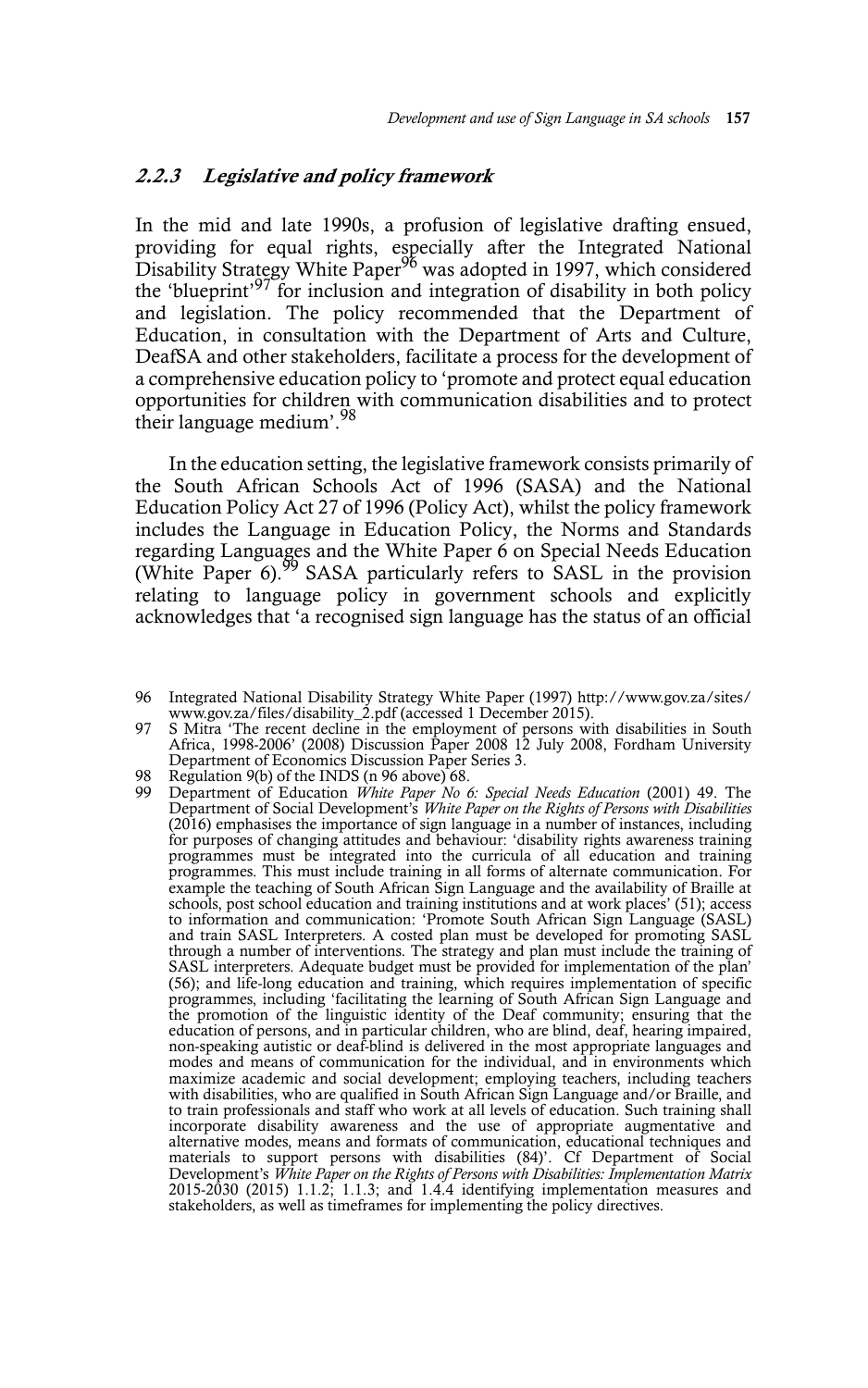language for purposes of learning at a public school'.  $^{100}\rm SASA$  supports the notion of inclusion as integration,  $101$  insofar as it stipulates that education for learners with disabilities should be provided in ordinary public schools, with the necessary support provided to these learners in such mainstream schools.<sup>102</sup> The concept of integration is synonymous with 'location', in other words, geographically separate schools (mainstream versus special schools) are eschewed in favour of all learners, including those with disabilities, placed in mainstream schools.<sup>103</sup>

The Policy Act guarantees the right to be instructed in the language of choice.<sup>104</sup> A policy for language in education under the Policy Act<sup>105</sup> has been developed: the short Language in Education Policy of 1997 within one year of the promulgation of the enabling legislation. The Policy Act includes in its aims three imperatives: supporting teaching and learning of SASL, as well as alternative and augmentative communication; countering the disadvantages arising from disparities between home language and languages of learning and teaching; and developing programmes to redress the historical injustices visited upon 'previously disadvantaged languages'.106 However, the policy stipulates that languages of learning and teaching in public schools must be an official language. Fortunately, the recognition by SASA of SASL as an official language means that it is not excluded from languages of learning and teaching. The norms and standards regarding language policy, required by section 6(1) of SASA, explicitly recognises SASL as an official language for purposes of learning and teaching.<sup>107</sup> Diversity is considered a 'valuable asset' and, accordingly, the language goals in school education are considered to include (i) the protection, promotion, fulfilment and extension of the individual's language rights and means of communication in education; (ii) the facilitation of national and international communication through promotion of bi- or multilingualism through costefficient and effective mechanisms; and (iii) redressing the neglect of historically disadvantaged languages in school education.

The first goal embraces individual choice as a key component. The norms and standards set out the protection of an individual's right to language in schools, and the concomitant rights and duties of the school

- 101 Murungi (n 68 above) 3172.
- 
- 102 Sec 12(4) of SASA. 103 Murungi (n 68 above) 3170.
- 104 Sec 4(a)(v) of the Policy Act. Cf sec 4(1) of the KwaZulu-Natal School Education Act 3 of 1996 which provides that every learner has the right to be educated in the language of his or her choice and that the education be provided in accordance with the child's aptitude, ability, needs and interests.
- 105 Sec 3(4)(m) of the Policy Act.
- 
- 106 Items 5(5), (6) and (7) of the Language in Education Policy. 107 Item 3(4) of the National Norms and Standards regarding language policy defines language as all official languages recognised in the Constitution, and also South African sign language, as well as alternative and augmentative communication.

<sup>100</sup> Sec 6(4) of SASA.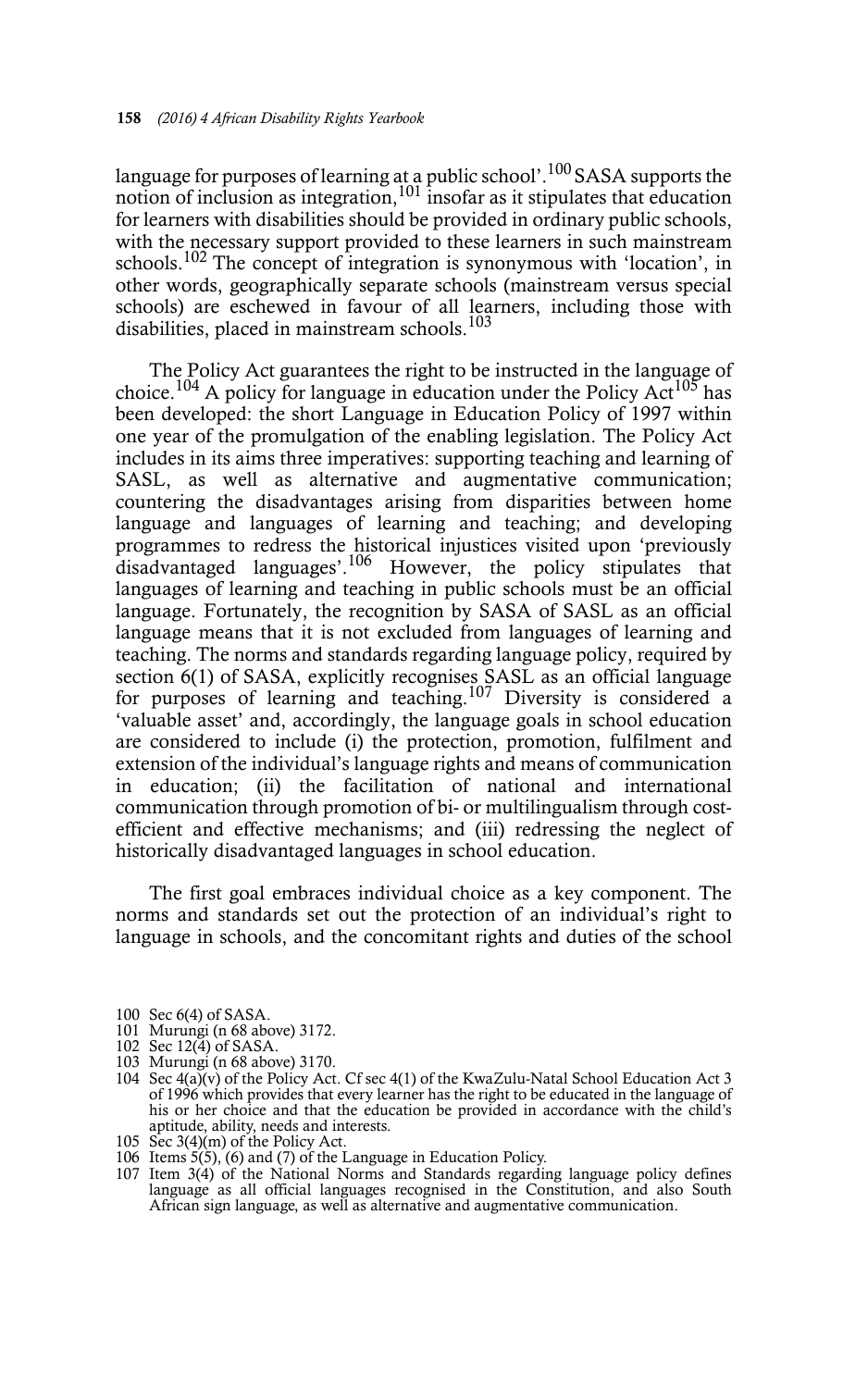and provincial education departments. A learner has a choice of language of learning when being admitted to a school, and may request the provincial department to provide instruction in a chosen language where it is not offered within the district.<sup>108</sup> In reality, the choice is not as simple. A deaf learner rarely enrols in a mainstream school with the expectation of being taught in SASL. Rather, the choice is much simpler. A deaf learner either enrols in a special school for the deaf, where a sign language is used as language of teaching and learning, but not examined as a language subject and not standardised; or could enrol in a mainstream school where only official spoken languages would be the language of teaching and learning and recognised as language subjects. The third goal set out by the norms and standards emphasises redress for historically-disadvantaged languages, similar to the refrain in the policy, and may be interpreted to include SASL.

The obvious gap in the norms and standards is that the so called individual right of language choice is facially neutral, which disregards the particular need for the development and use of SASL as a language of teaching and learning. Therefore, the acquisition of SASL as a home language or mother tongue and as the language of learning and teaching was only offered in special schools for the deaf, without official recognition of SASL in the curricula of the Department of Education. Also, the need to redress the historical discrimination against SASL, in that spoken languages were preferred over sign languages, is not evident in the policies. The norms and standards inadequately deal with the development and use of SASL in schools. Simbo has called on the Minister of Education to regulate the use of languages in two ways: by ensuring that learners can communicate effectively with their teachers; and by the acquisition of basic learning needs.<sup>109</sup> Both these aims are vital for deaf learners. Simbo further suggests that this regulation of the use of languages should acknowledge the relationship between language and culture so that mother tongue usage may be promoted, including sign language, and, similarly, that the culture of the child be supported.<sup>110</sup> As such, this would require the recognition of SASL as both a linguistic and cultural right of learners with hearing impairments.

White Paper 6 recommended that the Department of Education should ensure that all curriculum development, assessment and instructional development programmes address barriers to learning arising from language and the medium of learning and instruction. However, this goal is subject to the phased implementation plan of the White Paper, which made the conversion of special schools to full service schools

<sup>108</sup> Items 4(2) to (4) of the Norms and Standards regarding language policy.

<sup>109</sup> C Simbo 'The right to basic education, the South African Constitution and the *Juma Musjid* case: An unqualified human right and a minimum core standard' (2013) 17 *Law, Democracy and Development* 477 498.

<sup>110</sup> Simbo (n 109 above) 498.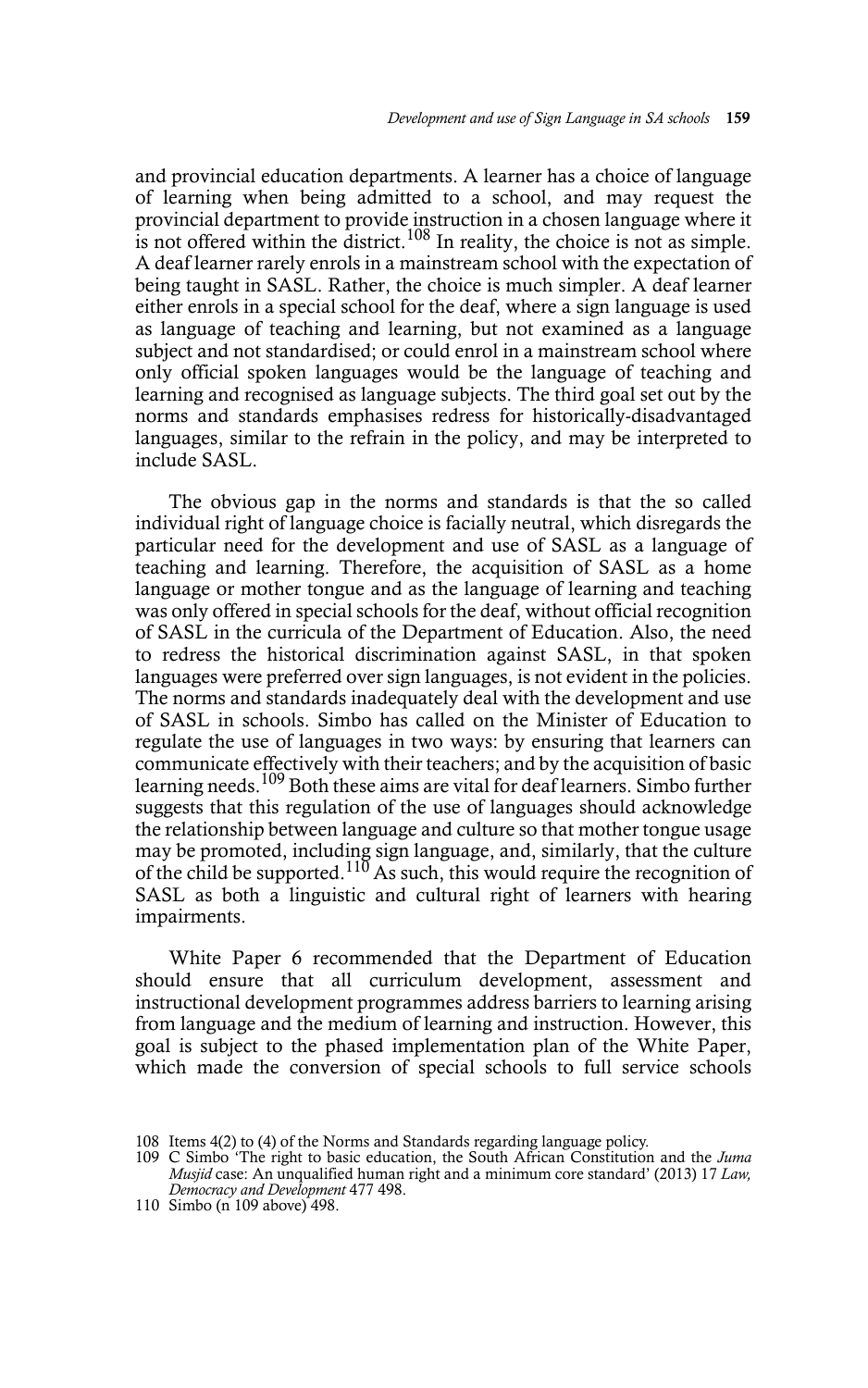conditional on the need and availability of resources.<sup>111</sup> The view of the White Papers of inclusive education as progressively realisable is at odds with the Constitution and international law requirements.<sup>112</sup>

There is, therefore, a divergence between the policy position for basic education in South Africa, considered immediately realisable,  $^{113}$  whereas inclusive education is considered progressively realisable. Priorities in the promotion of languages in schools have followed this distinction, with the need to provide education in official languages as an immediate goal, whilst education in SASL and the development of the language were relegated to a progressive goal.

#### **2.3 Denial of recognition of South African sign language**

SASL is still not being used as a language of instruction in all schools. Even though sign language is the official means of instruction for educating deaf learners, very few learners and teachers are using it.<sup>114</sup> Not utilising SASL as a medium of instruction or school language subject has also had repercussions for the qualifications of teachers at schools for the deaf. Until 1997, for example, there had been no formal training of sign language interpreters and the sign language skills of children of deaf adults were relied on for interpretation.<sup>115</sup> As explained earlier, manual coding of sign language was initially used by teachers at schools for the deaf. However, the preference has changed towards a bilingual, bicultural approach, where both sign language and one spoken language are utilised to allow children to function in both the deaf and the hearing world.<sup>116</sup>

Storbeck et al highlight two important challenges facing the acquisition of SASL and the training of teachers. First, teachers enter the educational setting without the ability to sign and learn on the job as a result. Second, short-term training is not a substitute for exposure to the academic level of SASL required to deliver curriculum to deaf learners. The curriculum is, therefore, delivered based on a basic social competency in  $SASL$ <sup>117</sup> Merely having SASL recognised as a language subject in schools for the deaf is not enough. The advantages of having SASL recognised in schools are that teachers are properly qualified in SASL and that appropriate support services are provided in mainstream schools

- 112 Murungi (n 68 above) 3181.
- 113 J van der Vyver 'Constitutional protection of the right to education' (2012) 27 *South African Public Law* 331.
- 114 P Akach & R Morgan 'Sign language interpreting in South Africa' in M Erasmus (ed) *Liaison interpreting in the community* (1999) 67; MN Ganiso 'Sign language in South Africa: Language planning and policy challenges' unpublished MA thesis, Rhodes University, 2012 32.
- 115 Ganiso (n 114 above) 27.
- 116 Ganiso (n 114 above) 31.
- 117 Storbeck et al (n 13 above) 142.

<sup>111</sup> White Paper 6 (n 99 above) 22-23.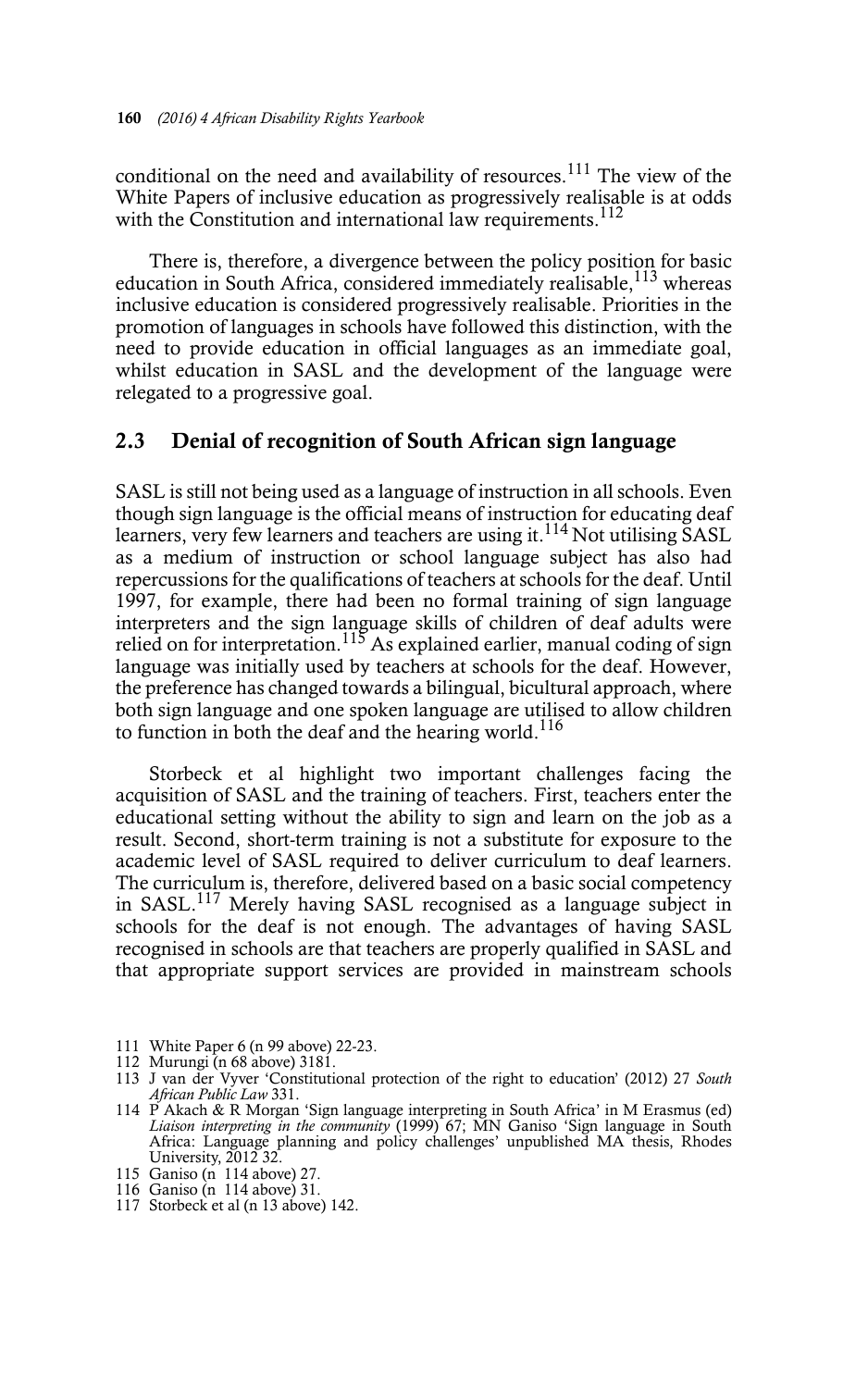where inclusive education is provided. The latter will require research into what exactly inclusion should entail for deaf learners in the South African context, together with the necessary support services to achieve this.<sup>118</sup> The World Federation for the Deaf provides some insight into the way in which this should be accomplished, recommending that deaf learners in mainstream schools have access to the services of educated, trained and qualified sign language interpreters, other needed support services, deaf peers and role models, and full participation in both the educative and cocurricular processes.<sup>119</sup>

In reality, deaf learners have three options of study after completing Grade 9 (the General Education and Training phase). Glaser and van Pletzen explain these choices, namely, to leave formal education; to complete Grades 10 to 12 at mainstream schools in order to obtain a National Senior Certificate, possibly allowing entrance into tertiary education; or study at a further education and training (FET) college towards a National Certificate Vocational.<sup>120</sup> Unfortunately, while deaf users of SASL theoretically have the same options, very few schools for deaf students offer Grades 10 to 12. Thus, in practice, deaf students have the choice of studying for Grades 10 to 12 at hearing schools, changing to FET colleges, or attending special programmes for deaf people, where these exist. Kyle unwittingly chose to be schooled in mainstream schools, where SASL was not recognised.

Magongwa argues that the exclusion of sign language in education impinges on the language rights of hearing-impaired and deaf students:

The issue of sign language as used by Deaf and hard-of-hearing students is a human right and not one to be considered within welfare or health. The issue correctly belongs within the realm of human rights, language, and communication. It is the human right of Deaf and hard-of-hearing students to use the language to which they have the most access. Deaf people cannot hear but see sign language … It is a violation of their human rights not to be allowed to have access to information through their most accessible language. Deafness becomes a communication disorder when sign language is not recognised.<sup>121</sup>

- 118 Storbeck et al (n 13 above) 143.
- 119 World Federation of the Deaf Education rights for deaf children (2007) http://www. wfdeaf.org/wp-content/uploads/2011/03/EducationRightsforDeafChildren\_July-2007.pdf (accessed 1 December 2015).
- 120 M Glaser & E van Pletzen 'Inclusive education for deaf students: Literacy practices and South African sign language' (2012) 30 *Southern African Linguistics and Applied Language Studies* 25 28.
- 121 L Magongwa 'Deaf teachers' experiences of being students at the University of the Witwatersrand' unpublished Master's degree dissertation, University of the Witwatersrand, 2008 http://wiredspace.wits.ac.za/bitstream/handle/10539/5926/Lucas%20 Magongwa%20dissertation%208910575A.pdf?sequence=1 (accessed 23 September  $201\overline{5}$ ).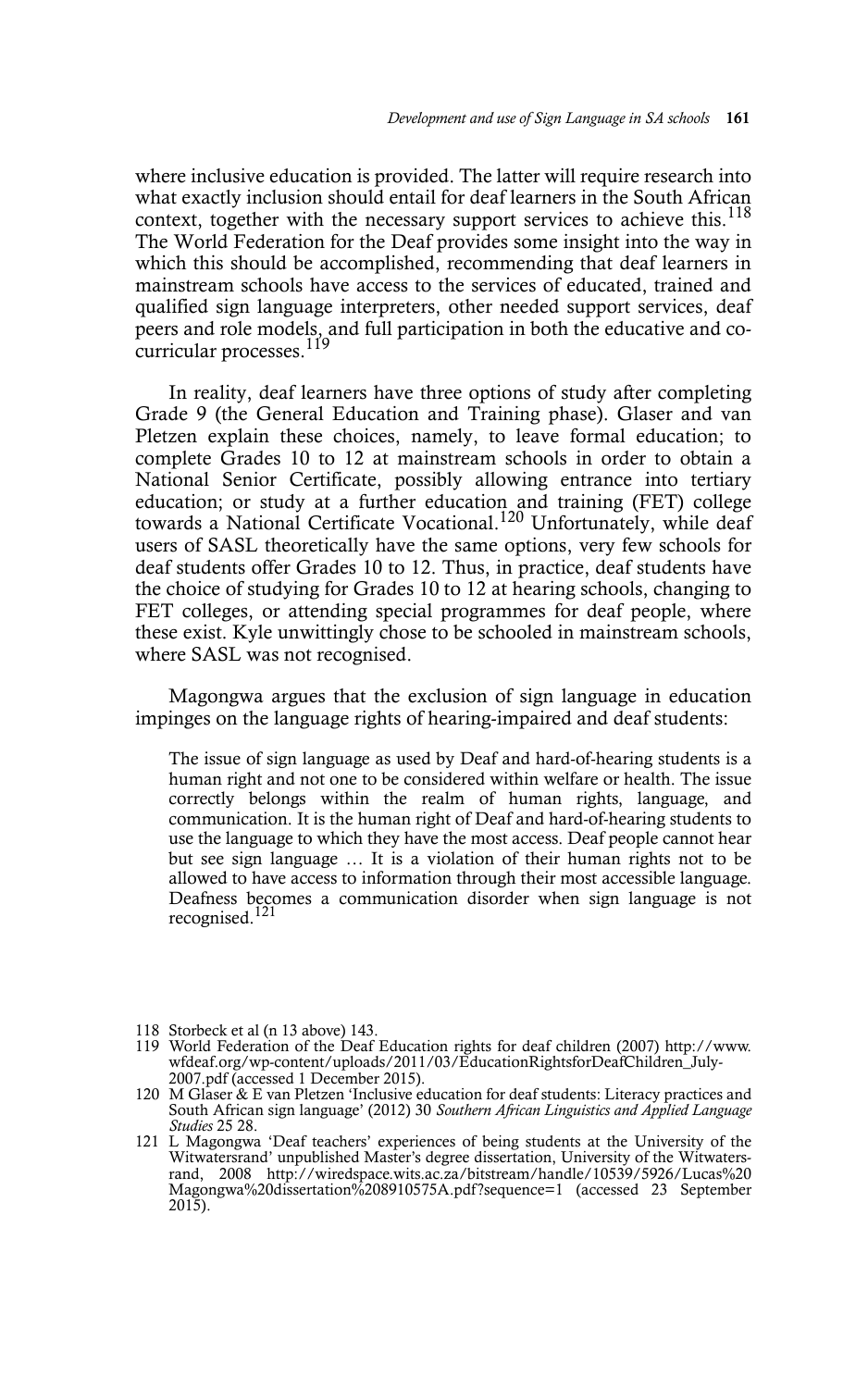Not recognising SASL as a linguistic and cultural right *per se* has meant that other rights are denied, for example, the rights to a fair trial, political representation, access to information, freedom of expression and maintenance of cultural heritage.<sup>122</sup> The non-recognition of SASL is thus perceived as a rights issue, not a medicalised issue. The litigation in *Springate*, as cases from other jurisdictions, brought to the fore the divide between the medical and social (or human rights) models of disability. Magongwa stressed that the nonsensical situation where students are taught in SASL at schools for the deaf, but may not officially study SASL as a language subject in schools, profoundly affected deaf persons on an educational, psychological and emotional level. $123$ 

DPOs, such as DeafSA, certainly followed the rights approach in lobbying for the recognition of SASL, and this agency has been a catalyst for litigation as a strategy, not merely lobbying and protesting, based on the reframing of disability as an identity:

When the identity associated with the notion of disability is prescribed in this way, the expansion of rights (as opposed to charity or health or welfare policy) becomes the most appropriate way of combating disability discrimination and, by extension, litigation becomes one of the most appropriate forms of enforcement.<sup>124</sup>

The reframing of disability based on the social model may be one of the reasons why DeafSA became a litigant in the *Springate* matter. Strategy choices are informed by the models of education preferred by particular interest groups. Snodden explains how the refuted separate underlying proficiency (SUP) model is still being utilised in deaf education.<sup>125</sup> This model translated into 'forbidding the use of … native signed languages of the Deaf community in the education system, owing to conceptions that learning of a signed language will interfere with the development of spoken and written language skills'.126 Since deaf children lack access to the same auditory base for the acquisition of spoken language as hearing children, depriving them of signed language can result in delayed or incomplete first language acquisition.<sup>127</sup> This lends further credence to the argument that forbidding the use of sign language, or the insufficient protection and development thereof, may constitute linguistic genocide, as discussed earlier.

<sup>122</sup> T Skutnabb-Kangas & R Phillipson (eds) *Linguistic human rights: Overcoming linguistic discrimination* (1995) 32.

<sup>123</sup> L Magongwa 'Deaf education in South Africa' (2010) 155 *American Annals of the Deaf* 493-496.

<sup>124</sup> L Vanhala 'Anti-discrimination policy actors and their use of litigation strategies: The influence of identity politics' (2009) 16 *Journal of European Public Policy* 738 746.

<sup>125</sup> K Snoddon 'Equity in education: Signed language and the courts' (2009) 10 *Current Issues in Language Planning* 255 256.

<sup>126</sup> Snoddon (n 125 above) 256. 127 Snoddon (n 125 above) 256, citing J Morford & R Merry 'A re-examination of "early exposure" and its implications for language acquisition by eye' in C Chamberlain et al (eds) *Language acquisition by eye* (2000) 111.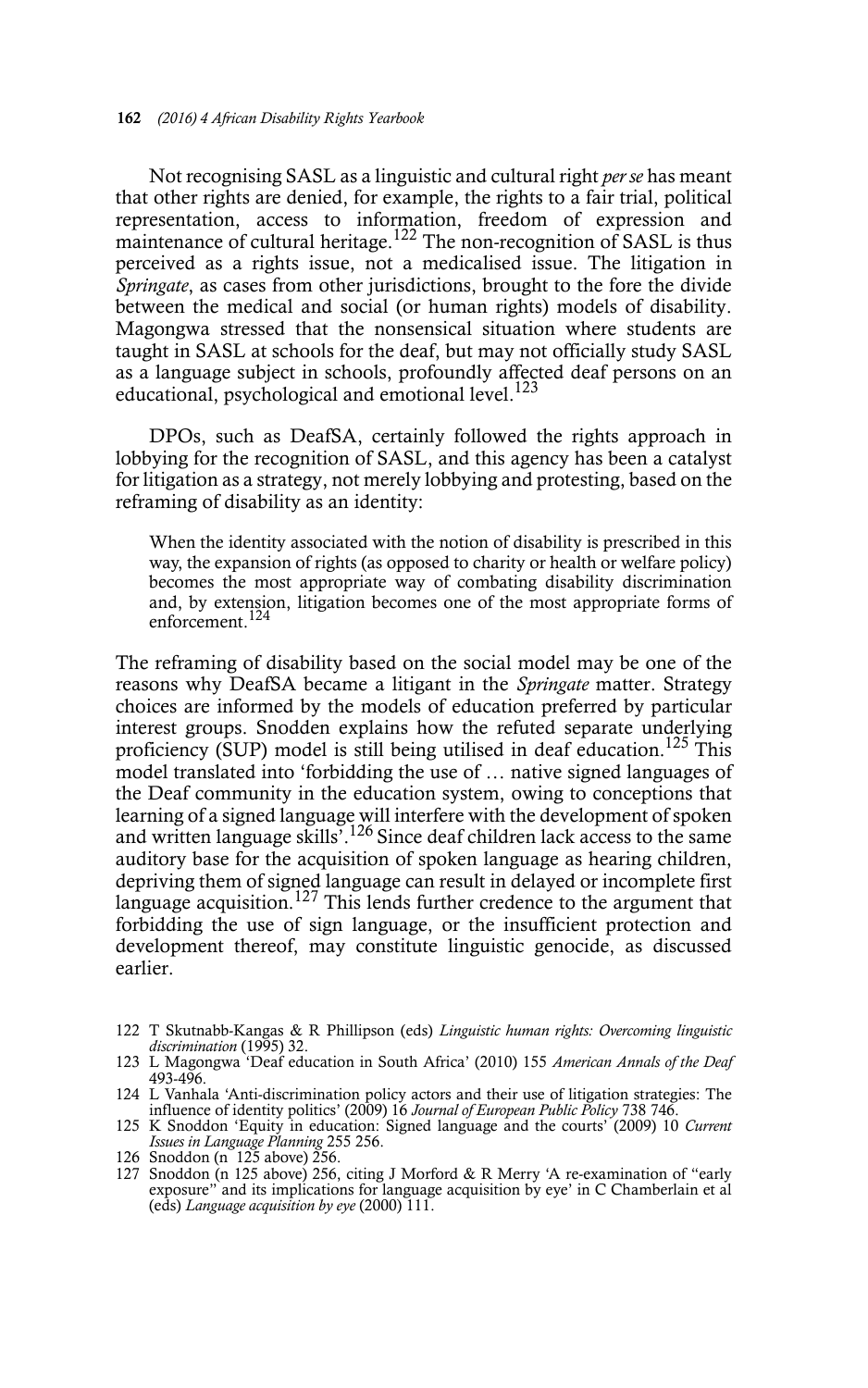The bilingual bicultural education model preferred today focuses on the native signed language of a particular country, as well as the language of the majority in the country,<sup>128</sup> for example Australian sign language (Auslan) and English, respectively. The implementation of these programmes has not been without challenges, including a lack of support for the signed language in the school and systems of teacher education. The inadequate support of bilingual education worldwide<sup>129</sup> has an adverse effect on the numbers of deaf graduates from tertiary institutions, teachers and professionals, who can *both* provide *and* advocate for bilingual bicultural models of education.<sup>130</sup> This also applies to South Africa. It is within this policy, legislative, constitutional and international law context that the *Springate* matter arose.

## **3 Litigation: Springate v Minister of Education & Others**

#### **3.1 South African sign language as a school subject**

For Kyle, exemption from another language course, with SASL substituted as a language course, would have comprised the seven subjects required for entrance to university, where he had hoped to study towards Fine Arts. However, it transpired that the lack of recognition of SASL meant that he would either have to take up a brand new subject in his final school year or matriculate merely with an endorsed certificate as a learner with a barrier to learning (deafness).<sup>131</sup> The latter option would spell the end to his dream of tertiary education. Without prejudicing his rights, Kyle decided to take up Dramatic Arts as the alternative subject, for which he had to complete a three-year portfolio, undergoing extra tuition, to enable him to sit for the examination in this subject. This proved to be an additional burden on Kyle. Supported by his mother, Paige McClennan-Smith, in Part A of the application, Kyle sought a declaration that the failure by the national and provincial departments to allow him to be examined in sign language as a subject for his senior certificate was unconstitutional and unlawful. Kyle sought an order directing the Department to allow him to sit for the examination in sign language.<sup>132</sup>

submitted that the failure of the department to recognise SASL as such infringed the rights of the learners, particularly in line with the following provisions: sec  $6(5)(a)(iii)$ 

<sup>128</sup> H Gibson et al 'Deaf bilingual bicultural education' in J Cummins & D Corson (eds) *Encyclopaedia of language and education* (1997) 231, cited in Snoddon (n 125 above) 256.

<sup>129</sup> Snoddon (n 125 above) 257.

<sup>130</sup> Canadian Hearing Society *Status report on deaf, deafened and hard of hearing Ontario students in post-secondary institutions: Statistics, current trends, barriers and recommendations* (2004) cited in Snoddon (n 125 above) 257 (my emphasis).

<sup>131</sup> Letter from the Director-General of Education dated 10 March 2009, annexure P18 to the founding affidavit (copy with the author). 132 Notice of Motion filed on 8 June 2009 Part A paras 2-3 (copy with the author). Kyle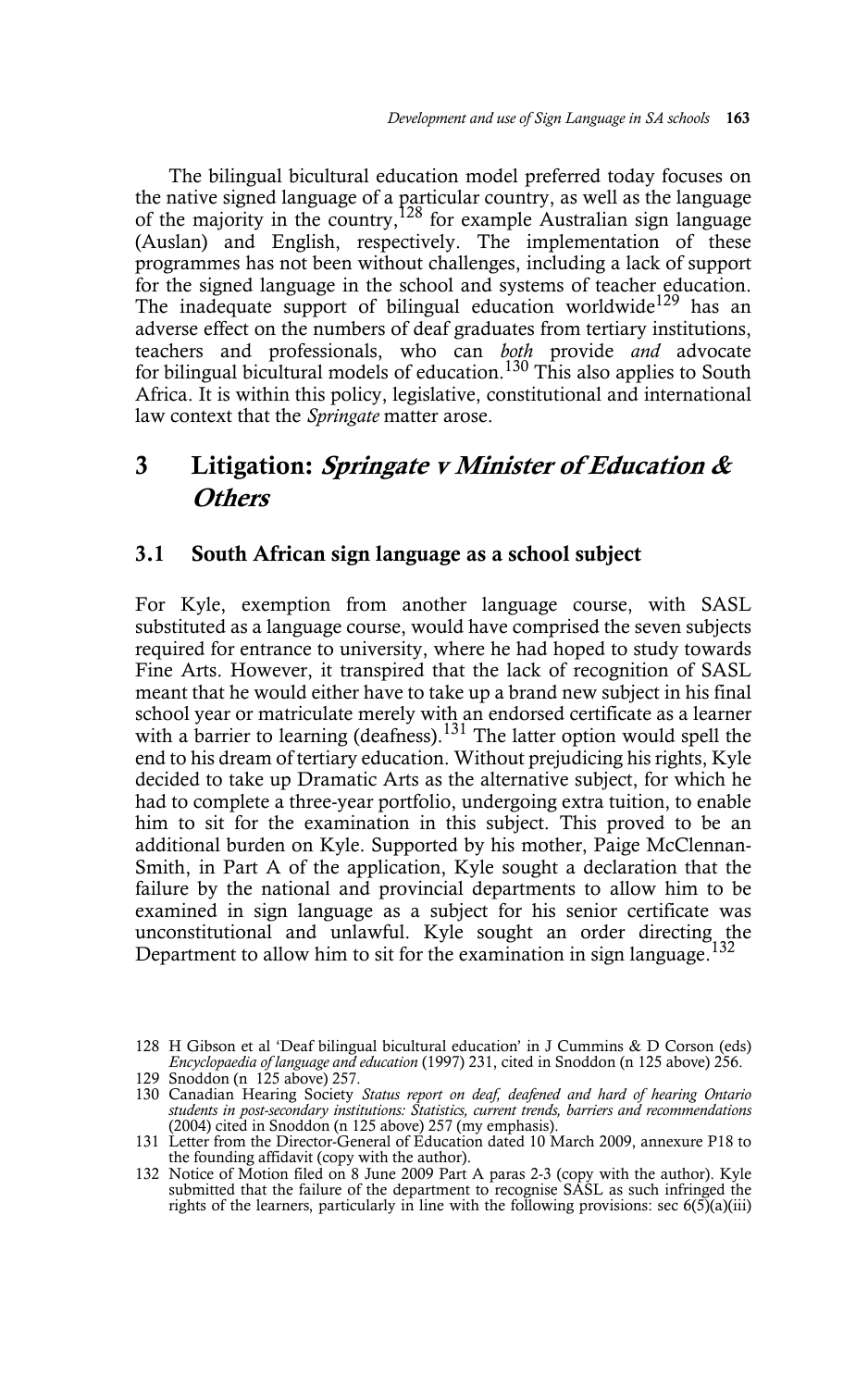In his application, Kyle submitted that the rights of deaf and hearingimpaired learners were infringed by the education policies existing at the time.<sup>133</sup> While sign language was a medium of instruction at some schools for the deaf, it was not recognised as a language subject for the purposes of matriculation – the National Senior Certificate. In Part B to the application, Kyle sought an order more in line with public interest and that of deaf, hard-of-hearing and hearing-impaired students to have SASL, or another form of sign language, recognised as an official language for purposes of learning at public schools, and for steps to be taken to implement sign language as a language subject (similar to Afrikaans, IsiZulu, and so on), either as home language, first or second additional language in high schools.<sup>134</sup>

Kyle based his legal argument<sup>135</sup> in part on the basis of unfair discrimination, relying on provisions of the Equality  $Act^{136}$  prohibiting unfair discrimination on the basis of disability or language. He submitted that the Department's actions in not recognising SASL as a language of learning constituted unfair discrimination as benefits, opportunities or advantages137 were withheld from him on the basis of his disability and language.<sup>138</sup>

The Department opposed his application on the basis that sign language was not an accredited language subject in the further education and training (FET) phase, but only in the general education and training (GET) phase. The Language Board was also cited as a respondent, being responsible for the promotion and creation of conditions for the development and use of sign language.<sup>139</sup>

The *Springate* court application was supported by DeafSA and the KwaZulu-Natal Blind and Deaf Society (KNBDS) who brought the application in the public interest.<sup>140</sup> DeafSA, founded in 1929, represents the rights of more than 1,6 million deaf persons in South Africa. The KNBDS, established in 1936, provides rehabilitative services, such as

- 134 Notice of Motion filed on 8 June 2009 Part B paras 2-4.
- 135 Founding Affidavit of P McLennan-Smith paras 61-62 (copy with the author).
- 136 Secs 6,  $9 \times 28(3)$  of the Equality Act.
- 137 Definition of discrimination in sec 1 of the Equality Act.
- 138 Founding Affidavit (n 135 above) para 68.4.
- 139 Sec 6(5)(a)(iii) of the Constitution.
- 140 Sec 38(d) of the Constitution.

<sup>132 (</sup>PanSALBs role in developing SASL); sec 9(3) (right to equality); sec 28 (rights of children); sec 29 (right to basic education); sec 30 (right to language and cultural life of choice); and sec 31 (right of linguistic community to enjoy the use of their language) of the Constitution, as well as sec 6 of SASA (sign language has the status of an official language for purposes of learning at public schools). Furthermore, sec 4(1) of the KwaZulu-Natal School Education Act 3 of 1996 (children's right to be educated in the language of their choice).

<sup>133</sup> Sec  $4(a)(v)$  of the Policy Act (right of children with disabilities to be instructed in the language of their choice). In particular, the submissions are contained in para 87 of the founding affidavit averring that the policy is *ultra vires* the relevant empowering legislation (SASA).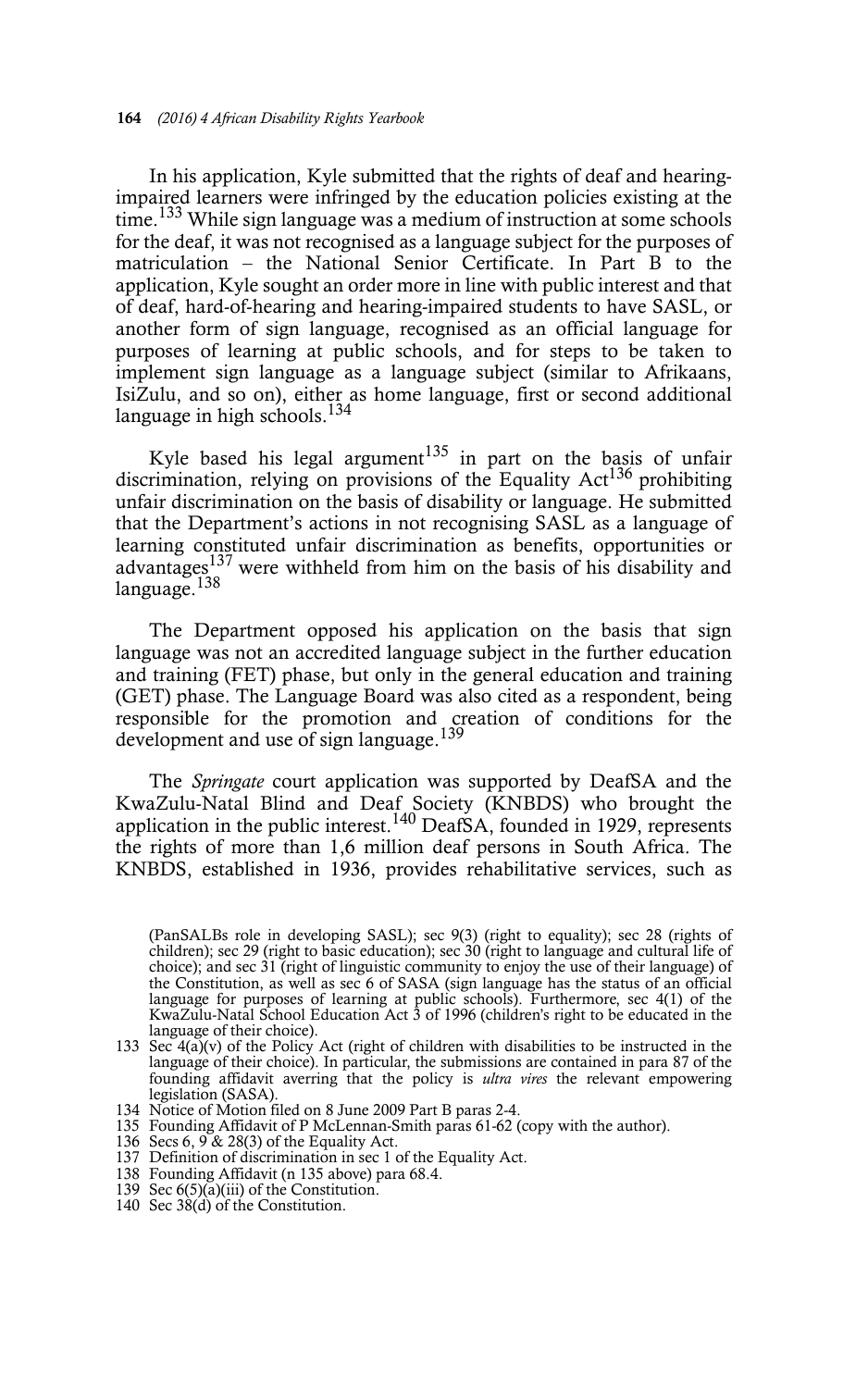counselling, audiometric assessments, braille literacy and sign language training in the province of KwaZulu-Natal. The KNBDS remarked that its own meetings with the Department to have sign language recognised in schools had not been fruitful and, accordingly, it supported Kyle in his court application.<sup>141</sup> More vociferous was the struggle of approximately 13 years, through advocacy and lobbying, by DeafSA to have sign language recognised in South African schools as a language and school subject, also without success.<sup>142</sup> In 2003, DeafSA, together with Disabled People South Africa (DPSA), marched and handed over a memorandum to the national and provincial Departments of Education. The memorandum demanded

That South African Sign Language (SASL) be recognised and implemented as an official language subject in the education of Deaf learners in general education and training (GET) and further education and training (FET);

That SASL be fully implemented as the official [language of learning and teaching] for Deaf learners in all special schools for deaf learners;

That all educators of Deaf learners receive compulsory in-service training in SASL;

That SASL teaching and learning materials be developed.<sup>143</sup>

In the meantime, the KZNBDS (together with other institutions) also advocated for the recognition of SASL. In 2005, a memorandum was handed to the Minister and the MEC for Basic Education, requesting clarity regarding the development of sign language resources, and identifying the need for SASL to be recognised as first language and examinable language subject in schools.<sup>144</sup> The response from the MEC was that it was for the PanSALB, and not the Department, to first develop the language, and that it could not develop resources until the Language Board had achieved this. The Language Board, in turn, blamed the Department:

PanSALB regards this as a function of the Department of Education and as such [PanSALB is not responsible for curriculum development and the development of SASL in schools] … recommends that you direct your request to the Department of Education: Directorate of Inclusive Education.

<sup>141</sup> Jace Nair, CEO of the KNBDS, quoted in IOL News Department opposes sign language at schools 16 July 2009 http://www.iol.co.za/news/south-africa/ department-opposes-sign-language-at-schools-1.449957#.VFt5sLccTIV. See also 'Deaf<br>learner gains support for court case' *IOL News* 16 July 2009 http://www.iol.co.za/<br>news/south-africa/deaf-learner-gains-support-for-court-c

<sup>142</sup> DeafSA 'A history and struggle' (2005), annexure D1 to the confirmatory affidavit of Ingrid Parkin on behalf of the third applicant, DeafSA (copy with the author).

<sup>143</sup> DeafSA (n 11 above) 19.

<sup>144</sup> Supporting affidavit of the fourth applicant, Jayseelan Nair on behalf of KZNBDS, para 12 (copy with the author).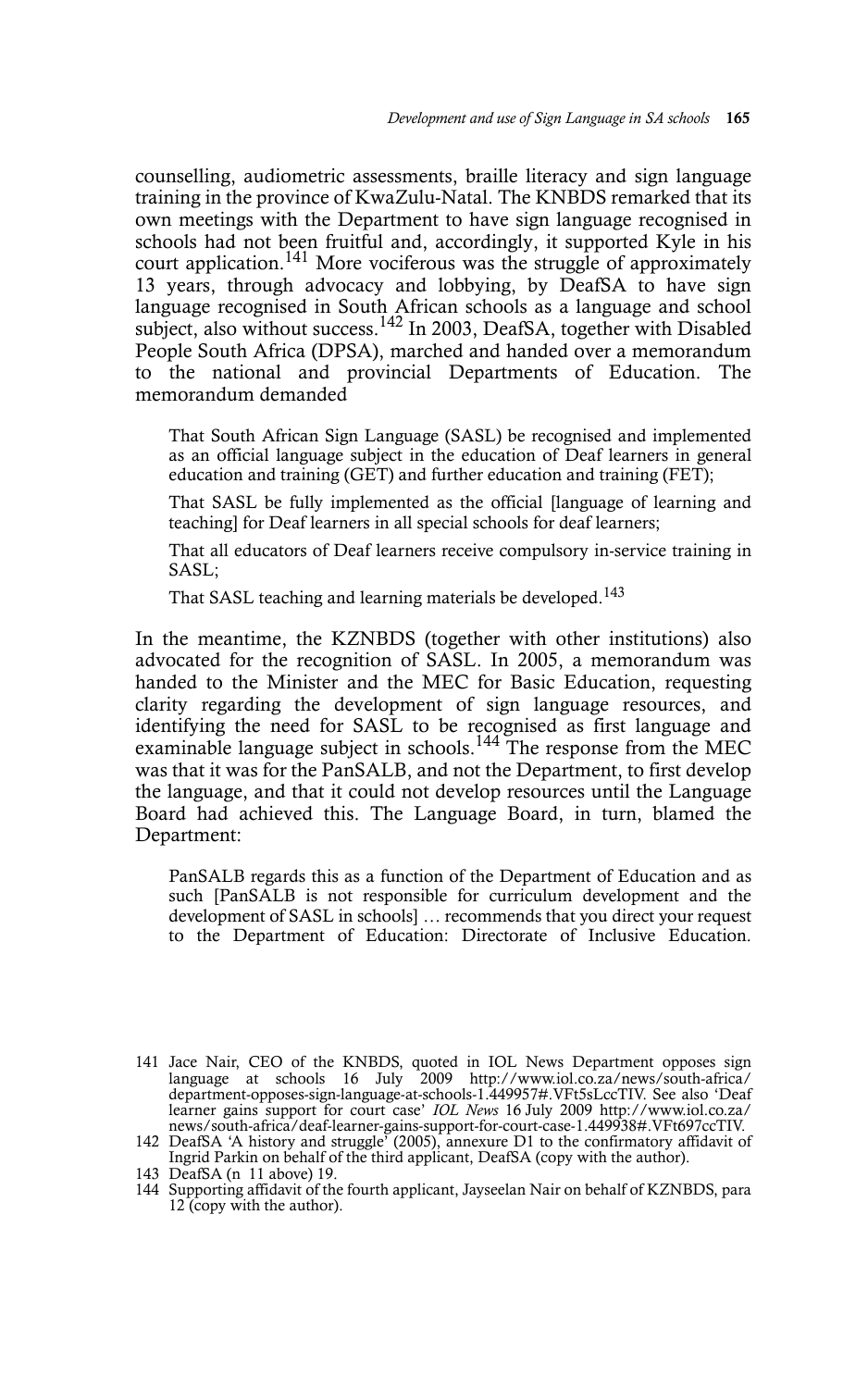PanSALB does from time to time advise the Department of Education on curriculum issues, but that is how far it can go.<sup>145</sup>

In 2006, the provincial Department of Education, at a meeting with KZNBDS, facilitated by the Language Board, undertook to ensure that SASL be introduced at schools for the deaf, but this undertaking did not materialise.<sup>146</sup> In its Education Position Paper in 2006, DeafSA remarked:

The urgency of the situation is that Deaf learners have little access to the regular curriculum for most of the time they spend in school. This is because the majority of educators in schools are not proficient in SASL. A recent survey highlighted that only 14% of educators in schools for the Deaf can sign proficiently. The negative impact on these learners in terms of any access to education is alarming.147

In 2007, DeafSA handed a memorandum to parliament to recognise SASL as a twelfth official language.<sup>148</sup> It stressed the fact that the use of SASL by a deaf member of parliament to communicate required a standardised and recognised language. Unfortunately, this did not spur the government into action. Instead, the eventual recognition of SASL as a language subject in schools depended on the success of litigation. In court papers, DeafSA asserted the injustice and unfair discrimination because of the fact that the only language that can be the first language for deaf learners is not offered as a school subject in the FET phase, with the result that deaf adults are not integrated into mainstream society, due to disempowering educational experiences.<sup>149</sup> A number of schools for the deaf provided confirmatory affidavits, supporting the litigation by the two DPOs, affirming the challenges faced by both learners and teachers due to the non-recognition and standardisation of SASL.<sup>150</sup>

It was asserted by the DPOs that both the Department of Education and the Language Board did not meet their legislative and constitutional mandates to vindicate the language rights of deaf learners. The Department of Education instead asserted that the parties, particularly the DPOs, did not comment on its curriculum development process for the

<sup>145</sup> Letter from PanSALB to KZNBDS dated 6 April 2006, annexure to supporting affidavit of fourth applicant, para 16 (copy with the author).

<sup>146</sup> Minutes of the meeting of 14 July 2006, annexure to supporting affidavit of fourth applicant, para 22 (copy with the author). 147 DeafSA (n 31 above) 5 (footnotes omitted).

<sup>148</sup> DeafSA Memorandum towards the recognition of SASL as a 12th official language (1 February 2007) http://www.pmg.org.za/docs/2007/070216memorandum.htm (accessed 23 September 2015).

<sup>149</sup> Supporting affidavit of the third applicant, deposed to by I Parkin on behalf of DeafSA,

para 56 (copy with the author). 150 St Vincent School, Melrose; Fulton School for the Deaf, Gillits; Sizwile School for the Deaf, Dobsonville; Durban School for the Hearing Impaired, Amanzimtoti; VN Naik School for the Deaf, Newlands; Kwavulindlebe School for the Deaf, Havenside; and Vuleka School for the Deaf, Nkandla.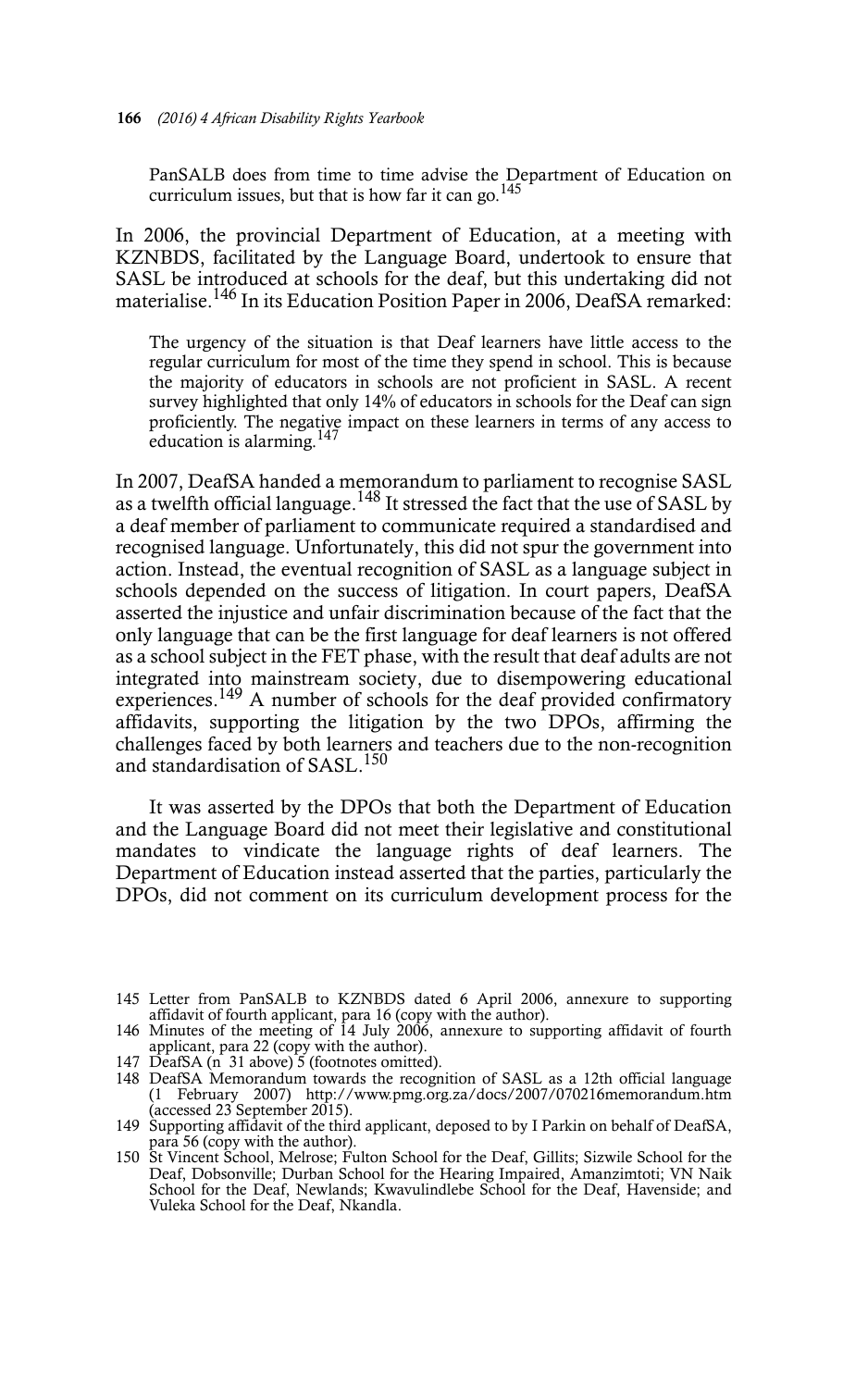NSC in 2005, nor did the SAHRC or DeafSA indicate that SASL should have been included as a subject.<sup>151</sup> The Department further denied that SASL was necessarily a recognised sign language referred to in the Schools Act, and that it was not an official language as the Constitution did not render it such, but merely required the Language Board to promote and create conditions for the development and use thereof.<sup>152</sup> The Department threw down the gauntlet, stating that '[i]n the absence of a single version of SASL, a standardised SASL and an approved curriculum for SASL', it would be unable to recognise SASL as a subject.<sup>153</sup> The Department suggested that one of the options available was that a Ministerial Committee be appointed to start the process of curriculum development for SASL, with the help of the Language Board.<sup>154</sup> All applicable policies would have to be followed,  $155$  and this process could take years.

Since the Department put Kyle in the untenable situation of having to learn and pass a new subject in his final year of school, failing which he would not obtain university entrance, he launched the litigation in June 2009. In August 2009, a settlement was reached between the parties and Kyle withdrew his challenge. Accordingly, Kyle was exempted from the requirement of a seventh subject for his senior certificate and he would, therefore, qualify for an exemption to allow him to study towards a Bachelor's degree at university. As a result, Kyle's bid to have five years of study of sign language recognised was averted. The second part of his application, namely, to have sign language recognised as a language subject in schools, was postponed indefinitely. This was ostensibly used as a sword of Damocles to ensure that the Department remedy the failure to provide sign language as a language subject in schools, failing which the application would be reinstated.

#### **3.2 Silence of the Language Board**

The Language Board<sup>156</sup> was not a key player in the litigation, despite being cited as a respondent, nor was it an active participant in the preceding advocacy by DPOs and the lobbying of government departments to have sign language recognised, despite establishing a unit for SASL in 2003.<sup>157</sup> Instead of assisting the court, the Board asserted that its independence

<sup>151</sup> Answering affidavit of the first and second respondents deposed to by P Vinjevold, para 33.3 (copy with the author). The deponent was referring to the policy document addendum to the policy document, the NSC: A qualification at level  $\overline{4}$  on the National Qualifications Framework (NQF) regarding the National Protocol for recording and reporting grades (Grades R to 12) in *Government Gazette* 29467 of 11 December 2006; and *Government Gazette* 27607 of 24 May 2005 (which had called for public comments).

<sup>152</sup> Affidavit of the first and second respondents deposed to by P Vinjevold, para 184.

<sup>153</sup> Affidavit of the first and second respondents to the confirmatory affidavit of M Batchelor, deposed to by P Vinjevold, para 9.

<sup>154</sup> Answering affidavit by P Vinjevold (n 151 above) paras 68-81. 155 Answering affidavit by P Vinjevold (n 151 above) para 165.

<sup>156</sup> n 34 above.

<sup>157</sup> DeafSA (n 31 above) 22 (footnotes omitted).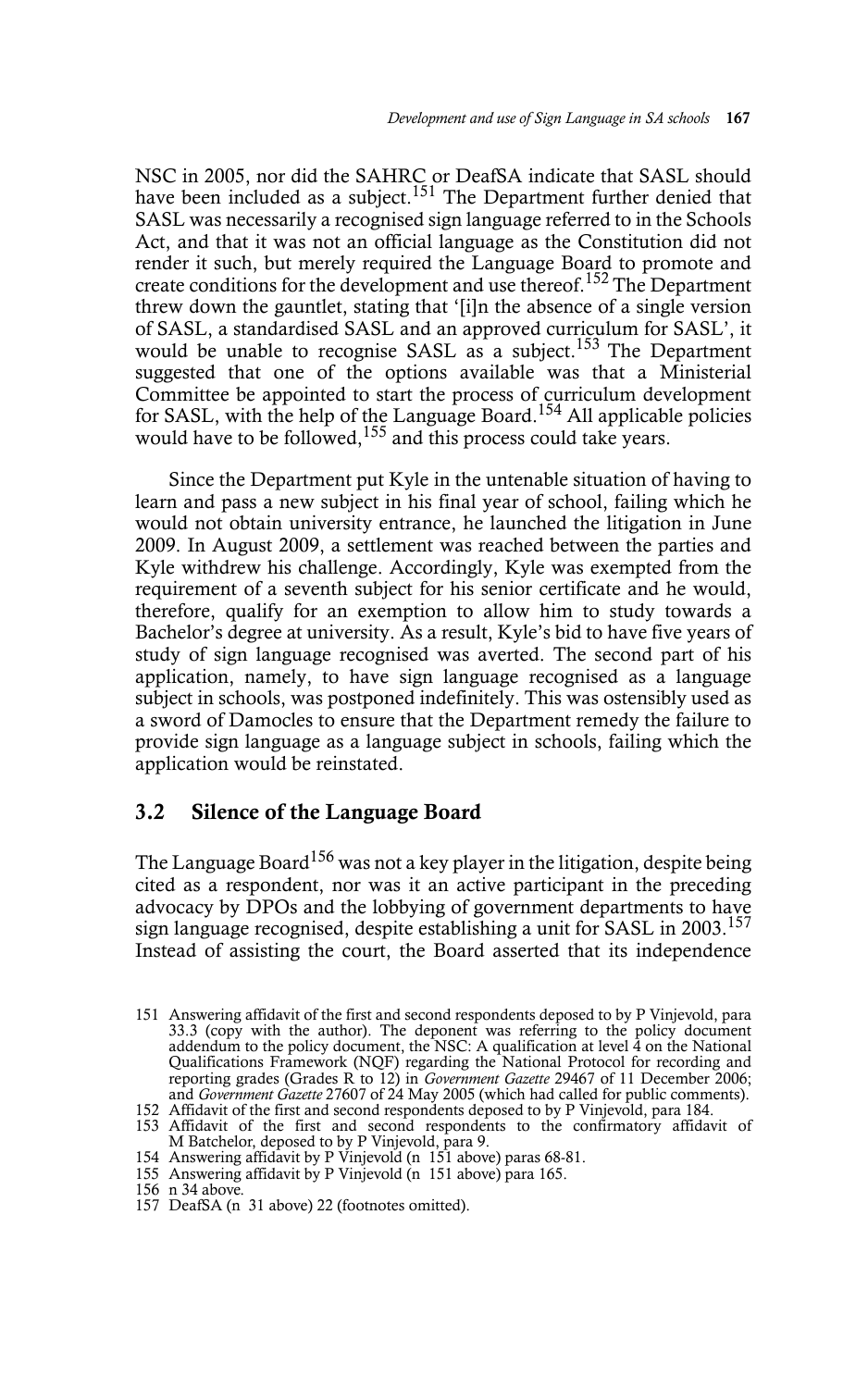could be compromised should it enter the legal fray.<sup>158</sup> Its constitutional mandate included co-operation and consultation principles: to strive to promote close co-operation with any organ of state, person, body of persons or institution involved in the development and promotion of language, and to consult and work closely with any person with special knowledge or experience in South Africa's language problems, or who is in any way involved in the development and promotion of language.159 Neither of these principles were heeded. The Department of Education denied being responsible for the development of sign language, submitting instead that this was the mandate of the Language Board.<sup>160</sup> The Language Board chose to comment after the settlement:

While we appreciate the settlement, as PanSALB we find it regrettable that it took a court case of this nature to sensitise the Department about the need to honour the Constitution and cater for the linguistic needs of the deaf community.<sup>161</sup>

Opposition parties also entered the fray on the political front. Helen Zille of the Democratic Alliance,  $162$  using the opportunity to comment on the litigation, harshly reprimanded the Language Board for its tardiness in developing SASL.

Kyle and the DPOs were represented by the Legal Resources Centre (LRC). This litigation appears to have been reactive in that, whilst DeafSA had lobbied and advocated for the recognition of SASL, litigation was not part of its planned strategy to secure this objective. Kyle's conundrum, therefore, provided fertile ground to challenge the lack of SASL as a language subject. The litigation, however, was constrained by the urgency of Kyle's own circumstances: He needed clarity regarding his own situation in order to write his final examinations. Strategically, the public interest would have to wait for another day.

#### **3.3 Curriculum development**

The consequence of the litigation, although a 'loss' for Kyle and the deaf community, was that the Department of Education was sufficiently

<sup>158</sup> Letter from the Language Board to the State-Attorney dated 14 July 2009, annexure to answering affidavit by P Vinjevold (n 151 above) para 154.

<sup>159</sup> Secs 9(1) & 9(2) of the Language Board Act. 160 Answering affidavit by P Vinjevold (n 151 above) para 154.1, as well as answering affidavit to the supporting affidavit of I Parkin, para 23 (copy with the author).

<sup>161</sup> PanSALB welcomes language settlement *SA News* 20 August 2009 http://www. sanews.gov.za/south-africa/pansalb-welcomes-language-settlement. 162 'We must listen to those who cannot hear - Helen Zille' *SA Today* 21 August 2009 http:/

<sup>/</sup>www.politicsweb.co.za/politicsweb/view/politicsweb/en/page71616/page71646?oid  $=140513$ &sn=Detail&pid=71646.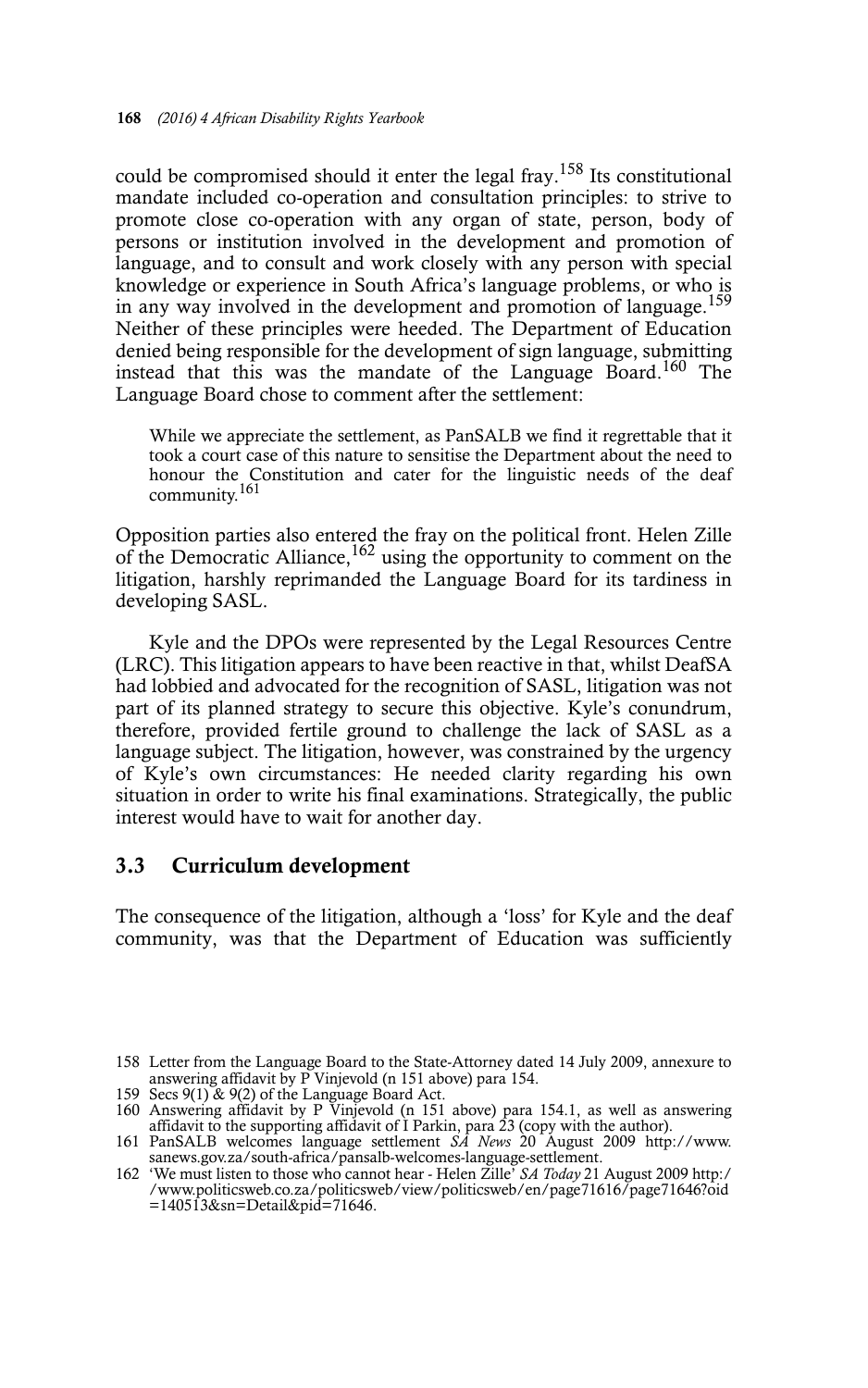pressured into developing a curriculum for sign language as a school subject,  $163$  which it started after the failed litigation.<sup>164</sup> The Minister appointed the Curriculum Management Team (CMT), a ministerial committee, to oversee the development and implementation of SASL as a language to be taught in schools. A writing team was subsequently appointed to develop a curriculum assessment policy statement for SASL. Both the CMT and writing team included a representative of DeafSA.<sup>165</sup> A decision was made that SASL would be developed as a home language to essentially support a parallel process for SASL to eventually attain official status in South Africa.<sup>166</sup>

Further impetus was provided by a presidential proclamation that sign language be developed and standardised to be one of the 11 official languages of government.<sup>167</sup> Following submissions by DPOs at a community meeting in 2012 that deaf learners still were not being taught in SASL, the President remarked:

From today we can argue it better – whether in Parliament or Cabinet - to say that this must happen. Children with disabilities go to school and are taught by teachers who do not understand the language – you can imagine the difficulty.<sup>168</sup>

As of 20 August 2014, deaf and hearing-impaired learners are allowed to choose sign language as a language subject for matriculation in schools.<sup>169</sup> However, the subject is available only at schools for the deaf, and not yet at 'mainstream' schools.<sup>170</sup> The DPOs have obtained victory, through continued advocacy and lobbying, and its intervention as a party to what, on the face of it, appeared to be 'failed' litigation.

- 163 The Department of Basic Education in its report explicitly mentioned the *Springate* litigation in its problem statement. Department of Basic Education Report: The development of the South African sign language curriculum for grades R-12 (2013) 2 http://www.deafsa.co.za/documents/SASL%20Report%20to%20Minister%20Aug% 202013Final%20\_2.pdf.
- 164 As above.
- 165 The writing team also included a representative from PanSALB.
- 166 Department of Basic Education National curriculum statement (NCS) curriculum assessment policy statement South African sign language: Further education and training phase grades 10-12.
- 167 Proclamation by the President of the Republic of South Africa 10 of 2013 in *Government Gazette* 36392 on the Use of Official Languages Act 12 of 2012 (26 April 2013). The Act commenced on 2 May 2013. See, in particular, sec 4(1)(d) of the Act.
- 168 Call to give South African sign language official status *SA News* 5 December 2012 http:/ /www.southafrica.info/services/rights/disability-051212.htm#.VYfiTrcw\_IU (accessed 23 September 2015).
- 169 Sign language approved first language *SA News* 20 August 2014 http://www.sanews.<br>gov.za/south-africa/sign-language-approved-first-language (accessed 23 September<br>2015); Sign language included in education curriculum ed-in-education-curriculum (accessed 23 September 2015).
- 170 S Smillie & K Child 'Deaf pupils to be taught in sign language' *Times Live* 19 August 2014 http://www.timeslive.co.za/thetimes/2014/08/19/deaf-pupils-to-be-taught-insign-language (accessed 23 September 2015).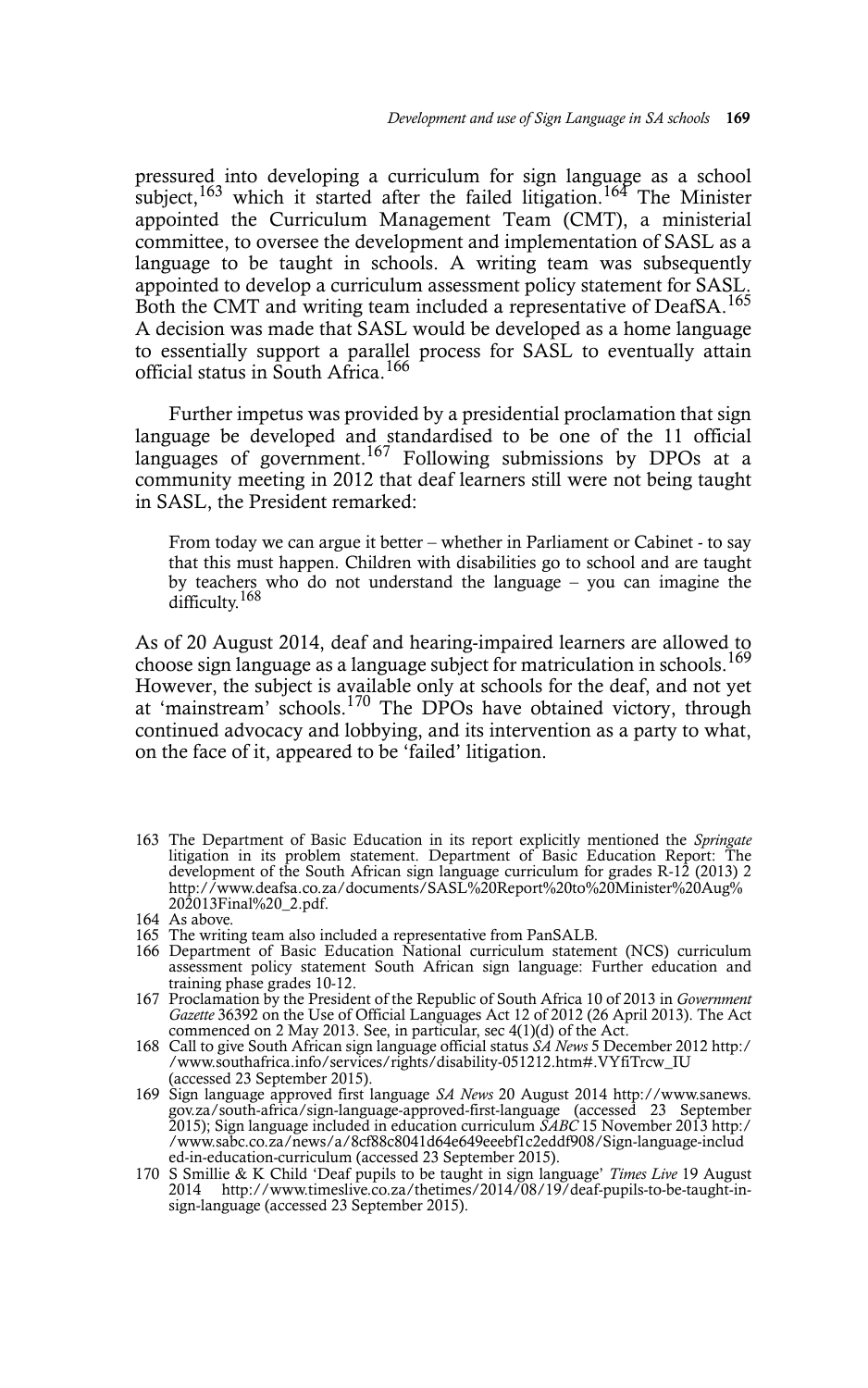#### **3.4 Monitoring, enforcement and advocacy**

The monitoring of implementation of international law, constitutional, legislative and policy imperatives is vital to ensure that the promise that sign language is recognised is met. The protection of minorities in education demands adequate monitoring by relevant institutions.<sup>171</sup>

Key role players in the monitoring of outcomes of litigation, such as in *Springate,* and who are responsible for advocacy on the rights of sign language users include the Language Board (discussed above), and two institutions supporting democracy, the SAHRC and the Commission for the Promotion and Protection of the Rights of Cultural, Religious and Linguistic Communities (CRL Commission), the media,<sup>172</sup> and civil society, such as DPOs. The gains made as a result of the *Springate* intervention have not been on the radar of the SAHRC. The DPOs involved have continued to advocate for the rights of the deaf, but have not marketed the positive aspects of the intervention, namely, that SASL is now a matric subject, through the legal intervention and continued advocacy by the deaf community. Perhaps the reason is because there was no judgment to rely on or precedent created.

The complementary oversight role of the SAHRC and CRL Commission means that, together with parliament, these institutions are watchdogs over government and they support parliament through information and reports, independent of the executive.173 The effective utilisation by parliament of reports and recommendations of these institutions 'can greatly strengthen the culture of accountability and transparency'.<sup>174</sup> The Constitution, while acknowledging the need for independent institutions to act as a check on the branches of government to advance democracy and protect human rights, does not explicitly refer to the a disability-specific mandate of any of the Chapter 9 institutions.<sup>175</sup> The SAHRC has a specific mandate to promote and protect the rights of persons with disabilities.<sup>176</sup> In line with its obligations as the national

<sup>171</sup> MS Mothatha & EM Lemmer 'The provision of education for minorities in South Africa' (2002) 22 *South African Journal of Education* 106 110.

<sup>172</sup> The role of the media in promoting positive human rights norms through their reporting has been explored by N Nyika 'Media coverage as an instrument for language<br>rights activism: The case of *Hoërskool Ermelo*' (2010) 28 *Southern African Linguistic and*<br>*Applied Language Studies* 89; C de Wet 'The *Journal for New Generation Sciences* 15.

<sup>173</sup> H Corder et al 'Report on parliamentary oversight and accountability' (1999) para 7.1.2 http://pmg-assets.s3-website-eu-west-1.amazonaws.com/docs/oversight&account.htm (accessed 1 February 2016).

<sup>174</sup> Institute for Democracy in South Africa 'The relationship between the state institutions supporting constitutional democracy and the national legislature Report to the *Ad Hoc* Committee on the Review of State Institutions Supporting Constitutional Democracy' (2007) 3 https://pmg.org.za/committee-meeting/7772/ (accessed 15 February 2016).

<sup>175</sup> Sec 181 of the Constitution.

<sup>176</sup> South African Human Rights Commission Act 40 of 2013.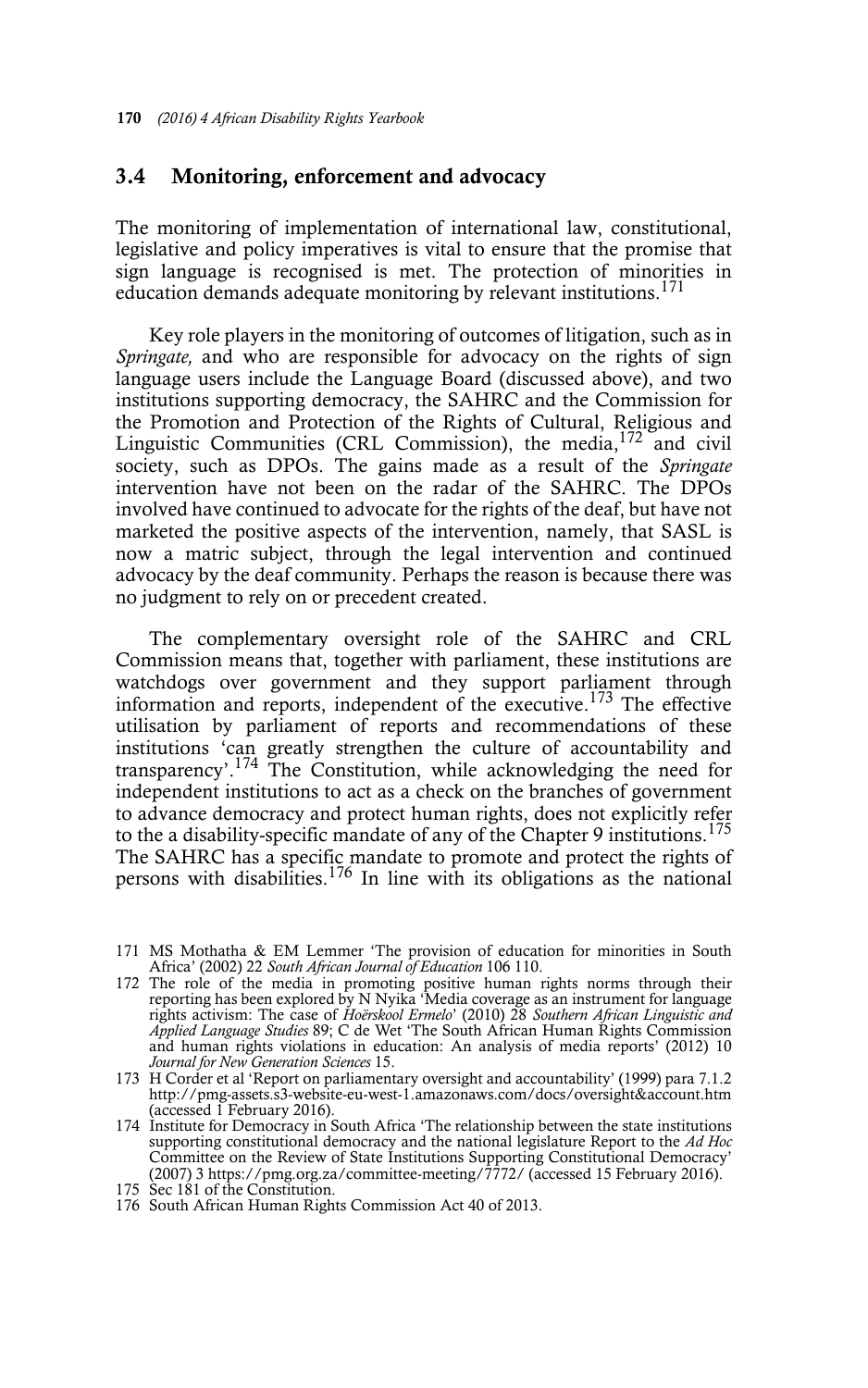human rights institution (NHRI) under article 33 of the CRPD, the SAHRC is mandated, under the Constitution and its enabling legislation, to establish a framework to promote, protect and monitor the implementation of the CRPD. McClain-Nhlapo et al<sup>177</sup> noted that, despite sociological and anecdotal evidence of violations of the human rights of persons with disabilities, a dearth of complaints had been reported to the SAHRC, leaving the institution hamstrung to develop 'legislative prescriptions regarding disability rights'. The few complaints investigated to date include that of the non-admission of a learner with physical disabilities to a private school in an Equality Court case,  $178$  inaccessible airlines; the lack of reasonable accommodation in prisons; and the lack of rehabilitation for a child with a physical disability.<sup>179</sup> The SAHRC has conducted site visits to some special schools with no reports or further investigations emanating from these visits.<sup>180</sup> The SAHRC has reported on disability issues on two occasions, neither of which touched on the issue of sign language and/or education.181 The Commission has to date received no complaints about the usage of sign language, whether in schools or in the public sphere.

Holness and Rule have commented that media sensitisation and advocacy following litigation 'provide[s] spaces for the public, government and persons with disabilities to continue to advance the equality of persons with disabilities on equal basis with others'.<sup>182</sup> Such initiatives should follow court interventions, such as *Springate*, to ensure that the public and government are made aware of not only legal victories, but also of the rights, values and principles at stake.

Aarons and Reynolds have argued that recognition of the deaf community, in particular sign language users, as a linguistic and cultural community would bring them under the protective rubric of the CRL Commission.<sup>183</sup> This Commission,<sup>184</sup> mandated with promoting respect

- 179 Discussed in McClain-Nhlapo et al (n 177 above) 103-106.
- 180 SAHRC (undated) Commissioner Malatji conducts inspections of special needs schools to observe if compliance with the Convention of Rights of Persons with Disabilities http://www.sahrc.org.za/home/index.php?ipkArticleID=311 (accessed 23 September 2015).
- 181 SAHRC *Towards a barrier-free society: A report on accessibility and built environments* (2002) http://www.sahrc.org.za/home/21/files/Reports/towards\_barrier\_free\_society.pdf20 02.pdf (accessed 23 September 2015); L Swartz 'Disability and equity in South Africa' in SAHRC SAHRC Equality Report: Commentaries on equality: Race, gender, disability and<br>LGBTI issues (2012) 33-42 http://www.sahrc.org.za/home/21/files/Equality%20Re<br>port%2020%20Oct%202012%20Final.pdf (accessed 23 September
- 182 W Holness & S Rule 'Barriers to advocacy and litigation in the equality courts for persons with disabilities' (2014) 17 Potchefstroom Electronic Law Journal 1907 1925.<br>183 Aarons & Reynolds in Monaghan et al (n 25 abov
- 
- 184 Commission for the Promotion and Protection of the Rights of Cultural, Religious and Linguistic Communities Act 19 of 2002; secs 185 and 186 of the Constitution.

<sup>177</sup> C McClain-Nhlapo et al 'Disability and human rights: The South African Human Rights Commission' in Watermeyer et al (n 21 above) 99 102.

<sup>178</sup> *LH Oortman v St Thomas Aquinas Private School* (EqC) unreported Case 1/2010, Witbank.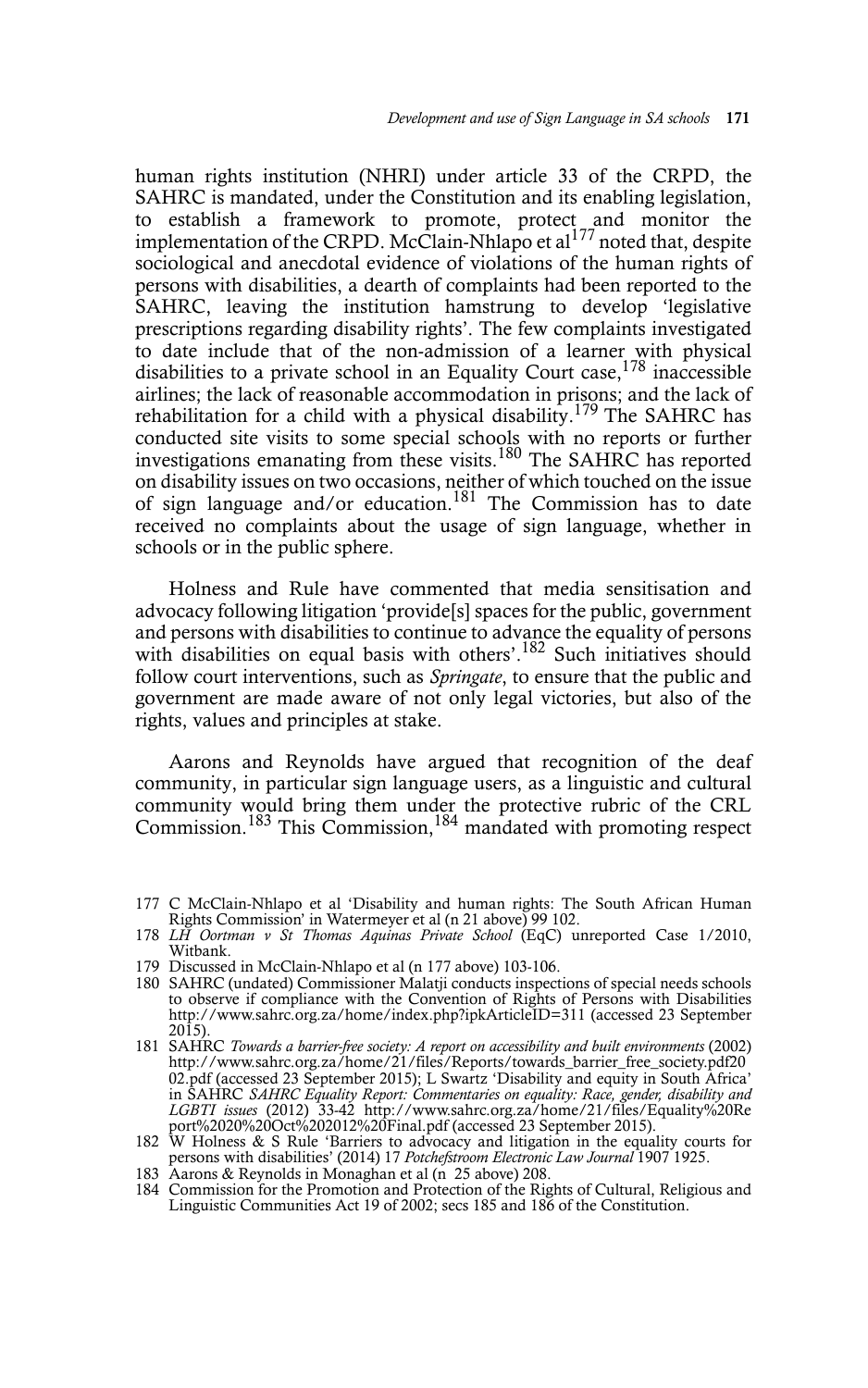for the rights of cultural, religious and linguistic communities,  $185$  has to date not dealt with complaints regarding discrimination against sign language users. There have been calls for the rationalisation of the various Chapter 9 institutions with overlapping mandates, and the continued role of the CRL Commission, particularly, has been questioned.<sup>186</sup>

The advocacy of DPOs, such as DeafSA, continues. In the Western Cape, through a pilot project, sign language has been introduced as a subject from Grade R to Grade 3, as well as from Grade  $9$ ,  $^{187}$  at schools for the deaf. However, DeafSA has intimated that they have not been involved in the process, and that, therefore, there are concerns as to the roll-out of the new curriculum. Other members of the deaf community have cautioned that the Department is not ready for the roll-out because, while the curriculum has been developed, there is still a lack of specialists in SASL, and a lack of qualified deaf teachers and first language SASL users.188

The role of the Language Board in developing sign language has been woefully inadequate. Financial difficulties may play a role here.<sup>189</sup> However, as in the case of the CRL Commission, it is possible that violations relating to particular cultural and language groups are prioritised over others due to the nature of complaints received (mostly from cultural and language groups with 'official' language or ethnic status) or the dearth of complaints received from deaf or sign language users. This may also be because of the evident lack of co-operation between institutions and overlapping mandates.

The following question is whether SASL should be recognised as the twelfth official language. DeafSA has since 2007 advocated for this inclusion.<sup>190</sup> It has been argued that articles 9 and 21 of the CRPD obligate states to give equal access to communication and information to deaf and hard-of-hearing persons through the recognition of sign language and the availability of appropriate technology, which effectively means

- 186 J Mubangizi 'The role of national human rights institutions in the promotion and protection of human rights in Uganda and South Africa: A comparative evaluation' (2006) 27 *Obiter* 463.
- 187 I Fredericks 'SA sign language added to curriculum' *IOL News* 1 December 2014 http:/ /www.iol.co.za/news/south-africa/western-cape/sa-sign-language-added-tocurriculum -1.1788756#.VYfeUbcw\_IU (accessed 23 September 2015).
- 188 Cara Loening, director of Sign Language Education and Development (SLED), quoted in K Scott 'The state of South African sign language' *Groundup* 26 September 2014 http://groundup.org.za/article/state-south-african-sign-language\_2287 (accessed 23 September 2015).
- 189 PanSALB *Annual Report 2011/2* http://www.pansalb.org/PanSALB%20Annual%20 report%202012.pdf (accessed 2 February 2016) (indicating a qualified audit, and dissolution of the Board).
- 190 South African Parliament: Joint Constitutional Review Committee Recognition of South African sign language as official language: Briefing by Deaf Federation of South Africa 16 February 2007 accessed on Parliamentary Monitoring Group https:// pmg.org.za/committee-meeting/7724/ (accessed 23 September 2015).

<sup>185</sup> Sec 185 of the Constitution.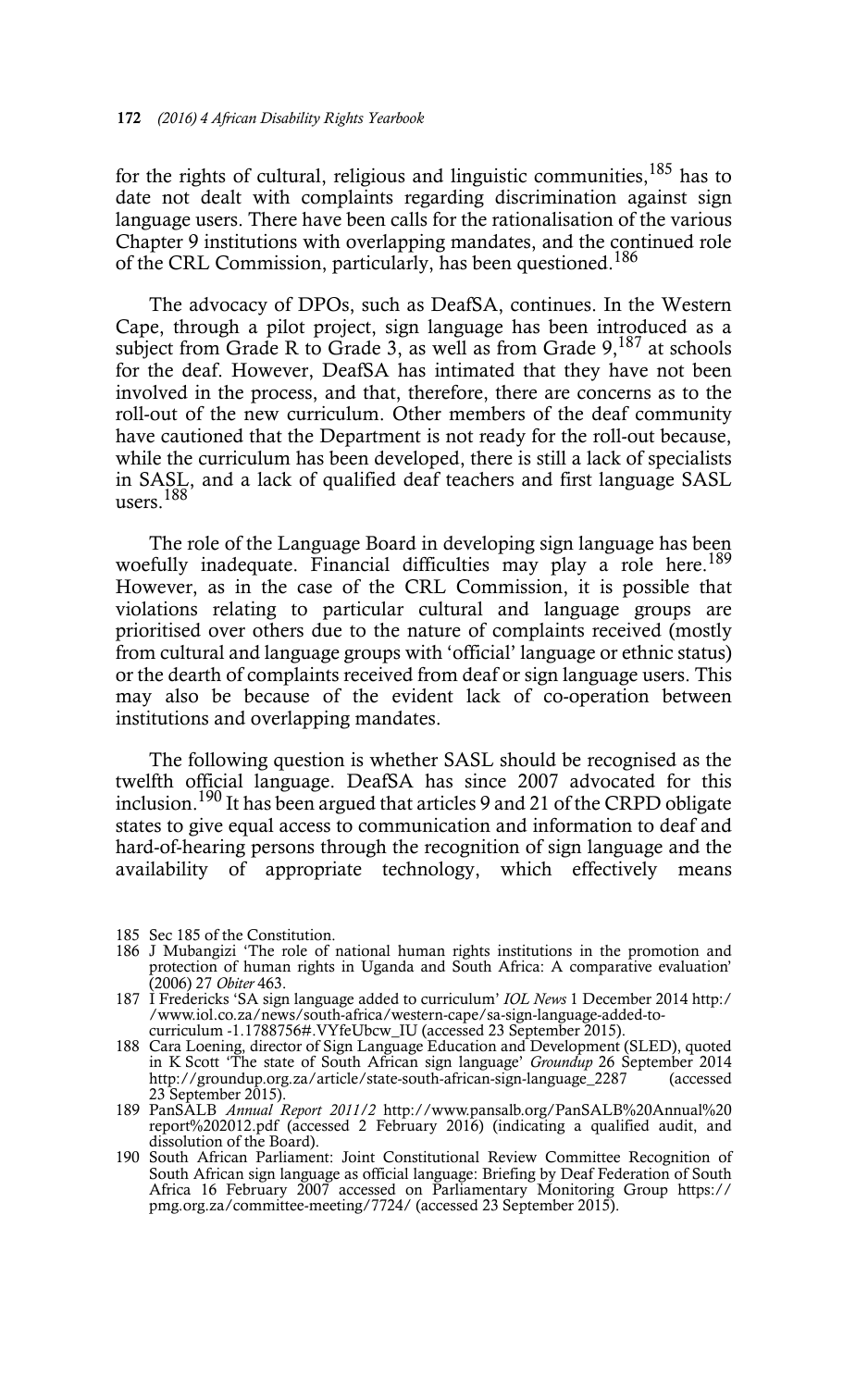recognition as an official language.<sup>191</sup> However, there has been no further development from parliament in this regard.

Unfortunately, the incident during the memorial for the late President Mandela, when a person with a psycho-social illness made up signs while interpreting, brought to the fore challenges with regard to the accreditation and standardisation of SASL.<sup>192</sup> In time, these fears will be laid to rest as SASL is taught, throughout schools and tertiary institutions, as the language of the deaf and hearing-impaired and its usage is promoted by society at large. The continued monitoring of the linguistic and cultural rights of sign language users will hopefully address the shortcomings in the education system, but this will necessitate dedicated funding and political will. The level of protection of sign language in education may depend on the framing of the right in question as a disability or linguistic minority right, which is discussed next.

## **4 Legislative and policy choices: Sign language as a disability right or linguistic minority right**

By and large, jurisdictions rely on sign language as a linguistic minority right (a human right) or as a disability right as the basis for the extent to which sign language is recognised in legislation and policy.<sup>193</sup> Snoddon has commented that countries that adopt disability rights legislation (such as the United States of America and Canada) view sign language as an accommodation provided for deaf persons to access public services on an equitable basis. However, such legislation serves the needs of 'autonomous Deaf adults' who already know and use these sign languages, but does not address the needs of 'pre-tertiary Deaf students right to learn or receive an education in signed language'.<sup>194</sup> In other words, couching the right to receive education in sign language as a civil-political right accruing to persons due to their disabilities, as opposed to a linguistic minority issue (a socio-cultural right), determines what entitlements are attainable. For example, in the USA, the classification of students as disabled has prevented them from benefiting from the Bilingual Education Act of 1968, legislation supporting the rights of language minority students.<sup>195</sup>

<sup>191</sup> SAPA 'Should sign language be an official language in SA?' *Health24* 29 January 2015<br>http://www.health24.com/Medical/Hearing-management/Hearing-in-children/Shou<br>ld-sign-language-be-an-official-language-in-SA-20140926 2015).

<sup>192</sup> B Molosankwe 'Sign language "fake" blames illness' *IOL News* 12 December 2013 http://www.iol.co.za/news/south-africa/gauteng/sign-language-fake-blames-illness-1621044 (accessed 23 September 2015).

<sup>193</sup> See eg A Mühlke 'The right to language and linguistic development: Deafness from a human rights perspective' (1999) 40 *Virginia Journal of International Law* 705. 194 Snoddon (n 125 above) 256.

<sup>195</sup> The USAs IDEA Act, originating in the Education for All Handicapped Children Act of 1975, provides for the accommodation of students with disabilities in schools.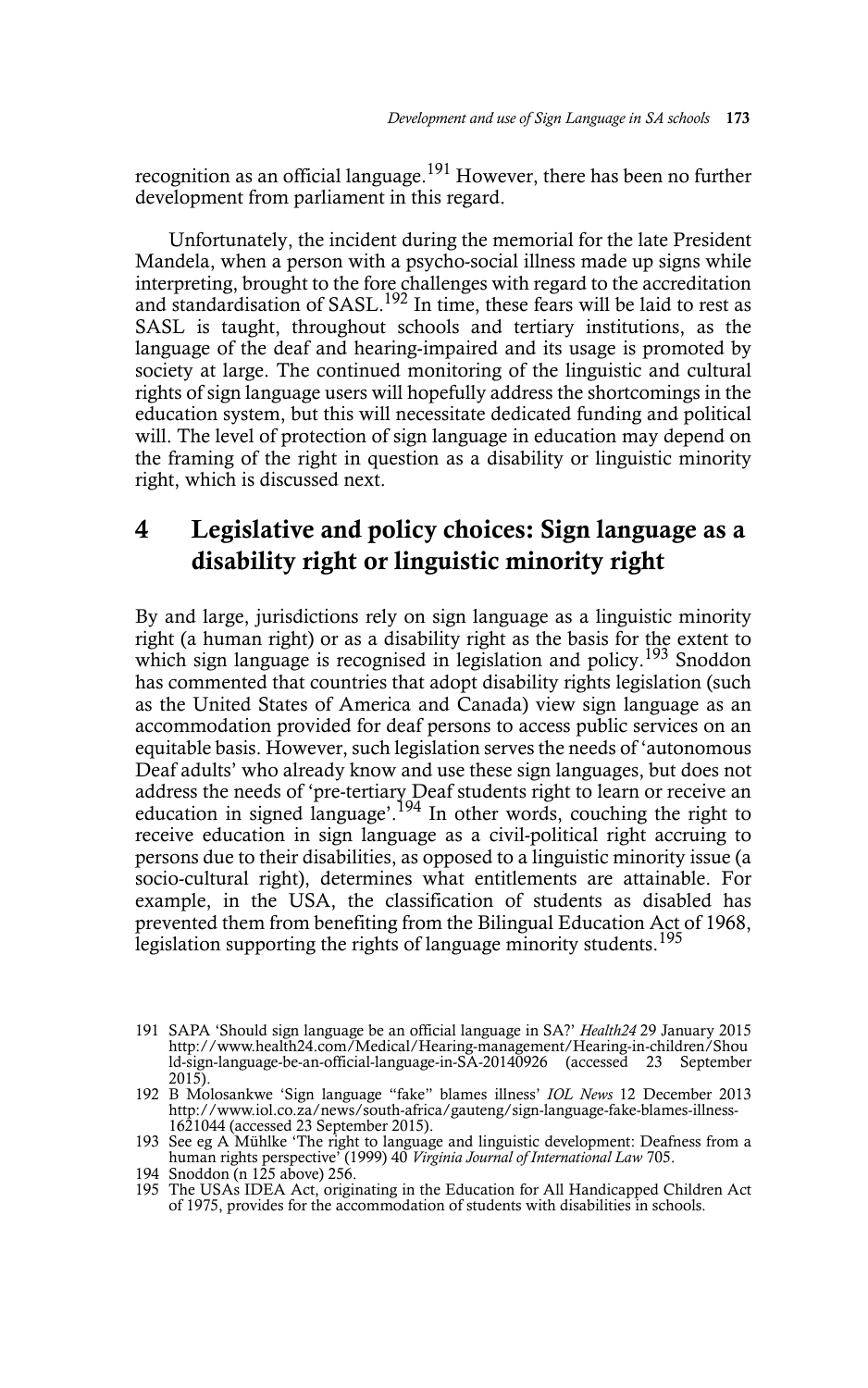Ball argues that the classification of the users of sign language as disabled offers better protection for the linguistic rights of sign language users than as a linguistic minority.<sup>196</sup> The author argues that this is possible through the employment of the framework of the CRPD to obtain recognition, since the CRPD identifies deafness as a 'distinct culture and identity, expressed throughout the world in numerous sign languages'.<sup>197</sup>

The next question is whether the CRPD represents the best framework for ensuring the rights of the deaf to practise their culture and use their language. Batterbury argues that despite its 'disability provenance', the CRPD may be more effective for language justice and promulgation of sign language policies from a minority language perspective than the limited efficacy of minority language imperatives.<sup>198</sup> The author explains that the initiative for greater linguistic access during the negotiations around the CRPD was from a disability perspective,199 not from a linguistic perspective as required by other international instruments.

Reading together the obligations under the CRPD that states are to facilitate the learning of sign language and the promotion of the linguistic identity of the deaf community; and to ensure that the education of children, in particular those who are deaf or deafblind, is delivered in the most appropriate languages and modes and means of communication for the individual in environments maximising academic and social development,  $200$  gives credence to both the linguistic and cultural rights and disability right status of sign language. The former focuses on the linguistic aspect, while the latter focuses on the disability (or impairment) aspect of deaf learners facing barriers to equal education where inappropriate languages are used in schools or school environments which are not conducive to their maximum development.

Murray reviewed research on the outcomes of existing legislation (and legislative efforts) and laments that subsequent outcomes have not fully realised the linguistic goals of the deaf community, noting that 'current legislation has not brought about legally codified sign language rights for deaf children'.201 Whilst 31 countries, mainly in Europe, have afforded explicit legal status to sign language, poorer countries, including Benin, Bolivia, Cape Verde, Haiti, Suriname, Laos, Myanmar, Eritrea, Seychelles and Swaziland, have not recognised sign language, have no sign language dictionary, and appear not to accord equal rights to deaf citizens compared

200 Arts 24(3)(b) and (c) of the CRPD.

<sup>196</sup> AR Ball 'Equal accessibility for sign language under the Convention on the Rights of Persons with Disabilities' (2010) 43 *Case Western Reserve Journal of International Law* 759 798.

<sup>197</sup> Ball (n 196 above) 798.

<sup>198</sup> Batterbury (n 76 above) 267-268.

<sup>199</sup> Batterbury (n 76 above) 263.

<sup>201</sup> J Murray 'Linguistic rights discourse in deaf community activism' (2015) 15 *Sign Language Studies* 379.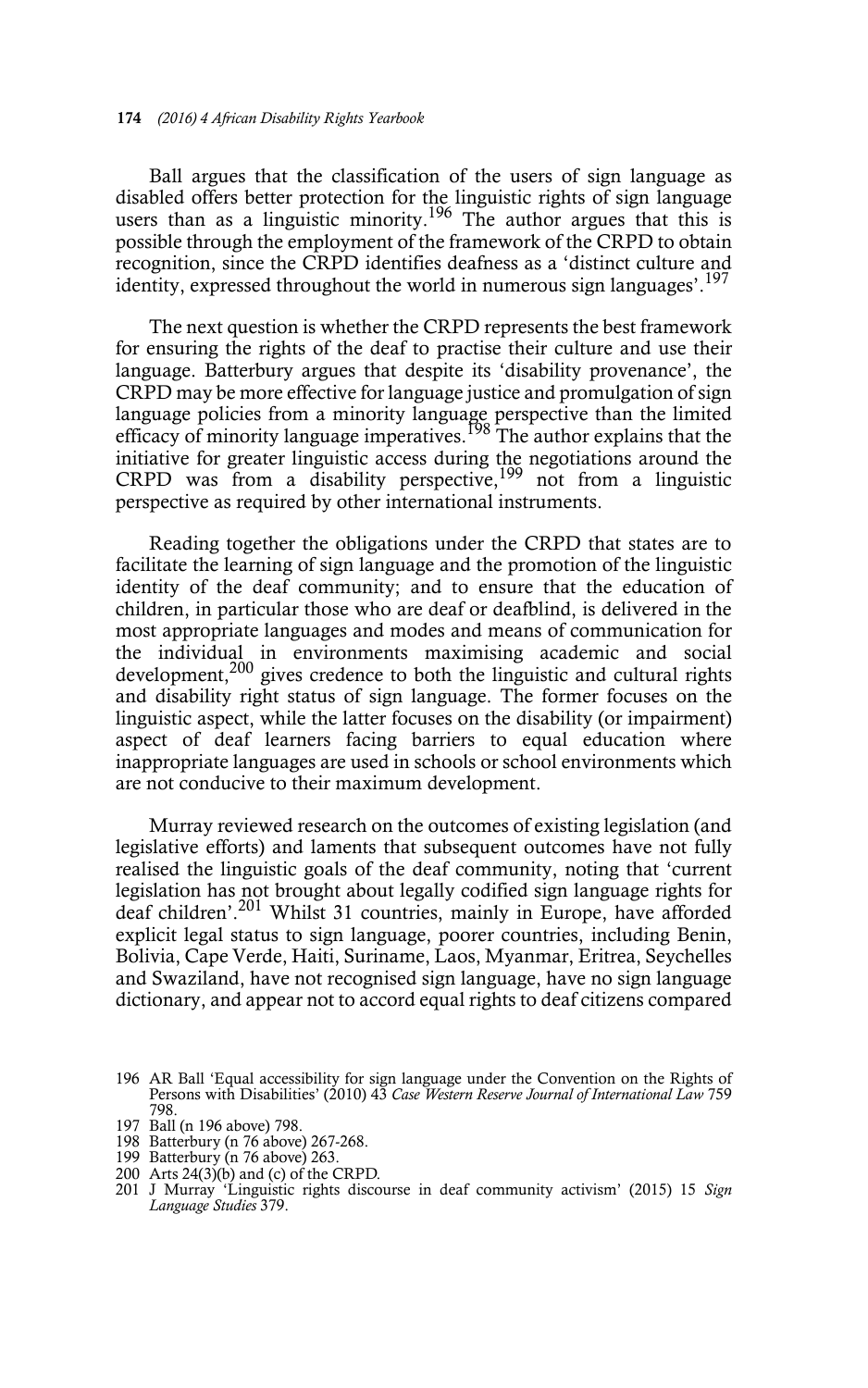to their hearing counterparts.<sup>202</sup> Various law and policy reform measures have recognised the rights of sign language users, namely, either by the recognition of the linguistic status of sign language and its users, or the right to use sign language in particular contexts, educational, legal or medical.

A number of constitutions have explicitly recognised the status of a particular country's dominant sign language(s).<sup>203</sup> The inclusion by South Africa of SASL under the mandate of the Language Board in the Constitution, grouping it with other minority languages, squarely identifies sign language users as a minority group. However, this protection has not translated into dedicated measures to advance the development of this language and to protect the linguistic and cultural interests of this segment of society.

A four-pronged education planning in deaf education rather than the ineffective use of disability legislation for language planning and upholding language rights in education has been recommended.<sup>204</sup> First, attitude planning breaks down ethnocentric assumptions about the superiority of spoken languages over signed languages of the deaf, and rather refocuses the aims of education as a right and educational resource.205 Second, status planning requires legal and policy recognition of signed languages in education. Third, corpus planning requires developing signed language dictionaries, curricula, technology, and so forth. Fourth, acquisition planning focuses on the support for teachers of sign language, including formal organisations and training programmes for language instructors, particularly to study bilingual bicultural pedagogy.206

How has the South African education system fared in this regard? The attitude planning has not yielded results and will need further efforts from the relevant institutions responsible for monitoring the rights of sign language users. The Department of Education has obviously had to revise its attitude towards the status of sign language in schools, but regarded the provision of sign language to learners as a progressive step, starting with special schools and 'eventually' offering the subject in mainstream schools.

<sup>202</sup> M de Keulder 'The legal recognition of sign languages' (2015) 15) *Sign Language Studies* 498.

<sup>203</sup> Eg, sec 17 of the Constitution of Finland guarantees the rights of persons using sign language and of persons in need of interpretation or translation aid owing to disability; art 74(2)(g) of the Constitution of Portugal recognises the duty of the state to protect and develop Portuguese sign language, as a cultural expression and instrument of access to education and equality of opportunity. Council of Europe 'The status of sign languages in Europe' (2005) 67 http://www.coe.int/t/e/social\_cohesion/soc-sp/5720- 0-ID2283-Langue%20signe\_GB%20assemble.pdf (accessed 23 September 2015).

<sup>204</sup> Snoddon (n  $125$  above)  $268$ .

<sup>205</sup> S Nover 'Politics and language: American sign language and English in deaf education' in C Lucas (ed) *Sociolinguistics in deaf communities* (1995) 109.

<sup>206</sup> Cf Murray (n 201 above) 404-405.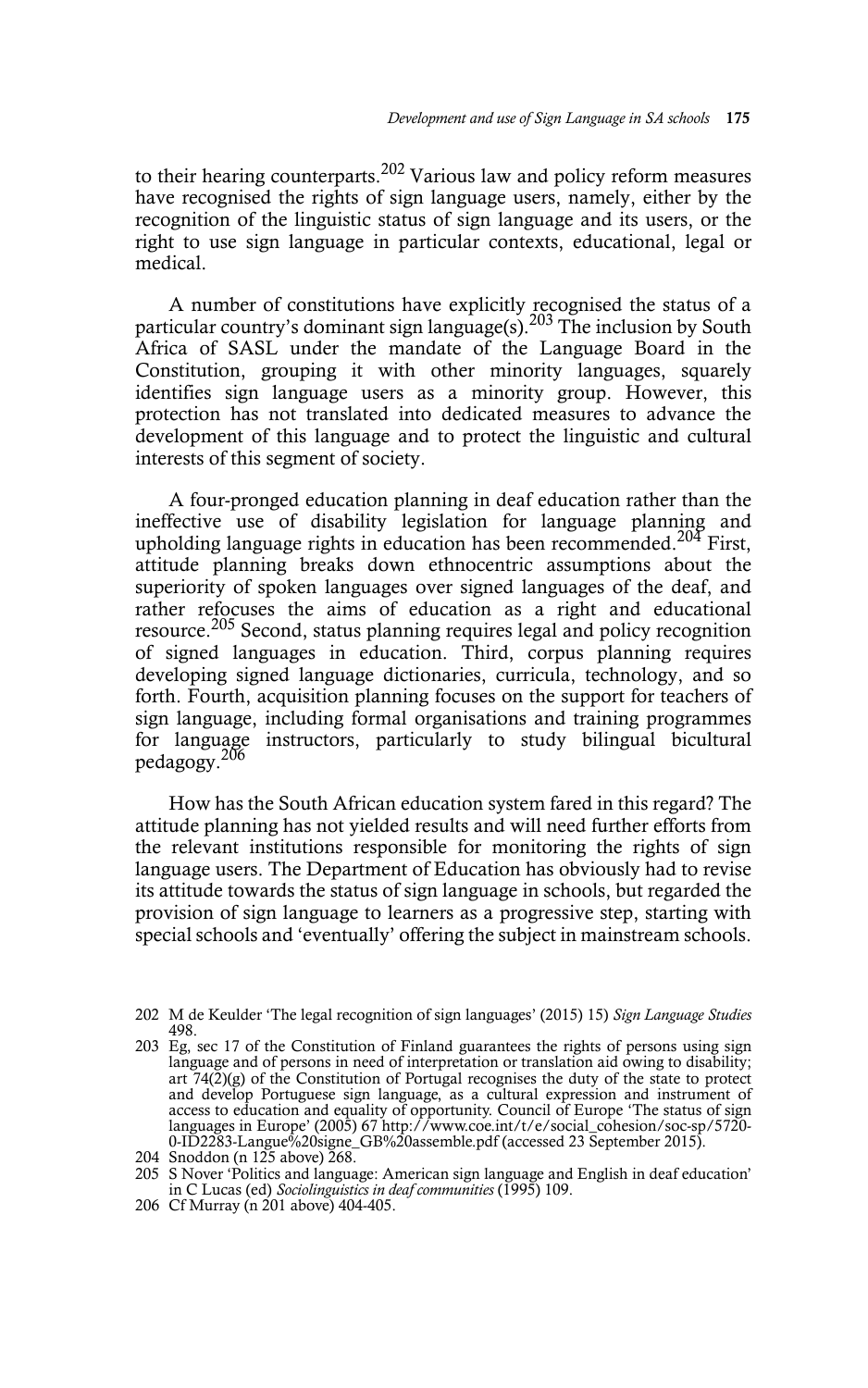This is not consistent with the vision of inclusive education offered in the CRPD. Status planning has its roots in the SASA and Policy Act, but needs to be prioritised at policy level. Corpus planning has commenced, with SASL as a language subject in special schools, but needs further expansion into mainstream schools for truly inclusive education to be realised. The assistance to and training of sign language teachers has a long way to go in realising the right to education and linguistic and cultural rights of the deaf community. A lack of training and support for teachers and insufficient post-provisioning has plagued the entire education system, not only special schools for the deaf.<sup>207</sup> Education planning should complement and further entrench the protection already provided in the Constitution and legislation and obligations under international law to deaf learners as being entitled to equal rights in education, with reasonable accommodation or support measures where necessary, and as a linguistic minority.

## **5 Litigation and law reform for the recognition and use of sign language and sign language interpreters in other jurisdictions**

Some lessons may be learnt from litigation in other jurisdictions. The availability of sign language interpreters to ensure equal participation in life, including in accessing education, has been the subject of litigation.208 Predominantly, however, litigation in health care settings has mushroomed and ensured that the deaf receive sign language interpretation and auxiliary services in accessing health care, including information about health care.<sup>209</sup> This section outlines cases and law reform in select countries, namely, Australia, Canada, Columbia, Kenya,

- 207 Equal Education 'Taking equal education into the classroom: The challenges to teaching and learning, and possible campaigns to address the crisis of quality and equality in the pedagogic encounter' (2015) 102. *Linkside & Others v Minister of Basic Education & Others* Case 3844/2013 [2015] ZAECGHC 36 (26 January 2015).
- 208 *Julio David Perez v Mayors Office of Monteria* Decision of T-051/11 File T-2650185 (date of decision: 4 February 2011) Constitutional Court of Colombia http://www. corteconstitucional.gov.co/relatoria/2011/t-051-11.htm (accessed 23 September 2015). The Chilean Constitutional Court granted Constitutional Protection Claim *Molina contra Canales de Televisón* Appeals Court of Santiago, 2001, Rol No5527-2 –1/ Clínica de Acciones de InterésPúblico y Derechos Humanos – Programe Jurídico sobre Discapacidad – Facultat de Derecho, Universidad Diego Portales.The Appeals Court of Santiago ensured that access to information for the deaf in news programmes was placed on the public agenda. As a consequence of the litigation, an agreement was entered into between the deaf community of Chile, the National Television Council, the National Television Association and other political actors that sign language interpretation would be provided in at least one television news programme every day. Cf MS Cisternas Reyes 'Standard rules on equality of opportunities for persons with disabilities: Legal view of provisions on support services, auxiliary resources and training/View from Latin America' in MH Rioux et al (eds) *Critical perspectives on human rights and disability law* (2011) 419 446.

<sup>209</sup> Eg, private hospitals and medical facilities in the USA.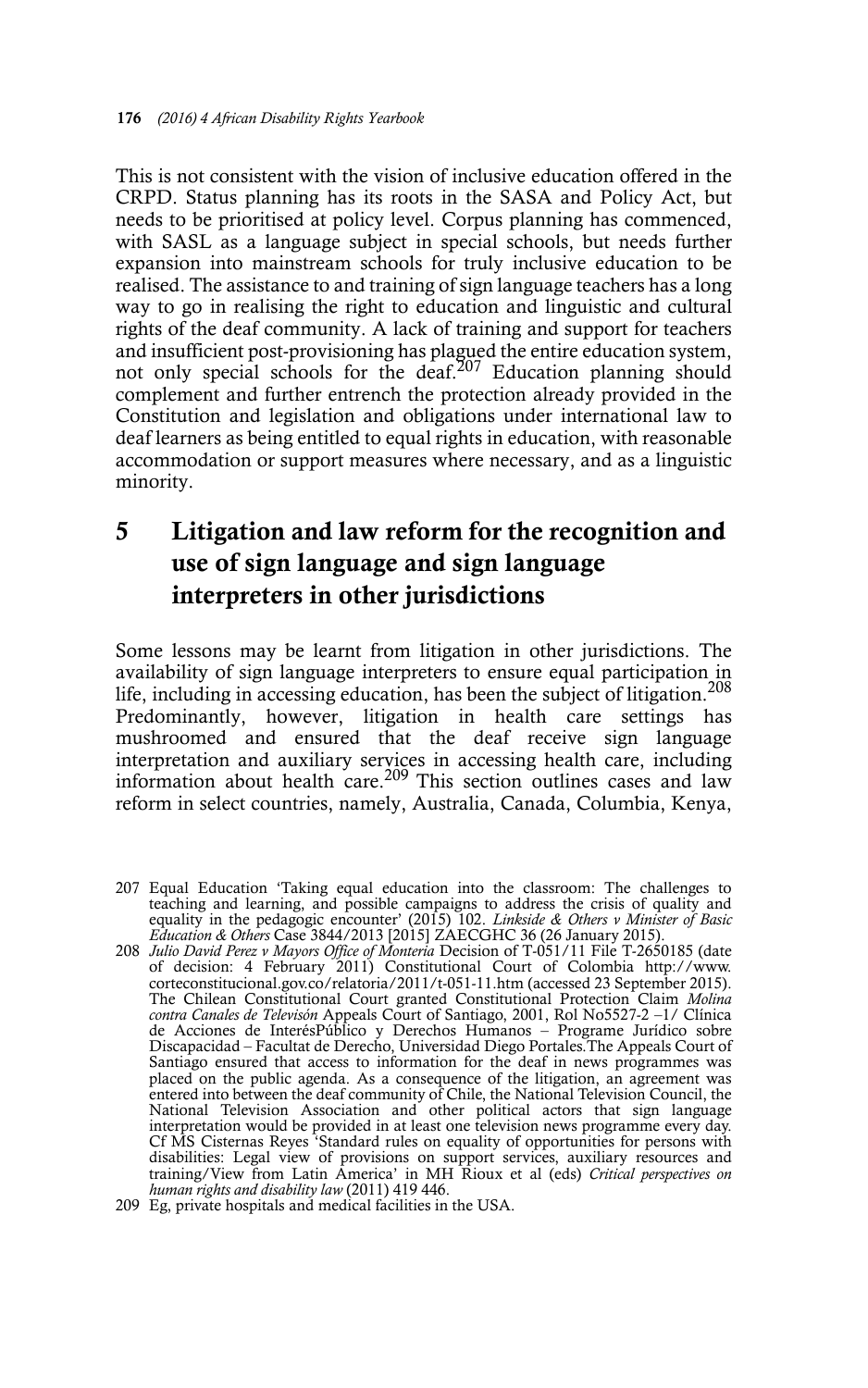New Zealand, the United States of America (USA) and the United Kingdom (UK).

#### **5.1 Australia**

Komesaroff has written extensively about discrimination claims brought by parents of child users of Auslan to vindicate their right to use sign language in schools.<sup>210</sup> She reviewed 11 discrimination cases before the Human Rights and Equal Opportunities Commission that were conciliated in Australia, and explains that such settlements mean that there is no admission of liability, the setting of legal precedent is avoided, and the requirement of confidentiality is more often than not imposed.<sup>211</sup> The net effect is to provide solutions for particular individual claimants, but systemic discrimination is not addressed.

In *Clarke v Catholic Education Office & Another,*212 the Federal Court upheld the decision of the court *a quo*, finding that the school had discriminated against a prospective profoundly deaf student on the ground of his disability, by failing to provide Auslan interpreting assistance to support the student in the classroom, and awarded substantial compensation. The expert witness in that case, Komesaroff, stressed the inappropriateness of placing a child user of Auslan

in an educational environment that provides no access to that language. Furthermore, it is highly unreasonable to expect a deaf student to use note taking as his primary method of communication, and it is a monumental failure of the school system not to provide adequate access for a student who is culturally and linguistically deaf. $213$ 

The provision of sign language to the Clarke child, and to Tiahna Hurst in the next case under discussion, occurred in mainstream schools, and was more akin to the reasonable accommodation measures understood before the CRPD finally entrenched support measures to ensure inclusive education on the international law front. Both cases are, therefore, not concerned with recognising sign language as a language subject, but rather with the provision of interpreters in sign language to facilitate children's learning. In this way, it is perceived as a disability right, and not a linguistic right *per se*.

<sup>210</sup> LR Komesaroff 'Denying claims of discrimination in the Federal Court of Australia: Arguments against the use of native sign language in education' (2007) 7 *Sign Language Studies* 360.

<sup>211</sup> LR Komesaroff 'Allegations of unlawful discrimination in education: Parents taking their fight for Auslan to the courts' (2004) 9 *Journal of Deaf Studies and Deaf Education* 210.

<sup>212 [2003]</sup> FCA 1085.

<sup>213</sup> Komesaroff (n 211 above) 215.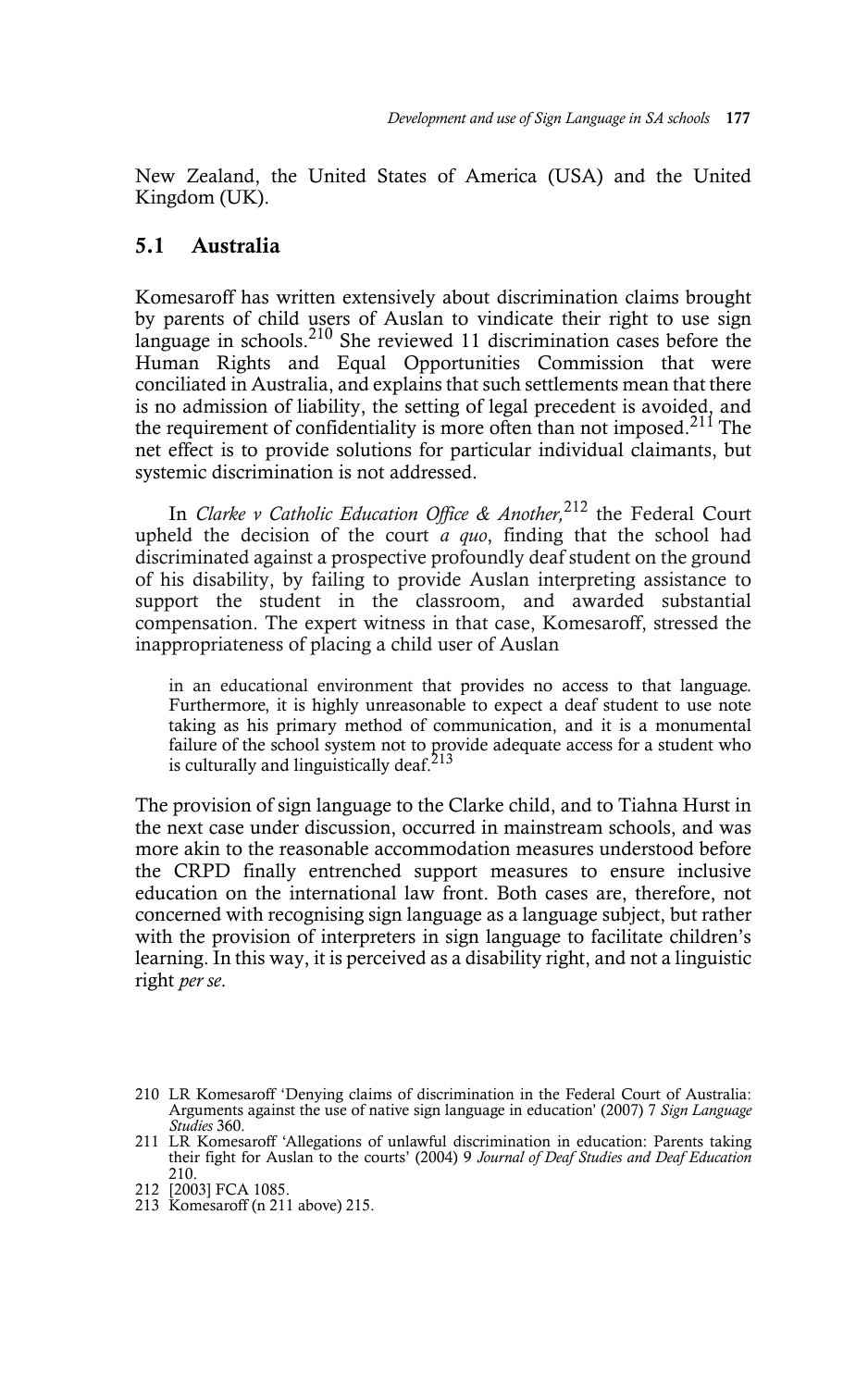In *Hurst v State of Queensland*, 214 two families of deaf children challenged the use by teachers of signed English and the absence of Auslan in the classroom. The case, heard in the Federal Court of Australia in 2005, was determined in favour of one family (Devlin) and against the other family (Hurst). However, in July 2006 the judgment against Hurst was overturned in the Appeals Court. The discrimination claim of Tiahna Hurst was based on the fact 'that she ought to have been taught in Auslan because that was not merely the best, but the only appropriate, method of communication with profoundly deaf children'. However, the court *a quo*, *per* Justice Landers, decided against Tiahna as she was fluent in Auslan, her first language. Evincing the oralist tradition, the court held:

There is no evidence, or no evidence which I am prepared to accept, to support a finding that Tiahna cannot be educated in English, including Signed English … On Tiahna's own evidence, she has not established that she has fallen behind her hearing peers. It might be that she has not fallen behind her hearing peers because of the attention which she receives from her mother and the instruction which she no doubt receives from her mother in Auslan.<sup>215</sup>

Tiahna's case, however, was that her ability to cope in the classroom did not translate into reaching her full educational potential, and she remained disadvantaged without it:

It only meant that her detriment was masked. Lack of Auslan assistance was an educational disadvantage to Tiahna because it denied her the opportunity to realise her full potential. In the case of a less able student, it might cause the student to fail rather than pass. In Tiahna's case, it caused her to perform at an average level rather than excel. In both cases, there is serious disadvantage. Neither student performs to the best of his or her ability.<sup>216</sup>

On appeal, reliance on the ICCPR and CRC, *inter alia*, may have carried the day, particularly insofar as the independence of children was stressed. These submissions provided a broad interpretation of the Disability Discrimination  $Act^{217}$  and the responsibility of Australian states to provide deaf students with equitable and optimal educational opportunities.<sup>218</sup> As discussed below, this may be contrasted with the USA decision in *Rowley.* However, the Federal Court watered down the precedent-setting nature of the decision:

It should be stressed that Tiahna's case is not a test case. The judgment of this court does not establish that educational authorities must make provision for Auslan teaching or interpreting for any deaf child who desires it. It does not

<sup>214 [2005]</sup> FCA 405.

<sup>215</sup> *Hurst* (n 214 above) para 38.

<sup>216</sup> *Hurst* (n 214 above) para 56. 217 Sec 6(c) of the Discrimination Act 1992.

<sup>218</sup> *Hurst* (n 214 above) paras 78-81. Cf J Cumming *Valuing students with impairment: International comparisons of practice in educational accountability* (2012) 68.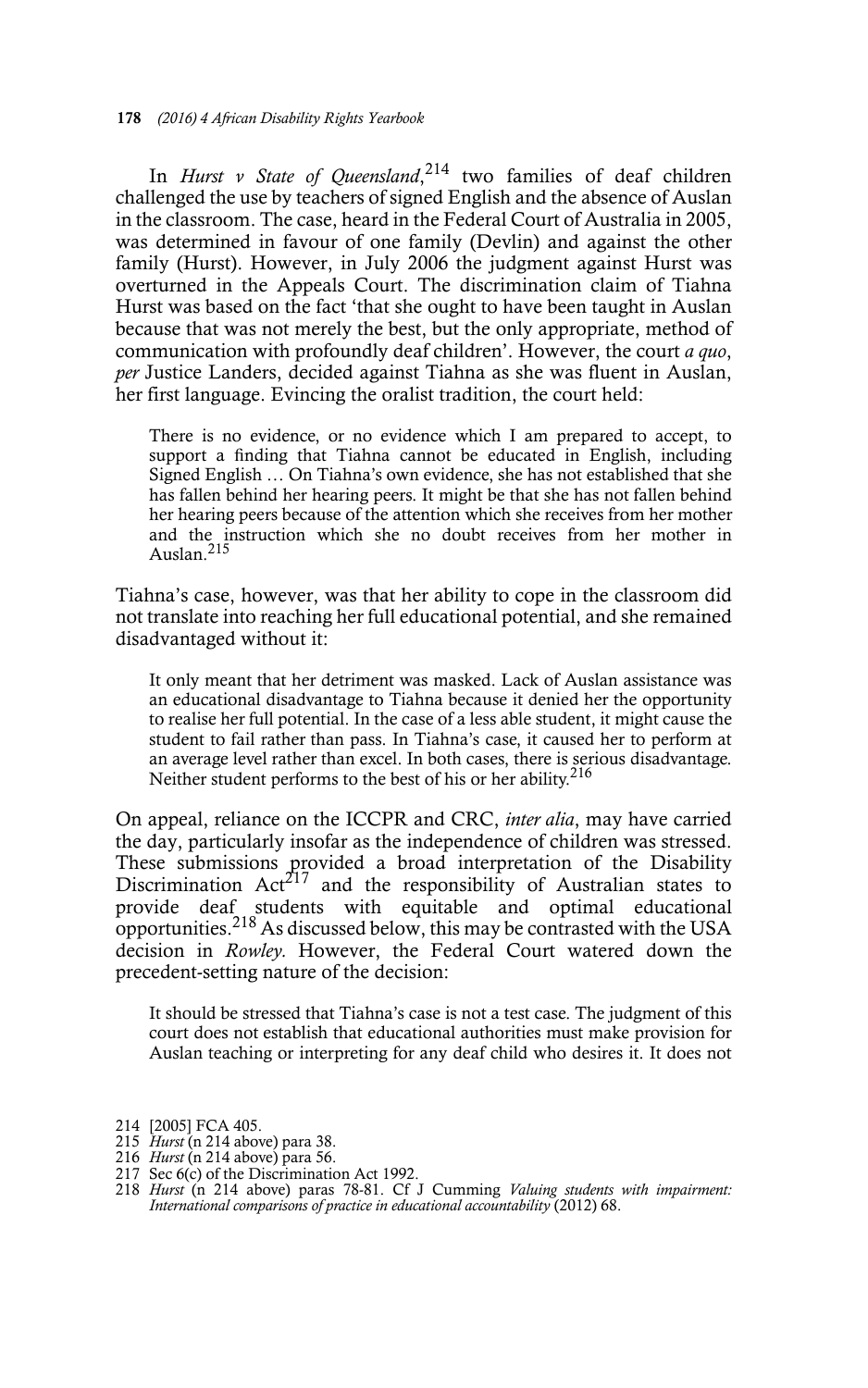establish that Auslan is better than signed English as a method of teaching deaf children. It does not determine that an educational authority necessarily acts unreasonably if it declines to provide Auslan assistance.<sup>219</sup>

Recently, there have been advocacy efforts to bring about legislation recognising the legal right of deaf persons to use Auslan as a primary or preferred language.<sup>220</sup> The Committee on the Rights of Persons with Disabilities dismissed a complaint lodged by a deaf person wishing to challenge his probable exclusion from jury duty due to the legal position that potential jurors requiring Auslan interpreting are exempted from jury duty for a lack of victim status being proven.<sup>221</sup> Should the admissibility hurdle be overcome in a case such as this, the arguments about exclusion from jury duty due to the need for support and Auslan interpretation, with concomitant violations of the right to exercise legal capacity and political rights may at a civil-political level raise the bar for the recognition of participation rights of sign language users on a global scale.

In summary, measures for reasonable accommodation in schools are based on an individual learner's requirements that can be fulfilled immediately. However, inclusive education is a process that will take longer to overcome the archaic attitudes evident in the *Hurst* case. In that case, the judgment, although a victory for Tiahna, does not recognise her rights to be taught in her language, Auslan, on an equal basis with her hearing peers, since she belongs to a linguistic and cultural minority. The *obiter* sentiments expressed by the judge is not in line with the requirement in the CRPD that the maximum development of the child is to be achieved. Hopefully, deaf learners will in future be able to frame their complaints against schools not providing sign language assistance in class, or as a language subject, as not meeting the inclusive education demands of the CRPD, and not only as 'reasonable accommodation' measures.

#### **5.2 Canada**

The Canadian decision in *Eldridge v British Columbia (Attorney-General)* was a landmark judgment in connection with the provision of sign language interpreters.<sup>222</sup> In this case, the failure of hospitals to provide sign language interpretation where necessary for effective communication of patients was held to constitute a violation of the rights of deaf persons under the Canadian Charter of Rights and Freedoms.<sup>223</sup>A declaration of this failure

<sup>219</sup> *Hurst v State of Queensland* [2006] FCAFC 100 131.

<sup>220</sup> Deaf Australia *Equality, capacity and disability in commonwealth laws* (2014) Issue Paper 44 (IP44) http://www.alrc.gov.au/sites/default/files/subs/37.\_org\_deaf\_australia\_jan \_2014.doc (accessed 23 September 2015).

<sup>221</sup> *AM v Australia* Committee on the Rights of Persons with Disabilities Decision CRPD/ C/13/D/12/2013 Decision adopted by the Committeeat its 13th session (25 March– 17 April 2015).

<sup>222 [1997] 3</sup> SCR 624.

<sup>223</sup> Sec 15(1) of the Canadian Charter.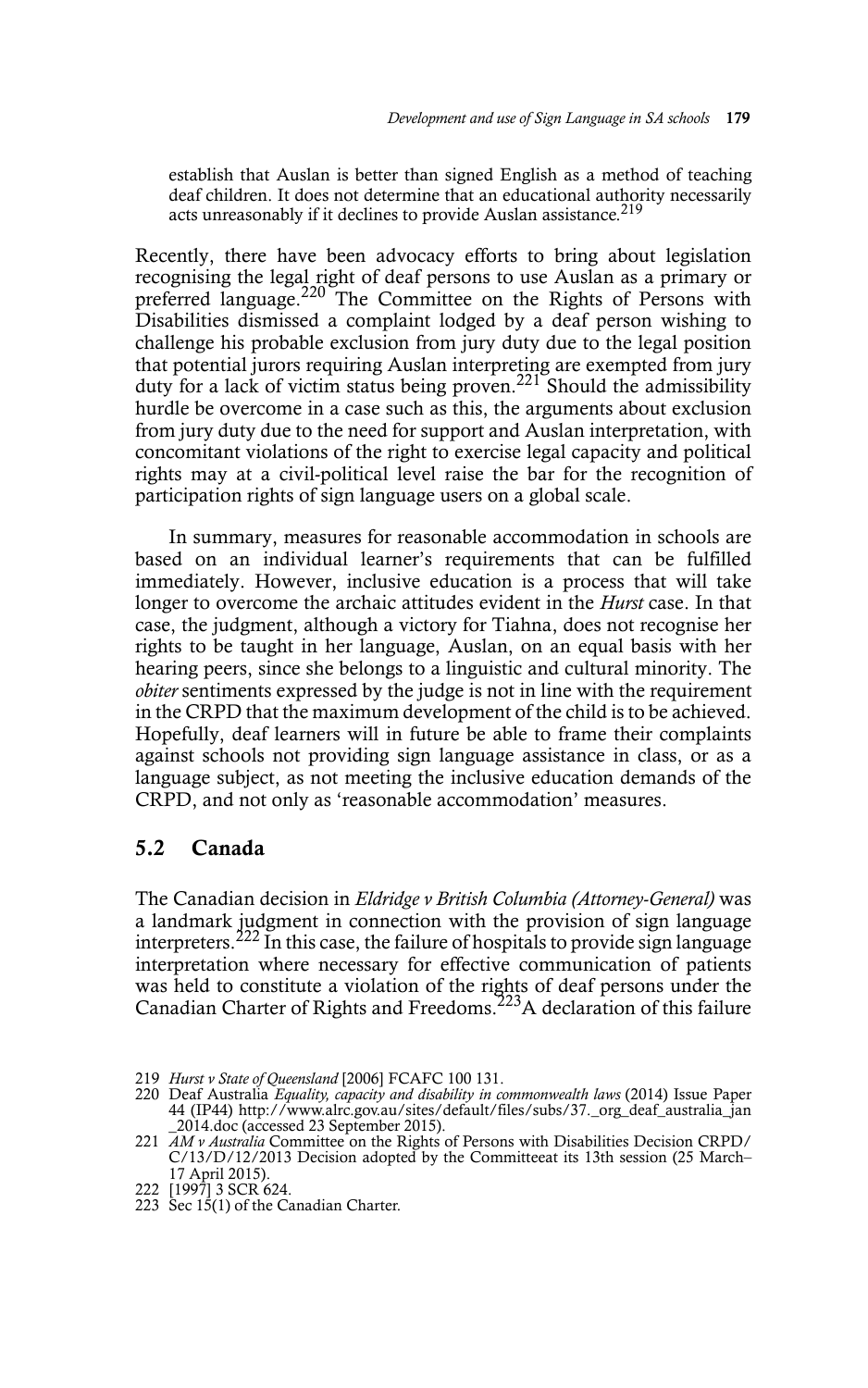as unconstitutional was ordered, with a direction that the government administer the relevant legislation in a manner consistent with the Charter.

The initial enthusiasm following the outcome of the case was watered down by the disappointingly slow and reactive pace at which the order was implemented by provincial governments.224 A Canadian disability activist commented that follow-up on the case had not been prioritised by DPOs, and a cumbersome letter-writing campaign was utilised to enforce the order. Instead, a test case in a province to challenge the lack of an implementation plan in line with the *Eldridge* decision may have resulted in quicker, though more costly, action.<sup>225</sup> However, this decision remained a unanimous victory.

#### **5.3 Columbia**

In *Julio David Perez v Mayors Office of Monteria,*226 the Constitutional Court of Columbia held that the right to education of a hearing-impaired college student had been violated by the denial of a sign interpreter being available in college due to a rule that only where there are more than ten hearingimpaired students in class would an interpreter be provided. Mr Perez was hearing-impaired and had completed the first semester at the Primary School Teachers College in Montería, but was unable to continue further than the first year of study because paragraph 3, article 9 of Decree 366/ 2009 established that the presence of a minimum of 10 students with hearing disabilities was necessary to require sign language interpreters in educational institutions.

Citing article 23 of the CRC, General Comment 5 of the ESCR Committee, the Inter-American Convention on the Elimination of All Forms of Discrimination Against Persons with Disabilities, the Protocol of San Salvador, as well as articles of the Colombian Constitution and national case law, the Constitutional Court concluded that Perez's right to education had been violated, and granted protection to the fundamental right to inclusive education. Furthermore, the Court found that the provision making the appointment of sign language interpreters conditional on a minimum enrolment of hearing-impaired students was unconstitutional. This requirement, it was held, deepened the marginalisation and exclusion of students with hearing disabilities. The Court further ordered the Montería mayor's office to make the necessary corrections to the budgets, planning, curricula and organisation of its

<sup>224</sup> L Vanhala 'Disability equality and opportunity in the Supreme Court of Canada' in L Vanhala (ed) *Making rights a reality? Disability rights activists and legal mobilisation* (2011) 127.

<sup>225</sup> Snoddon (n 125 above) 264.

<sup>226</sup> *Perez v Mayors Office* (n 208 above). Since the decision is in Spanish, the English summary of the case, provided by the court on its website, has been relied on https:// www.escr-net.org/docs/i/1600443 (accessed 23 September 2015).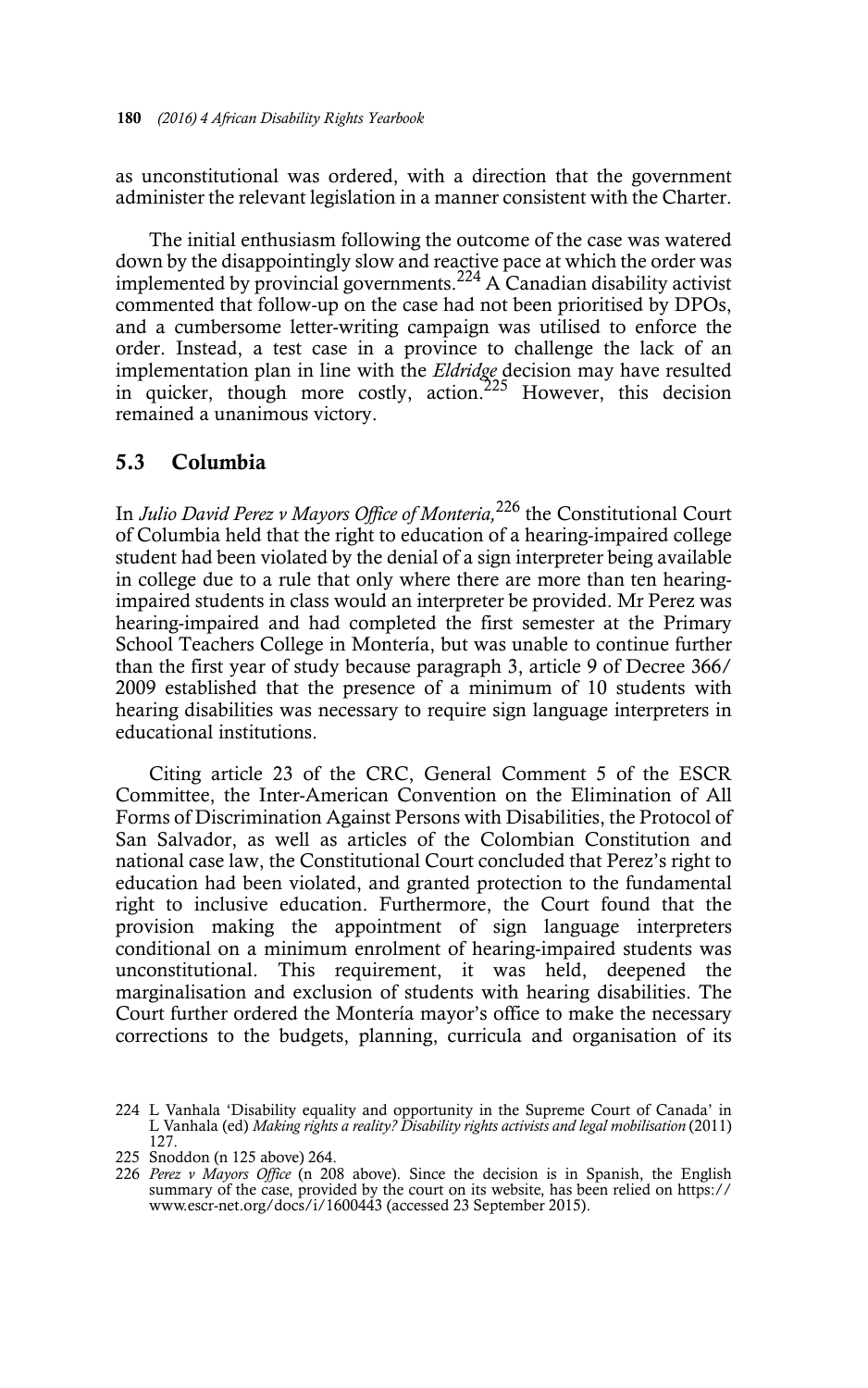educational institutions so as to effectively provide access to the right to education to those with hearing disabilities.

Since this decision, Colombia ratified the CRPD on 10 May 2011. Following a request by the Constitutional Court, the decision was communicated to economic, social and cultural rights organisations and centres and to civil society organisations focusing on disability rights involved in the case. This case led to a review of public policy regarding inclusive education in Colombia, mostly attributable to the finding that the applicable regulations included requirements that, when implemented, had a disproportionate impact on persons with disabilities. Therefore, the Court ordered public authorities to adopt general measures aimed at correcting policies and designing effective mechanisms to ensure inclusive education for students with disabilities. This judgment is commensurate with an understanding of inclusive education, albeit at higher education level, not merely integrating students with hearing impairments into mainstream institutions, but requiring support measures that allow effective communication for learning. The focus on necessary budgetary allocation is in line with the refrain by the UN Human Rights Council that an efficient budget is necessary to fund measures for inclusive education.<sup>227</sup>

#### **5.4 Kenya**

Kenya has been reported to be on the brink of introducing sign language in schools in line with the goal of inclusive education.<sup>228</sup> However, Mweri has lamented the lack of recognition of Kenyan sign language (KSL) in schools, including the segregation of deaf learners in deaf 'units' within mainstream schools. The Basic Education Act 14 of 2013 promotes special needs education, establishing special institutions, including those for hearing-impaired learners.<sup>229</sup> In particular, Mweri notes that the quality of teachers in institutions for the deaf 'is below par' as they 'lack the linguistic know how to use KSL to impart knowledge to the deaf.<sup>230</sup>

<sup>227</sup> UN Human Rights Council Thematic study on the right of persons with disabilities to education *Report of the Office of the United Nations High Commissioner for Human Rights* A/ HRC/25/29 18 December 2013 para 49.

<sup>228</sup> Jacob Kaimenyi, Cabinet Secretary for Education, cited in F Achanda 'State to introduce sign language in schools' *The Star (Nairobi)* 23 February 2015 http://<br>allafrica.com/stories/201502231830.html (accessed 23 Septe

<sup>229</sup> The Cabinet Secretary is required to ensure that every special school is provided with appropriate trained teachers and infrastructure for learners with disabilities.

<sup>230</sup> JG Mweri 'Diversity in education: Kenyan sign language as a medium of instruction in schools for the deaf in Kenya' (2014) 4 *Multilingual Education* 4.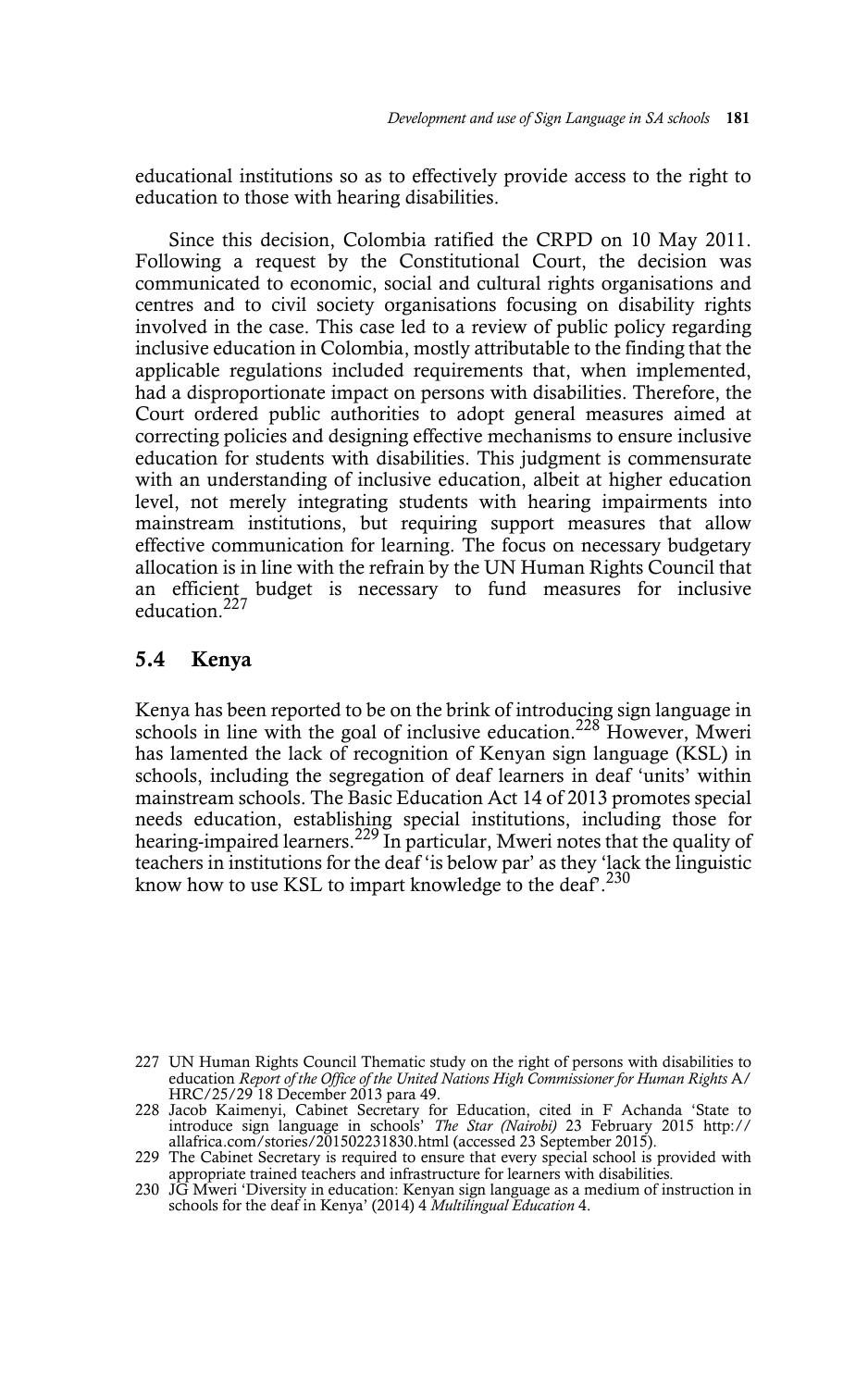The Kenyan National Commission of Human Rights has reported the challenges faced by deaf learners, including the lack of proficient teachers, the lack of resources in schools and the lack of sign language interpretation when accessing public services and accessing information.<sup>231</sup> This is despite the recognition by the Kenyan Constitution of the role of the state in promoting and developing the use of indigenous languages, including KSL.<sup>232</sup> The Constitution emphasises the specific rights accruing to persons with disabilities.<sup>233</sup> KSL is also recognised as one of the languages of parliament.<sup>234</sup> The Kenyan Persons with Disabilities Act 14 of 2003 is currently being reviewed to bring it in line with the 2010 Constitution and the CRPD, as this Act predated both documents.<sup>235</sup> The 2003 Act is aimed at providing for the rights and rehabilitation of persons with disabilities, to achieve equalisation of opportunities for persons with disabilities, and to establish the National Council for Persons with Disabilities, as well as the National Development Fund for Persons with Disabilities to provide monetary assistance to organisations and persons with disabilities.<sup>236</sup> In a nutshell, legislative and policy provisions for equal education for deaf learners is still lacking in Kenya. There have been calls for the reform of the Basic Education Act of 2013 to bring it in line with the state's obligations under article 24 of the CRPD.<sup>237</sup>

#### **5.5 New Zealand**

The New Zealand Sign Language Act of 2006 declared New Zealand sign

- 231 Kenyan National Commission on Human Rights 'From norm to practice: A status report on the implementation of the rights of persons with disabilities in Kenya' (2014) http://www.knchr.org/Portals/0/Reports/Disability%20Report.pdf (accessed on 23 September 2015). The report finds that, whilst the policy environment of education is theoretically supportive of education for learners with disabilities, it faces bottlenecks in implementation. Eg, the inclusion policy is yet to be implemented and the implementation framework of the National Policy on Special Needs Education Policy of 2009 has not been developed.
- 232 Sec 7(3)(b) of the Kenyan Constitution of 2010. The listing of disability as a ground of discrimination in the Kenyan Constitution of 2010 (sec 27(4)) is welcomed, considering the outcome of the decision in *Duncan Otieno Waga v Attorney-General* [2013] EKLR, where the Kenyan High Court held that it could not find for the applicant since disability was not listed in the non-discrimination clause of the previous Constitution of 1969, as amended in 1997.
- 233 Sec 54 of the Kenyan Constitution *inter alia* guarantees the rights '(b) to access educational institutions and facilities for persons with disabilities that are integrated into society to the extent compatible with the interests of the person; (c) to reasonable access to all places, public transport and information; (d) to use sign language, braille or other appropriate means of communication; and (e) to access materials and devices to overcome constraints arising from the persons disability'.
- 234 Sec 120(1) of the Kenyan Constitution.
- 235 Kenyan Persons with Disabilities Amendment Bill 2014.
- 236 For an overview of the 2006 Act, see K Kindiki 'Legal protection of persons with disabilities' in Kenya in Rioux et al (n 208 above) 309-340. Cf E Kamundia 'Country report: Kenya' (2014) *African Disability Rights Yearbook* 185-205 190.
- 237 Kamundia (n 236 above) 205.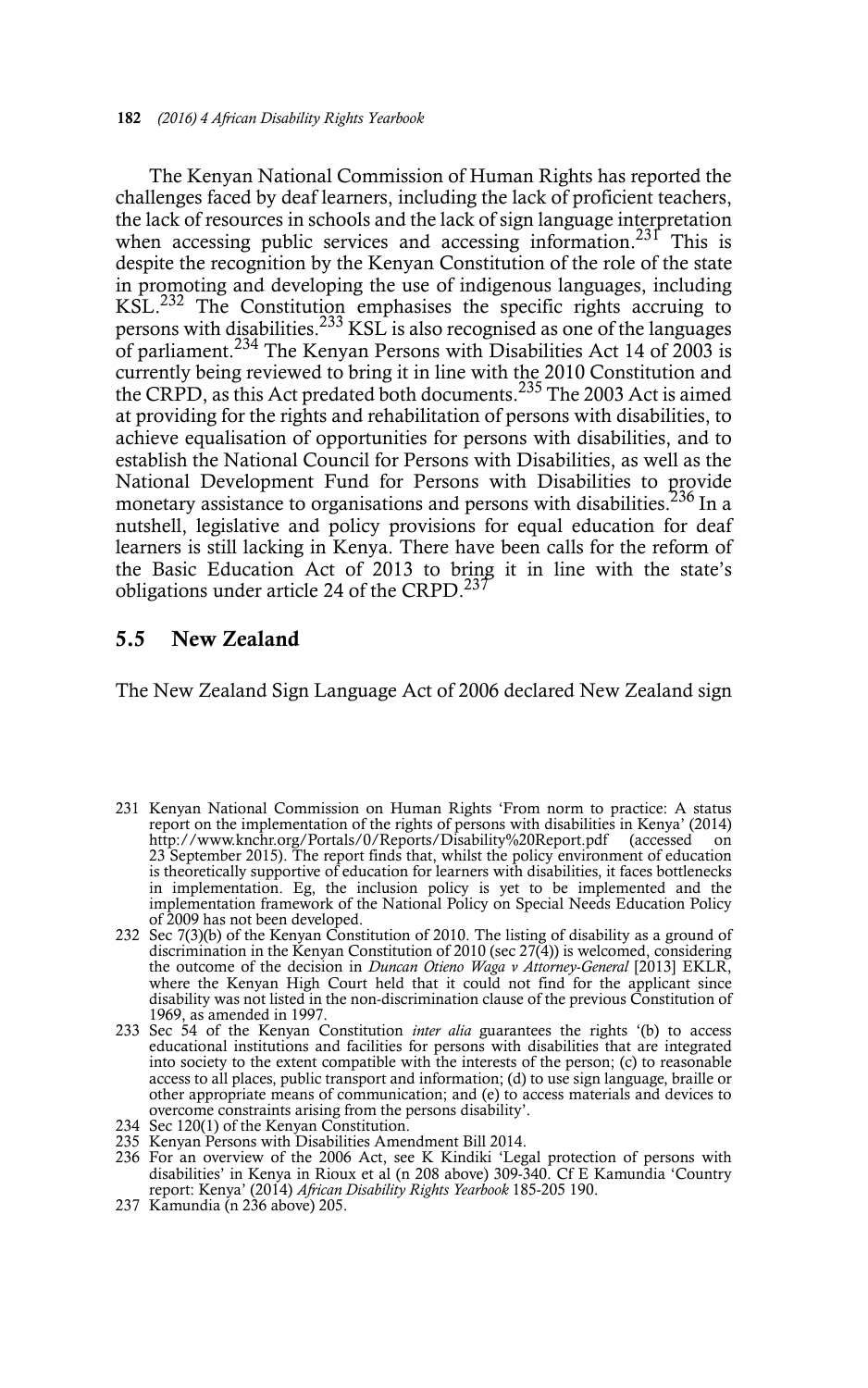language (NZSL) a third official language, alongside English and Te Reo Mãori.<sup>238</sup> The Act was reviewed in 2011 and. following a The Act was reviewed in 2011 and, following a recommendation by the Human Rights Commission, a working group persuaded the government to establish an advisory board, the New Zealand Sign Language Board, and a fund to promote and maintain NZSL progress priorities for the language, and to support NZSL initiatives for the full participation in society of the deaf community.

The fund would include \$1,5 billion annually over four years. Resource allocation in line with policy and law reform measures was clearly deemed important. Although the Human Rights Commission acknowledged the fact that funding was available to support deaf people and NZSL users to access education through the provision of NZSL interpreters and other resources,<sup>239</sup> this funding was still insufficient. It did not allocate NZSL resources and support to enable the acquisition of NZSL including funding for NZSL interpreters in schools and the capacity of staff to deliver NZSL in early childhood education centres and schools. The lack of an implementation strategy and resourcing has hampered the efficacy of the Act.<sup>240</sup> Especially in the education and legal systems, limitations on accessing NZSL have persisted. Even where budgets are allocated for the development of sign language, its implementation will require continued monitoring to ensure that it is meaningful.

#### **5.6 United States of America**

The 1982 decision in *Board of Education of Hendrick Hudson Central School District v Rowley*<sup>241</sup> is an example of the domination of the medical model of deafness in law. Amy Rowley, profoundly deaf since birth, was a firstgrade student in New York. Her parents sought the services of a sign language interpreter for Amy in the general education classroom. Although Amy was an excellent lip-reader, it was estimated that she was missing more than half of what was being said in the classroom. Her parents were deaf and believed that she should be receiving instruction in her own language, American sign language (ASL), rather than placing sole reliance on her ability to lip-read. When the school denied this request, her parents filed a complaint under the Individuals with Disabilities Education

<sup>238</sup> New Zealand Office of Disability Issues Review of the New Zealand Sign Language Act 3 http://www.odi.govt.nz/what-we-do/nzsl/2010-review-nzsl-act.html (accessed 23 September 2015).

<sup>239</sup> Eg, the NZ Human Rights Commission noted that the Ministry of Education provides funding through the Ongoing Resourcing Scheme for additional specialists, teacher aides, and or equipment that a child might need in the classroom to access the curriculum. Office of the Minister for Disability Issues Promotion and maintenance of New Zealand sign language (2014) Cabinet Social Policy Committee http:// www.odi.govt.nz/documents/nzsl/nzsl-board/pdf-word-cabinet-paper-nzsl-boardmay-2014.pdf (accessed 23 September 2015).

<sup>240</sup> RL McKee 'Action pending: Four years on from the New Zealand Sign Language Act 2006' (2011) 42 *Victoria University Wellington Law Review* 277-298 296.

<sup>241 458</sup> US 176 (1982).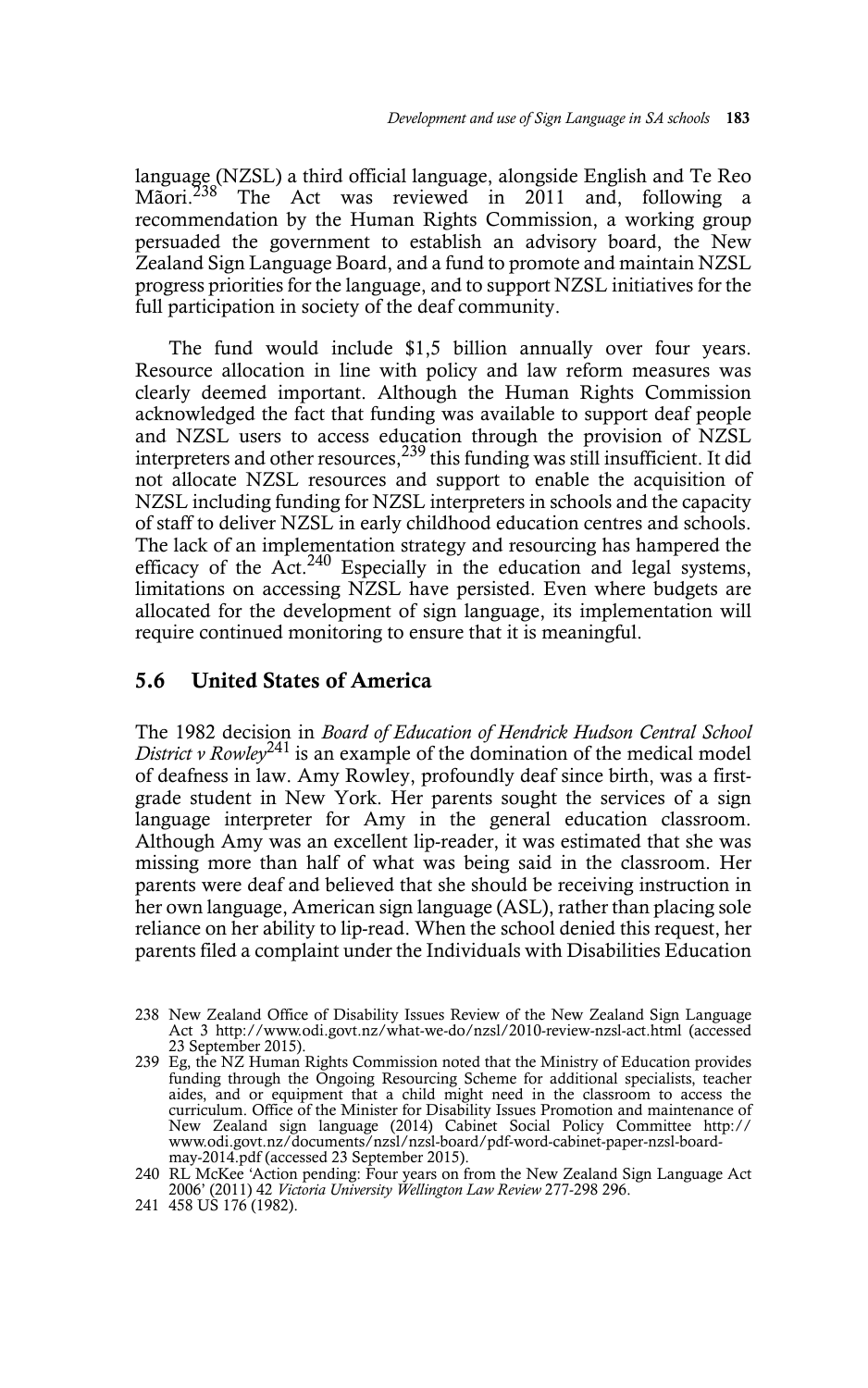Act (IDEA Act). The matter eventually came before the Supreme Court, and the Court ruled that Amy was not entitled to a sign language interpreter as her excellent grades made an interpreter unnecessary.

The majority decision of the Court was that the failure by a school to provide free appropriate public education, as defined by the Education for All Handicapped Children Act<sup>242</sup> (the precursor of the IDEA Act), had to be because the school did not comply with the procedural standards in the Act, rather than as a result of an ineffective or even a poorly-designed individualised education programme. As such, the Court held that a student received free appropriate public education when the state provides 'personalized instruction with sufficient support services to permit the handicapped child to benefit educationally from that instruction'.<sup>243</sup> Therefore, 'if the child is being educated in the regular classroom', the individual education programme 'should be reasonably calculated to enable the child to achieve passing marks and advance from grade to grade'.244 The Court did not implement the standard of maximising a student's educational outcome, but rather to provide an education 'reasonably calculated' to provide 'some educational benefit' as a baseline of educational services and instruction to allow a student with disabilities to advance from one grade to the next.<sup>245</sup> This has meant that the Court focused on attempts by the school at good enough access rather than on the student's actual good outcomes.<sup>246</sup>

The dissent, instead, indicated that the Act was intended to provide 'equal educational opportunity' for learners with disabilities and, accordingly:

The basic floor of opportunity is instead, as the courts below recognized, intended to eliminate the effects of the handicap, at least to the extent that the child will be given an equal opportunity to learn if that is reasonably possible. Amy Rowley, without a sign language interpreter, comprehends less than half of what is said in the classroom, less than half of what normal children comprehend. This is hardly an equal opportunity to learn, even if Amy makes passing grades.<sup>247</sup>

- 242 Pub L No 94-142, 89 Stat 773 (1975).
- 243 *Rowley* (n 241 above) 203.
- 244 *Rowley* (n 241 above) 204.
- 245 *Rowley* (n 241 above) 198-199. The District Court, on the other hand, had interpreted the Act to provide that each child with a disability should be given an opportunity to achieve their maximum educational potential commensurate with their non-disabled peers.
- 246 AK Kaufman & E Blewett 'When good enough is no longer good enough: How the high stakes nature of the No Child Left Behind Act supplanted the Rowley definition of a free appropriate public education' (2012) 41 *Journal of Law and Education* 5 6.
- 247 Justice Blackmun in *Rowley* (n 241 above) 213.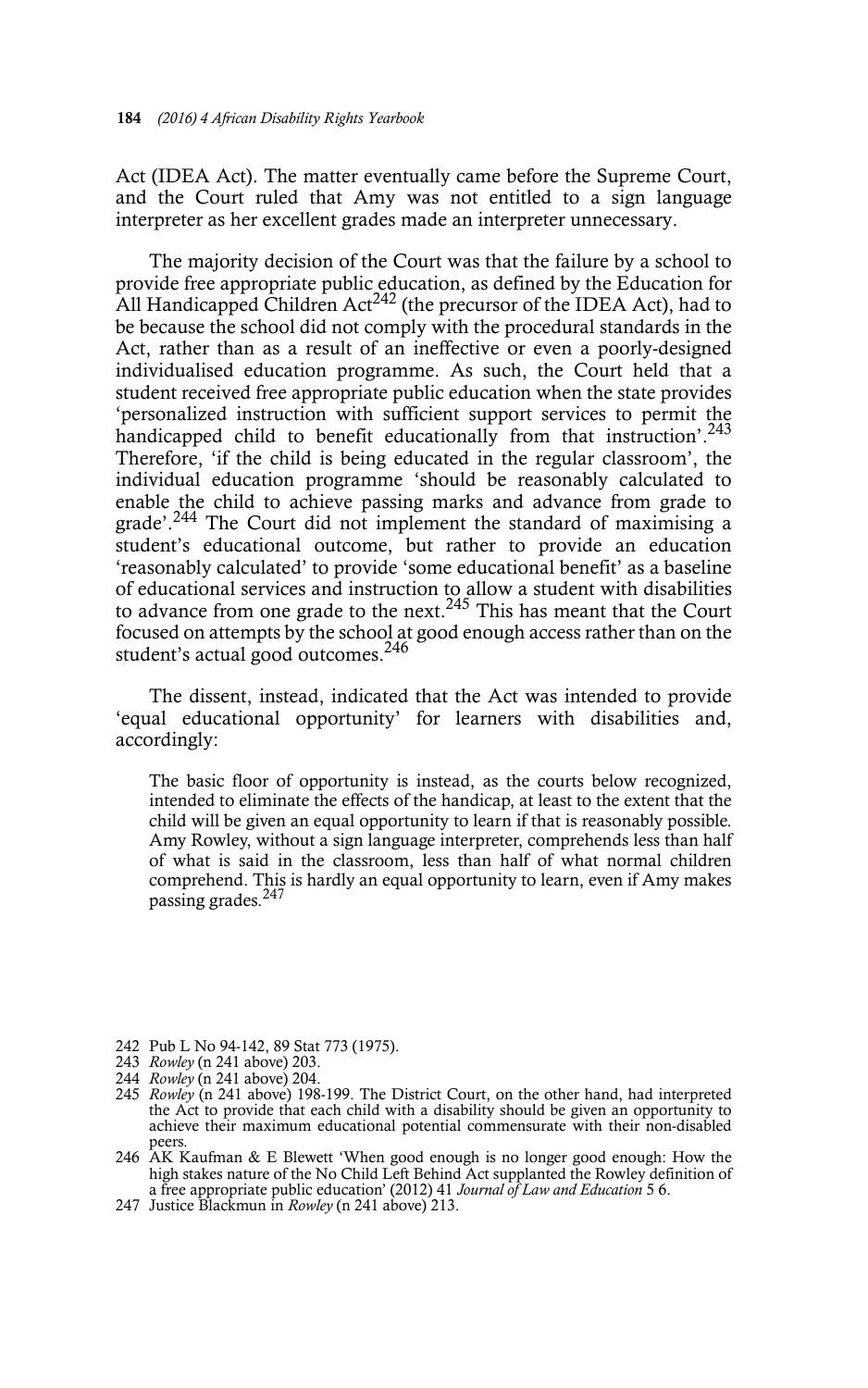The *Rowley* decision epitomises another lost opportunity to address the lack of awareness and misguided assumptions about disability.<sup>248</sup> Snoddon explains that the *Rowley* standard does not recognise students to excel academically with an education in sign language where they have already acquired a language.<sup>249</sup> Rather, the approach underscores the idea that deaf learners must first fail before they can obtain access to their sign language, that is, ASL.<sup>250</sup> The decision, if taken today, would not meet the maximum development standard in article 24 of the CRPD.

#### **5.7 United Kingdom**

British sign language (BSL) was officially recognised in  $2003<sup>251</sup>$  The policies currently in place in the UK are based on the assumption that deaf persons require 'assimilation to reduce the adverse effects of their disabilities', which Batterbury argues is contrary to the collective selfidentity of the deaf community as a minority linguistic community.<sup>252</sup> The deaf community is advocating for full legal recognition of BSL,  $253$  and a Scottish BSL Bill<sup>254</sup> is also on the cards.<sup>255</sup> Integration is not enough, as the CRPD demands inclusive education.

Policy and law reform efforts to recognise sign languages of particular deaf communities in specific countries, and inclusive education where deaf students attend 'mainstream' schools, have catapulted the acceptance of sign language and deaf culture into regular education.256 On the litigation front, however, an awareness of the value of sign language education is evident in the Australian and Columbian decisions only. Greater law and

- 248 TJ Seligmann 'Sliding doors: The Rowley decision, interpretation of special education law and what might have been' (2012) 41 *Journal of Law and Education* 71; JF Mead & MA Paige 'Board of Education of Hendrick Hudson v Rowley: An examination of its precedential impact' (2008) 37 *Journal of Law and Education* 329. 249 Snoddon (n 125 above) 266.
- 
- 250 L Siegel *The educational and communication needs of deaf and hard of hearing children: A statement of principle regarding fundamental systemic educational changes* (2000); Greenbrae, CA: National Deaf Education Project 25 cited in Snodden (n 125 above) 265.
- 251 V Krausneker 'On the legal status of sign languages: A commented compilation of resources' (2009) 10 *Current Issues in Language Planning* 351.
- 252 SCE Batterbury 'Democratising policy theories: Enhancing prospects for language justice for sign language peoples' (2014) 42 *Policy and Politics* 547 559.<br>253 British Deaf Association Response by the BDA to the Office
- UK initial report on the UNCRPD (2011); BDA *Transforming deaf people's lives: BSL*
- *strategy* (2012), both cited in Batterbury (n 251 above) 548. 254 British Sign Language (Scotland) Bill, lodged in the Scottish Parliament on 29 October 2014.
- 255 M de Meulder 'A barking dog that never bites? The British Sign Language (Scotland) Bill' (2015) 15 *Sign Language Studies* 446.
- 256 See, eg, the argument by R Rosen 'An unintended consequence of IDEA: American sign language, the deaf community, and deaf culture into mainstream education' (2006) 26 *Disability Studies Quarterly* http://dsq-sds.org/article/view/685/862 (accessed 23 September 2015). Rosen argues that the integration of deaf students into American society is one of the laudable goals of the USAs Individuals with Disabilities Act. Its objective has been to foster speech and hearing skills and the placement of deaf and hard of hearing students in mainstream schools with hearing students. According to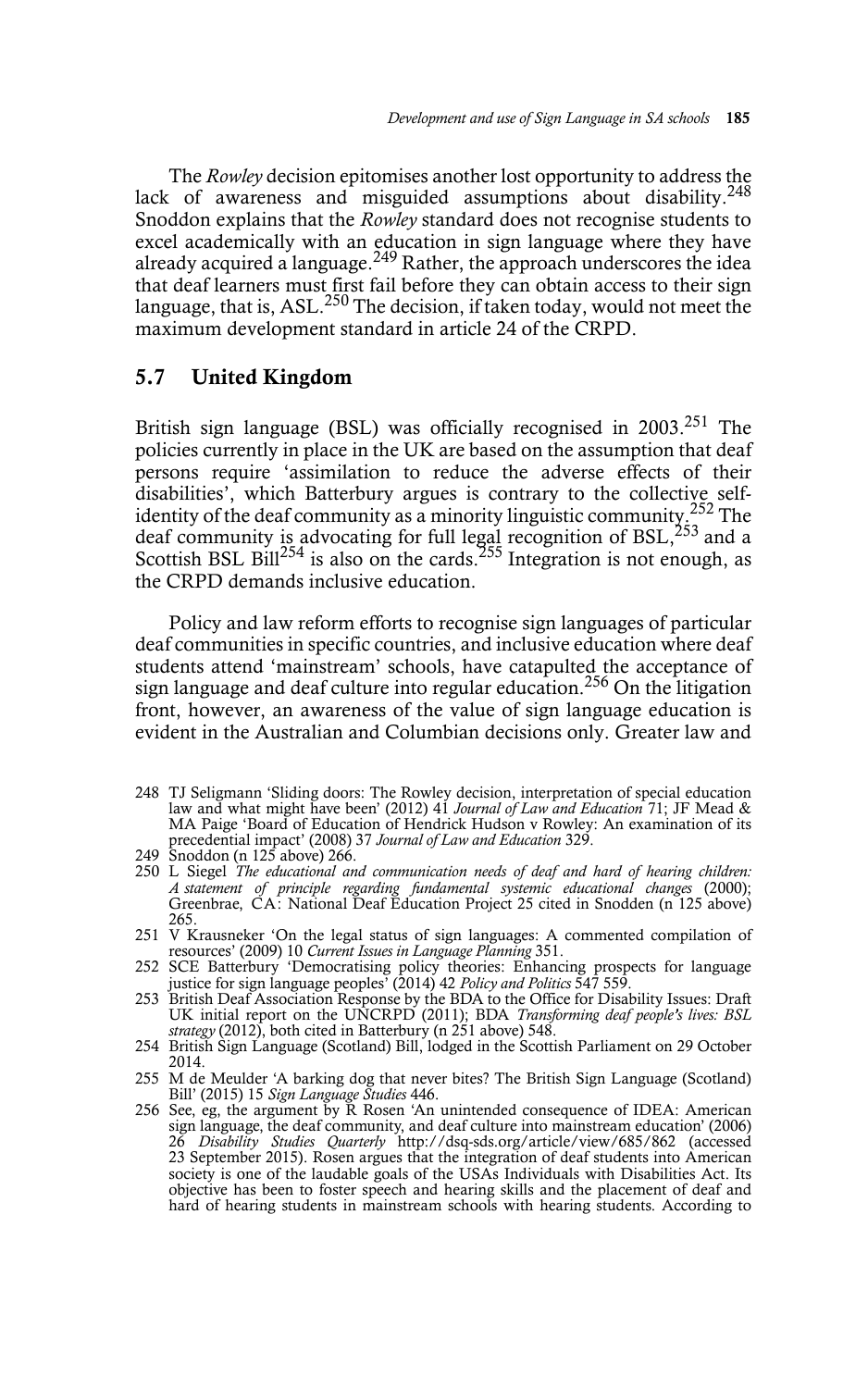policy reform efforts in Kenya and the UK will hopefully steer those jurisdictions towards compliance with article 24 of the CRPD, and their obligations, generally, under international and regional law to accord linguistic and cultural minority status and the promotion of inclusive education. However, the examples of New Zealand and Kenya illustrate that law reform efforts require funding priorities aimed at developing sign language to be maintained.

### **6 Conclusion**

A resounding victory for deaf learners has been achieved following the settlement in *Springate* and the consequent curriculum development, in that these learners can start to learn sign language in schools and that they will hopefully not be relegated to unequal educational and employment opportunities compared to their hearing peers. The protection, though fragmented, in the Equality Act, the South African Schools Act, the Constitution and various policies for SASL should be read within the growing acceptance globally that sign language is both a right accruing due to disability accommodations, and due to the linguistic and cultural minority status of deaf users of sign language. The inattention of the constitutionally-mandated body, the Language Board, to these rights of deaf learners, and the blame-shifting by the Department of Education, evident in the way in which the advocacy and litigation have played out, have not been entirely remedied. These organs of state will continue to play a crucial part in the protection and promotion of SASL for deaf children and adults alike, and it is hoped that they will take their cues from the human rights framework in the Constitution, and on the international level, including through the explicit recognition of sign languages in the CRPD. Similarly, the SAHRC and CRL Commission will continue to play a monitoring role and should put the issue of sign language in schools on their agendas.

The majority of the litigation discussed predated the CRPD, and reliance on its framework for entrenching the recognition of sign languages in signatory countries has not yet been tested. In *Springate,* the settlement avoided a legal precedent. Submissions on the obligations on the state under the CRPD, therefore, may have been raised in argument. Despite the lack of consensus as to the best means of achieving the recognition of

Rosen, however, an analysis of historical and educational documents shows that IDEA *unintentionally* created the process for the inclusion of the language, community, and culture of signing deaf and hard of hearing students into the American education system. Whereas the legislation integrates signing deaf and hard of hearing students into the American education system; American Sign Language (ASL) and the American deaf community and culture are also mainstreamed into the system. However, Cripps & Suppalla (n 1 above) 89 indicate that integration of deaf learners in mainstream schools with non-disabled, non-signing peers has resulted in a lack of attention to the signed language, reflecting spoken language biases. These include the declining socialisation opportunities as well as ASL acquisition.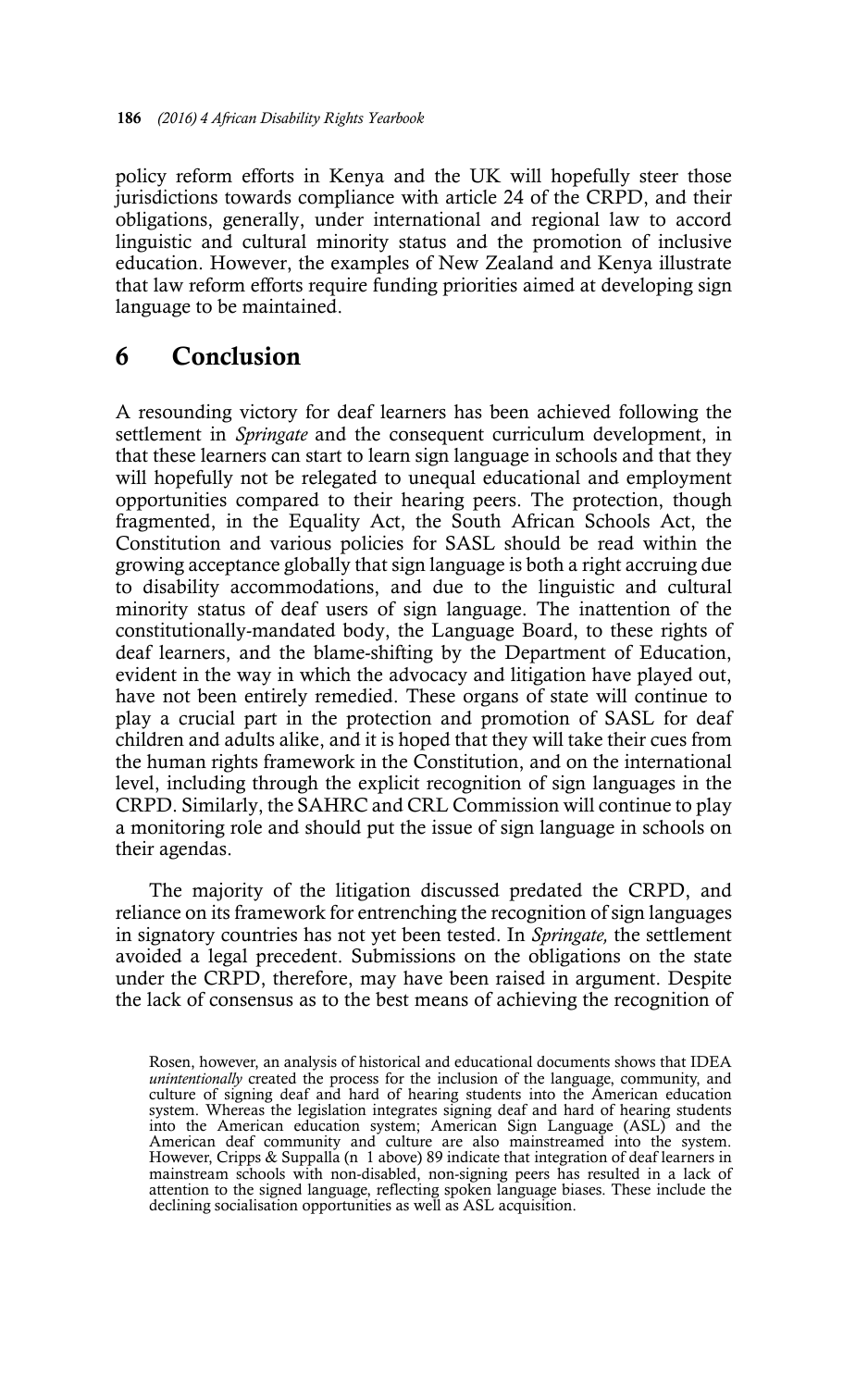sign language in the various jurisdictions, particularly in the educational setting, a decision which interprets the state's obligations under the CRPD may inform the debate between advocates for sign language as a disability right and those preferring to frame it as a linguistic minority right. It appears that law reform efforts are proliferating around the globe to recognise sign languages, either (rarely) as official languages, or, more often, by promoting its usage within particular settings (such as the medical and legal spheres). For deaf children, whether placed in schools for the deaf or mainstream schools, meaningful access to their vernacular should maximise their educational opportunities. States should, therefore, be cognisant of their policies and legislative choices to avoid the pitfalls of approaches such as that of the USA in *Rowley.* Whether disability-specific legislation and, in particular, unequivocal legislative enactments for sign language will be necessary in the South African context should be carefully planned, bearing in mind the lessons learnt from other jurisdictions.

The next challenge for the deaf community in South Africa is the education of deaf learners in 'mainstream' schools, through the implementation of inclusive education. This will require teachers to be well versed and trained in SASL in order to teach both hearing-impaired students and hearing students in one classroom.257 Human Rights Watch has also recommended that the state 'adequately train all teachers deployed to schools where deaf or hard-of-hearing students are accommodated in South African Sign Language to address the gap in access to quality teaching in South African Sign Language'.<sup>258</sup> This recommendation is based on reports of children facing exclusion from education due to the lack of materials in sign language in mainstream and special schools; that limited specialised centres are available for teaching sign language; and because of the dearth of teachers adequately trained in teaching sign language. The United Nations Educational, Scientific and Cultural Organisation (UNESCO) has also stressed the need for educational planning to include the training of 'sufficient numbers of fullycompetent and qualified teachers' able to teach in the mother tongue.<sup>259</sup> Most recent available statistics reveal a ratio of one interpreter to 99 000 users of sign language in South Africa.<sup>260</sup> Statistics for the incidence of teachers of sign language for every learner are not available. Fortunately, the curriculum planning process for SASL flowing from the *Springate* intervention appears to have anticipated this need. However, the

<sup>257</sup> Glaser & Van Pletzen (n 120 above) 25.

<sup>258</sup> Human Rights Watch *Complicit in education: South Africa's failure to guarantee an inclusive education for children with disabilities* (2015) 47 85.

<sup>259</sup> UNESCO *Education in a multilingual world* (2003) 31 http://unesdoc.unesco.org/ images/0012/001297/129728e.pdf (accessed 23 September 2015).

<sup>260</sup> DeafSA 'Policy on the provision and regulation of South African sign language interpreters, Johannesburg' (2011) cited in T Zulu *The socio-economic status, sign language interpreter utilisation and the cost of providing South African sign language interpreter services in the Cape Metropole District health services* MPH thesis in Health Economics, University of Cape Town, 2014 10.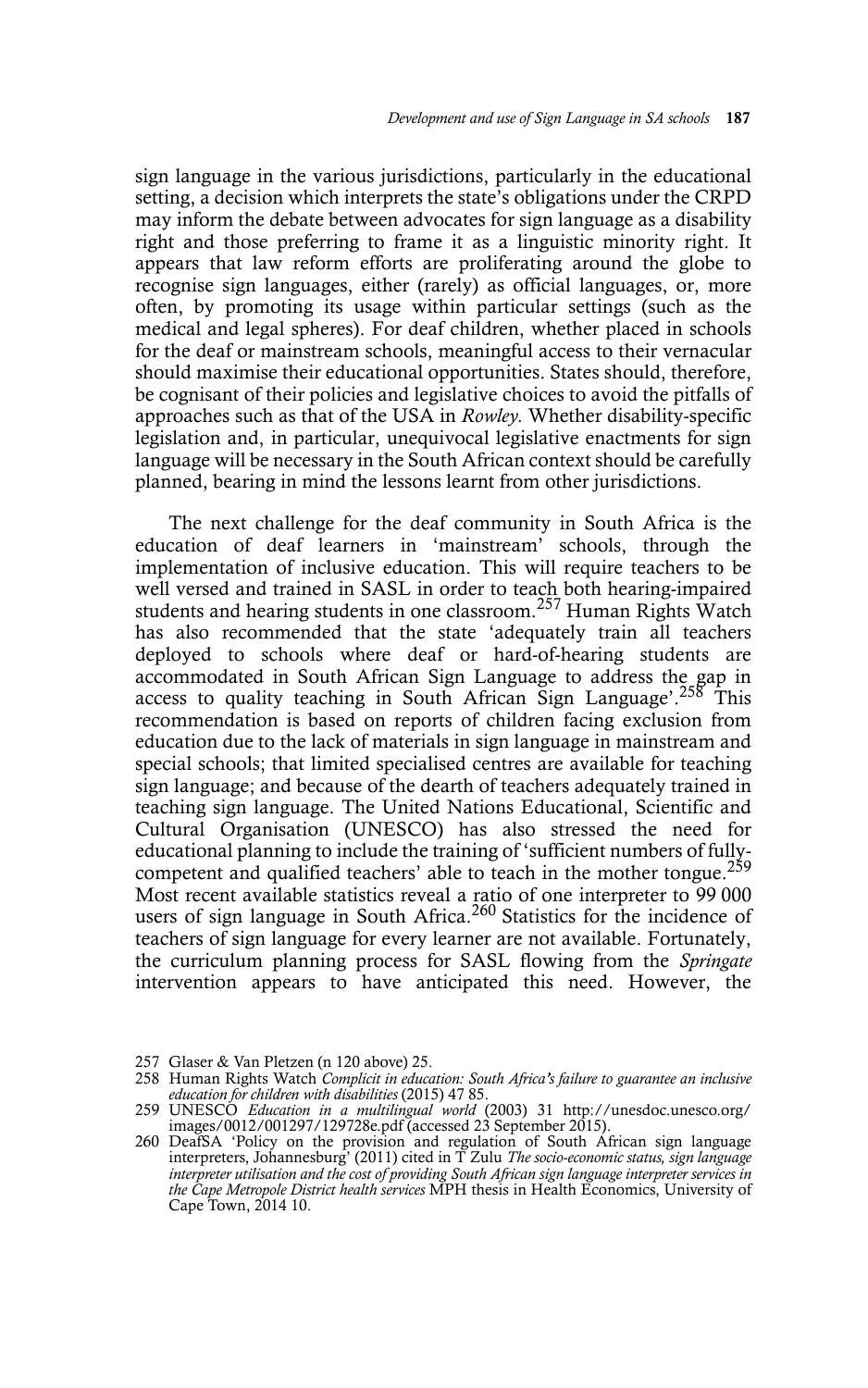allocation of funding will have to match the staggering demand for qualified teachers and interpreters.

The disparities between budget allocation for special schools as opposed to inclusive education have persisted, despite the policy statements in White Paper 6, and the international law position requiring the adequate allocation of resources.<sup>261</sup> Ram and Muthukrishna have cautioned that inclusion does not merely involve moving deaf learners from special schools to mainstream schools, which means that, once 'mainstreamed', the students are 'included' and integrated.<sup>262</sup> Rather, inclusive education is a continuous process, requiring constant 'pedagogical and organisational transformation within the mainstream to ensure that the system is responsive to learner diversity'. Without challenging the curriculum and organisational arrangements and the failure to overcome barriers to learning and participation as experienced by deaf learners in mainstream schools, it will remain 'exclusionary'. Instead, the authors call for

the ethos of a school ... to affirm the culture and language of Deaf learners. Within the philosophy of inclusive education, the implication is that even schools for the Deaf should stress interventions that uncover and minimise barriers to learning.<sup>263</sup>

It has been suggested that the current policy and academic discourses on diversity and inclusion should be strengthened so that both concepts can facilitate the entrenchment of the language and other human rights of the deaf community. What is needed for understanding diversity is a group rights-based foundation, whereas inclusion should be understood as a form of societal inclusion of sign language persons, promoting bilingual sign education in a group setting and ensuring both individual and collective rights.264

The bias towards spoken languages continues: Whether in early childhood development, primary, secondary or tertiary education, it is clear that hearing teachers and lecturers dominate. Komesaroff calls for a systemic change, because

[t]he denial of linguistic and cultural difference, in preference for a disability construction, ignores the situation in which many deaf people find

- 262 A Ram & N Muthukrishna 'Voices of deaf adults' (2001) 19 *Perspectives in Education* 39.
- 263 Ram & Muthukrishna (n 262 above) 49.
- 264 Kusters et al (n 46 above) 25.

<sup>261</sup> Human Rights Watch (n 257 above) 76. Cf Department of Basic Education Progress report on inclusive education and special schools Portfolio Committee on Basic Education 23 June 2015; D Budlender 'Budgeting for realising the right to basic education for children with disabilities in South Africa' Annexure C in T Fish-Hodgson & S Khumalo *Left in the dark: Failure to provide access to quality education to blind and partially sighted learners in South Africa (2015) http://section27.org.za/wp-content/<br>uploads/2015/11/S27-left-in-the-dark-2015-acc*  $2016$ ).